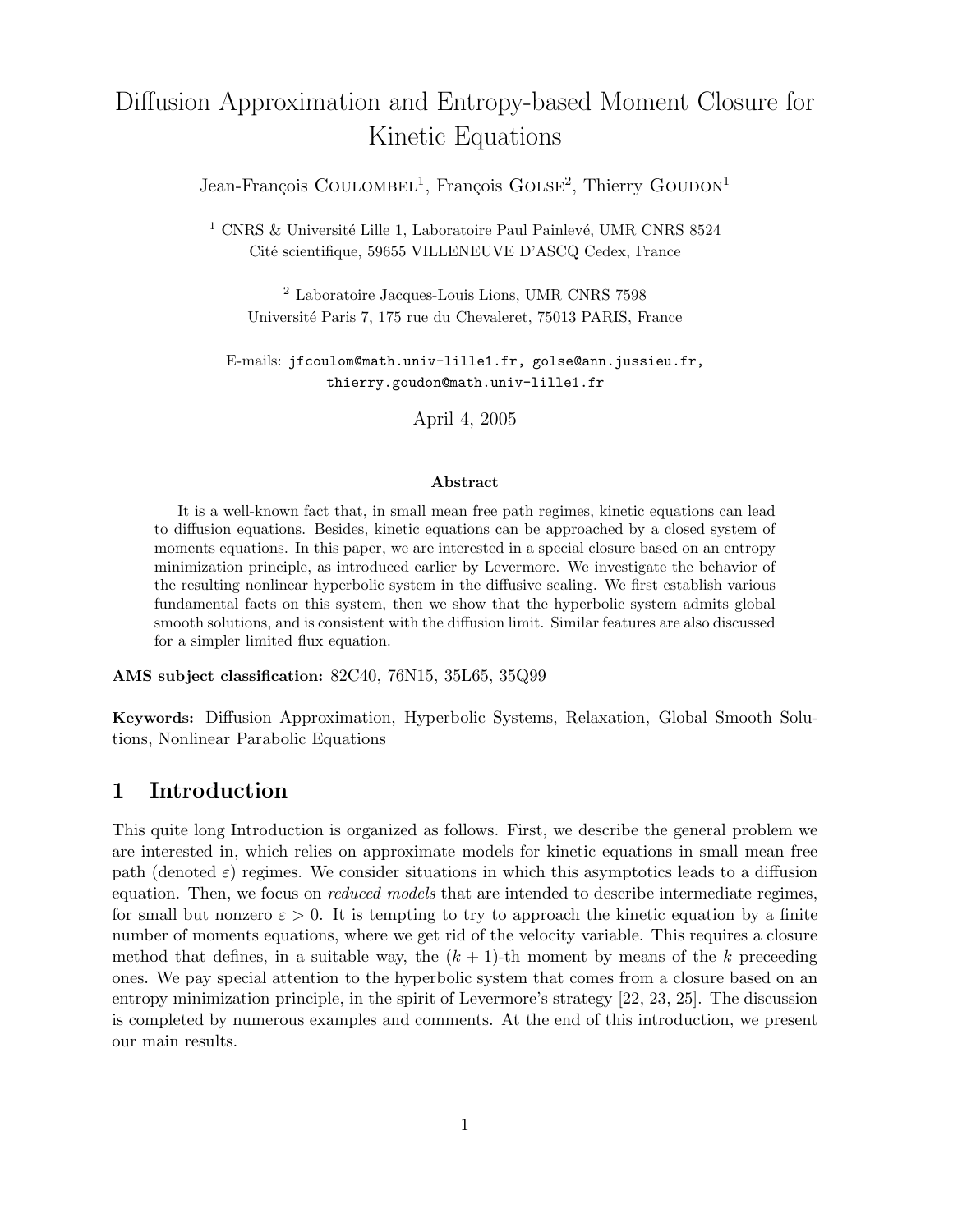### 1.1 The kinetic equation

We are interested in possible approximations of the solution  $f_{\varepsilon}$  to the following kinetic equation

$$
\varepsilon \, \partial_t f_\varepsilon + v \, \partial_x f_\varepsilon = \frac{1}{\varepsilon} \, Q(f_\varepsilon) \,. \tag{1}
$$

The unknown  $f_{\varepsilon}(t,x,v)$  depends on the time and space variables  $(t,x) \in [0,\infty) \times \mathbb{R}$ , and on a velocity variable v that lies in some measured set  $(V, \mu)$ ,  $V \subset \mathbb{R}$ . It can be interpreted as a density of particles in phase space, meaning that the integral

$$
\int_{\Omega} \int_{\mathcal{V}} f_{\varepsilon}(t, x, v) \, d\mu(v) \, dx
$$

gives the number of particles occupying, at time t, a position in  $\Omega \subset \mathbb{R}$  and having a velocity in  $V \subset V$ . The parameter  $\varepsilon > 0$  is related to the notion of mean free path, that is the average distance that a particle may travel between two scattering events. The dynamics of these scattering events is embodied in the (linear) collision operator Q. It is an integral operator with respect to the variable  $v$ , but local with respect to time and space: collisions are localized phenomena which only modify the velocity variable. We shall make the following assumption:

(C1)

\nThe measure 
$$
\mu
$$
 is a probability measure on  $V$ , that satisfies  $0 < \int_V v^2 d\mu(v) = d < \infty$ .

\nThe collision operator satisfies Conservation condition:  $Q^*(1) = 0$ , Equilibrium condition:  $Q(1) = 0$ .

The conservation condition means that collisions only produce a change of the velocity of the particle but do not induce a gain or a loss of particles. In turn, the macroscopic quantities

$$
\rho_{\varepsilon}(t,x) := \int_{V} f_{\varepsilon}(t,x,v) d\mu(v), \qquad J_{\varepsilon}(t,x) := \int_{V} \frac{v}{\varepsilon} f_{\varepsilon}(t,x,v) d\mu(v)
$$

satisfy the following local conservation law

$$
\partial_t \rho_\varepsilon + \partial_x J_\varepsilon = 0. \tag{2}
$$

As a consequence, the total number of particles is preserved by the equation. Concerning the equilibrium condition, it would be more natural to assume the existence of a positive function  $F(v)$  in the kernel of Q, but we can easily reduce to the case  $F = 1\!1$  (by changing the unknown  $f \rightarrow f/F$ ). As a matter of fact, in most of the applications, the collision operator splits into a gain term, that is a global operator, and a loss term, that is purely local. Namely, we have

(C2) 
$$
\begin{cases} Q(f) = \int_{V} b(v, v') f(v') d\mu(v') - \nu(v) f(v), \\ 0 < \beta \le b(v, v') \le B < \infty, \quad 0 < \beta \le \nu(v) \le B < \infty. \end{cases}
$$

In particular, let us point out that this structure leads to a physically natural maximum principle: starting with nonnegative initial data, the solution  $f_{\varepsilon}$  remains nonnegative.

We readily check that (C1) implies

$$
\nu(v) = \int_V b(v, v') d\mu(v') = \int_V b(v', v) d\mu(v').
$$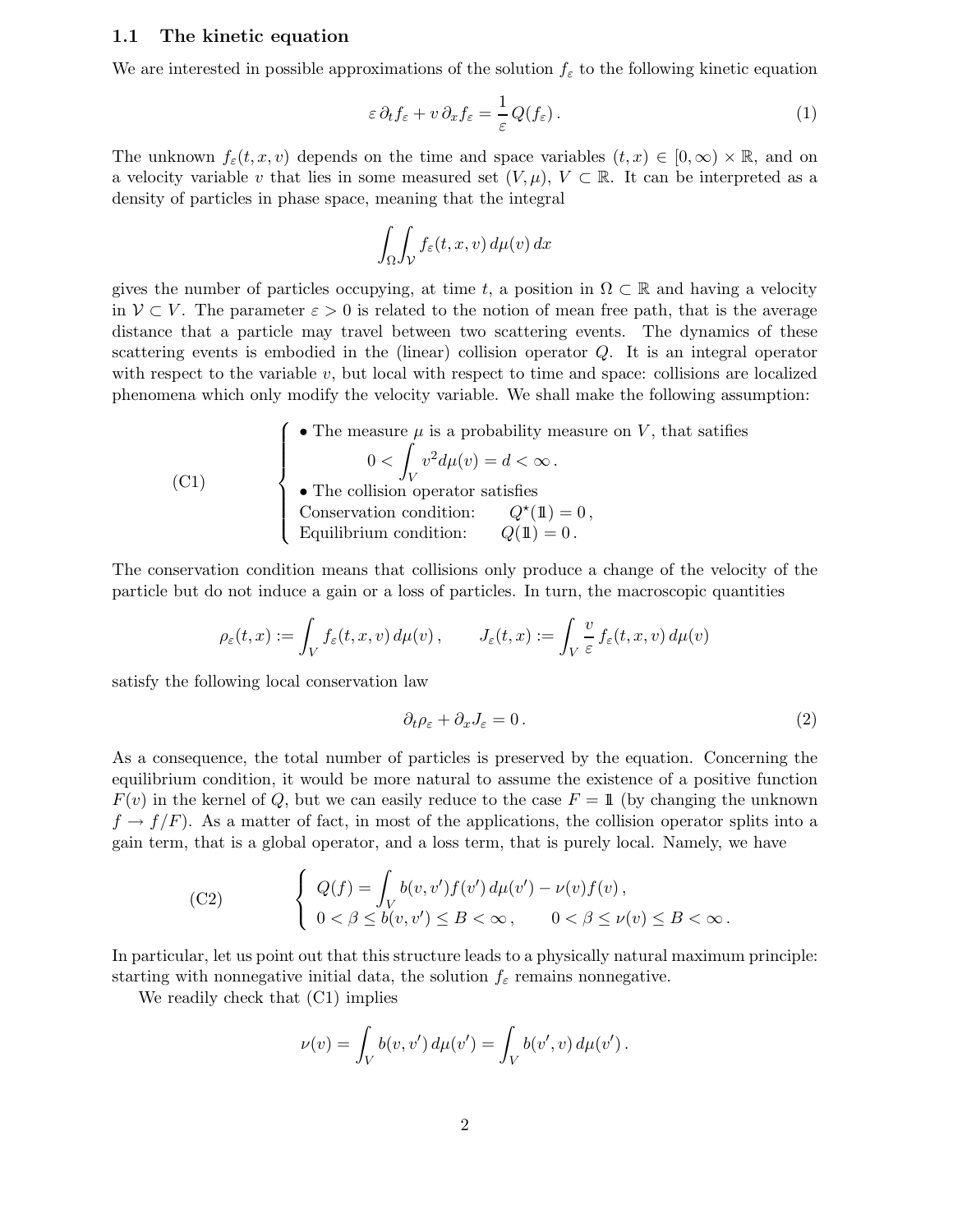Then, the crucial observation relies on the following dissipation property

$$
- \int_{V} Q(f) f d\mu(v) = \frac{1}{2} \int_{V} \int_{V} b(v, v') |f(v') - f(v)|^{2} d\mu(v') d\mu(v)
$$
  

$$
\geq \frac{\beta}{2} \int_{V} \int_{V} |f(v') - f(v)|^{2} d\mu(v') d\mu(v) \geq 0. \quad (3)
$$

We can summarize the useful properties of the collision operator as follows:

**Lemma 1.** Assume that (C1) and (C2) hold. Then, Q is a bounded operator on  $L^2(V, d\mu)$ . The kernel of  $Q$  is the one-dimensional subspace of constant functions, and there holds

$$
-\int_V Q(f)f d\mu(v) \geq \beta \int_V |f(v) - \rho_f|^2 d\mu(v), \quad \rho_f := \int_V f d\mu(v).
$$

Furthermore, Q (resp. the adjoint  $Q^*$ ) satisfies a Fredholm alternative: for any  $g \in L^2(V, d\mu)$ such that  $\int_V g(v) d\mu(v) = 0$ , there exists a unique  $h \in L^2(V, d\mu)$  such that  $Q(h) = g$ , (resp.  $Q^*(h) = g$ ) and  $\int_V h(v) d\mu(v) = 0$ .

The dissipation property is strengthened by assuming that  $b$  is symmetric; then, the operator admits many dissipated entropies.

**Lemma 2.** Assume that  $(Cl)$  and  $(C2)$  hold with

$$
b(v, v') = b(v', v).
$$
 (4)

Then, for any convex function  $\phi : \mathbb{R}^+ \to \mathbb{R}$ , we have

$$
- \int_{V} Q(f) \phi'(f) d\mu(v) \geq \beta \int_{V} b(v, v') \left( f(v') - f(v) \right) \left( \phi'(f(v')) - \phi'(f(v)) \right) d\mu(v') d\mu(v) \geq 0. \tag{5}
$$

### 1.2 Diffusion Asymptotics

Coming back to the evolution problem (1), the relation (3) translates into an entropy dissipation:

$$
\frac{d}{dt}\left(\iint_{\mathbb{R}}\!\int_V f_\varepsilon^2\,d\mu(v)\,dx\right) + \frac{\beta}{\varepsilon^2}\,\iint_{\mathbb{R}}\!\!\int_V (f_\varepsilon - \rho_\varepsilon)^2\,d\mu(v)\,dx \le 0\,.
$$

It indicates the  $f_{\varepsilon}(t,x,v)$  behaves essentially like the macroscopic quantity  $\rho_{\varepsilon}(t,x)$  for small values of  $\varepsilon$ . Similarly, (4) implies the dissipation of  $\int_{\mathbb{R}} \int_V \phi(f_\varepsilon) d\mu(v) dx$  for all convex functions  $\phi$ . The diffusion asymptotics relies crucially on the additional following assumption:

(C3) 
$$
\int_V v \ d\mu(v) = 0.
$$

This means that equilibrium functions have a null flux. In turn, Lemma 1 yields the following claim:

**Lemma 3.** Assume that (C1), (C2), and (C3) hold. Then, there exists a unique  $\chi \in L^2(V, d\mu)$ (resp.  $\chi^* \in L^2(V, d\mu)$ ) such that  $Q(\chi) = v$  (resp.  $Q^*(\chi^*) = v$ ), and  $\int_V \chi(v) d\mu(v) = 0$  (resp.  $\int_V \chi^*(v) \, d\mu(v) = 0$ .

It is quite easy to guess the behavior of the  $f_{\varepsilon}$ 's as  $\varepsilon$  goes to 0, by inserting formally in (1) the following Hilbert expansion:

$$
f_{\varepsilon}=f^{(0)}+\varepsilon f^{(1)}+\varepsilon^2 f^{(2)}+\cdots,
$$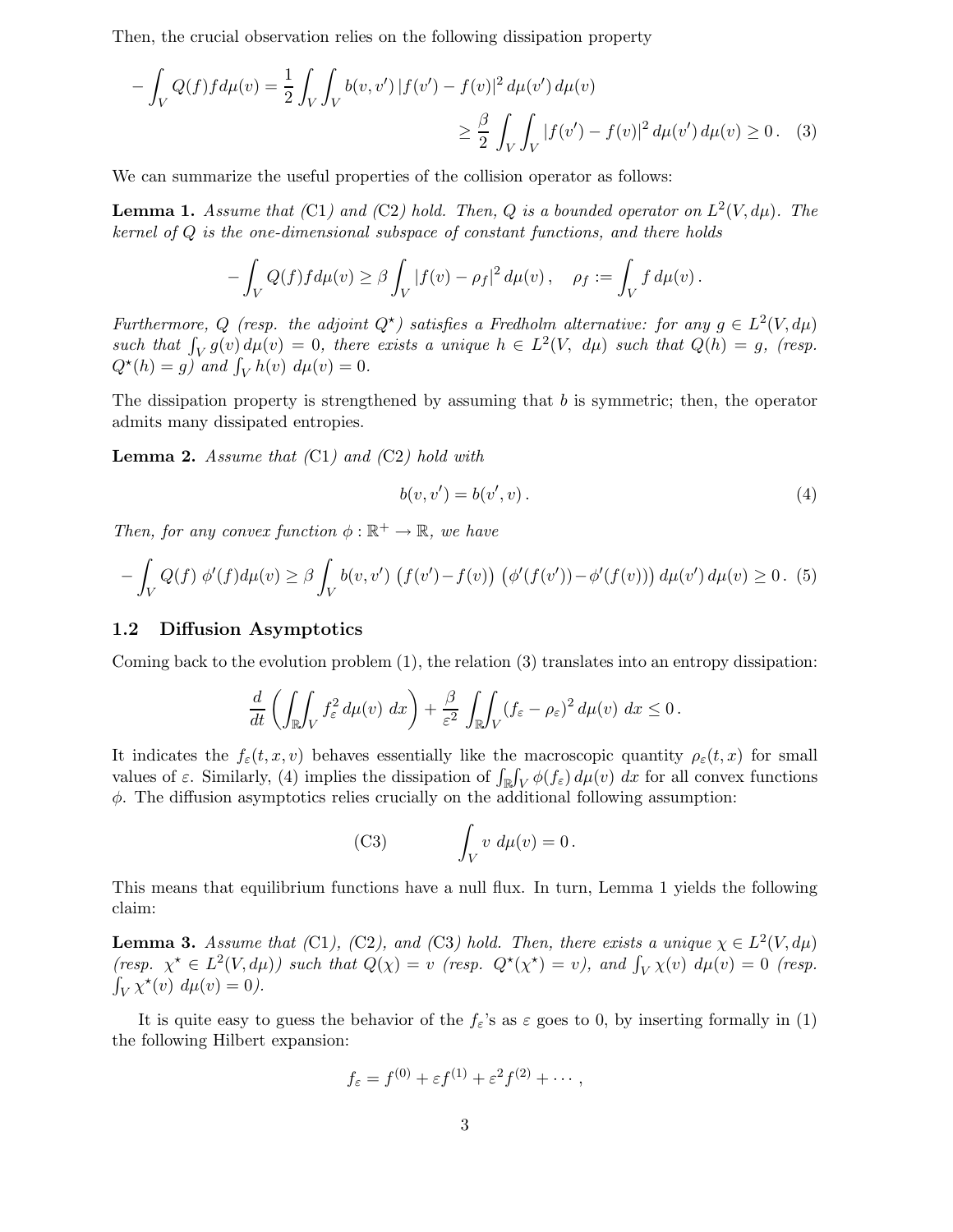and by identifying terms having the same power of  $\varepsilon$ . We compute

$$
\varepsilon^{-1} \text{ term} : \qquad Q(f^{(0)}) = 0 \, .
$$

This implies that the leading term  $f^{(0)}$  belongs to the kernel of the collision operator Q:

$$
f^{(0)}(t, x, v) = \rho(t, x) .
$$

Next, we get

$$
\varepsilon^0
$$
 term :  $Q(f^{(1)}) = v \partial_x f^{(0)} = v \partial_x \rho(t, x)$ .

Applying the Fredholm alternative, we can solve this equation and we readily obtain

$$
f^{(1)}(t,x,v) = \chi(v) \partial_x \rho(t,x).
$$

Eventually, we look at

$$
\varepsilon^1 \text{ term} : \qquad Q(f^{(2)}) = \partial_t f^{(0)} + v \, \partial_x f^{(1)}.
$$

Inserting the expressions obtained above for  $f^{(0)}$  and  $f^{(1)}$ , the solvability condition

$$
\int_V Q(f^{(2)})\ d\mu(v)=0
$$

leads to

$$
\partial_t \rho - D \, \partial_{xx}^2 \rho = 0 \,, \qquad D = -\int_V v \, \chi(v) \, \, d\mu(v) = -\int_V Q(\chi) \, \chi(v) \, \, d\mu(v) > 0 \,. \tag{6}
$$

In other words, the limit  $\rho$  should satisfy the heat equation with the diffusion coefficient D.

**Remark 1.** In the definition of  $f^{(1)}$  we can of course add any element of  $\text{Ker}(Q)$ ; but by virtue of  $(C3)$ , it does not contribute anymore to the limit equation satisfied by ρ.

Another way to obtain this limit equation uses the conservation law (2). By using Lemma 3, we compute the current as follows:

$$
J_{\varepsilon}(t,x) = \int_{V} \frac{v}{\varepsilon} f_{\varepsilon} d\mu(v) = \int_{V} \chi^{\star}(\varepsilon \partial_t f_{\varepsilon} + v \partial_x f_{\varepsilon}) d\mu(v).
$$

Inserting this expression into (2), we get

$$
\partial_t \rho_{\varepsilon} + \partial_{xx}^2 \left( \int_V v \chi^{\star} f_{\varepsilon} d\mu(v) \right) + \varepsilon \partial_{tx}^2 \left( \int_V \chi^{\star} f_{\varepsilon} d\mu(v) \right) = 0. \tag{7}
$$

Then, motivated by (3), we replace  $f_{\varepsilon}$  by  $\rho$  and we get rid of the  $\mathcal{O}(\varepsilon)$  term. We obtain the heat equation (6) by noting that

$$
D = -\int_{V} Q^{\star}(\chi^{\star}) \chi d\mu(v) = -\int_{V} \chi^{\star} v d\mu(v) > 0.
$$

**Remark 2.** The diffusion asymptotics relies crucially on  $(C3)$ . It also explains why the time variable has been rescaled: replacing  $\varepsilon \partial_t$  by  $\partial_t$  would lead to the uninteresting limit problem  $\partial_t \rho = 0$ . Effects are sensible only on a large time scale, of order  $\mathcal{O}(1/\varepsilon)$ . We refer for comments on this aspect to  $(12, 13, 15)$ .

The formal derivation above can be rigorously justified. We refer for instance to [2, 3, 12, 26, 14] etc. for proofs of the following claim, which is part of the folk in kinetic theory.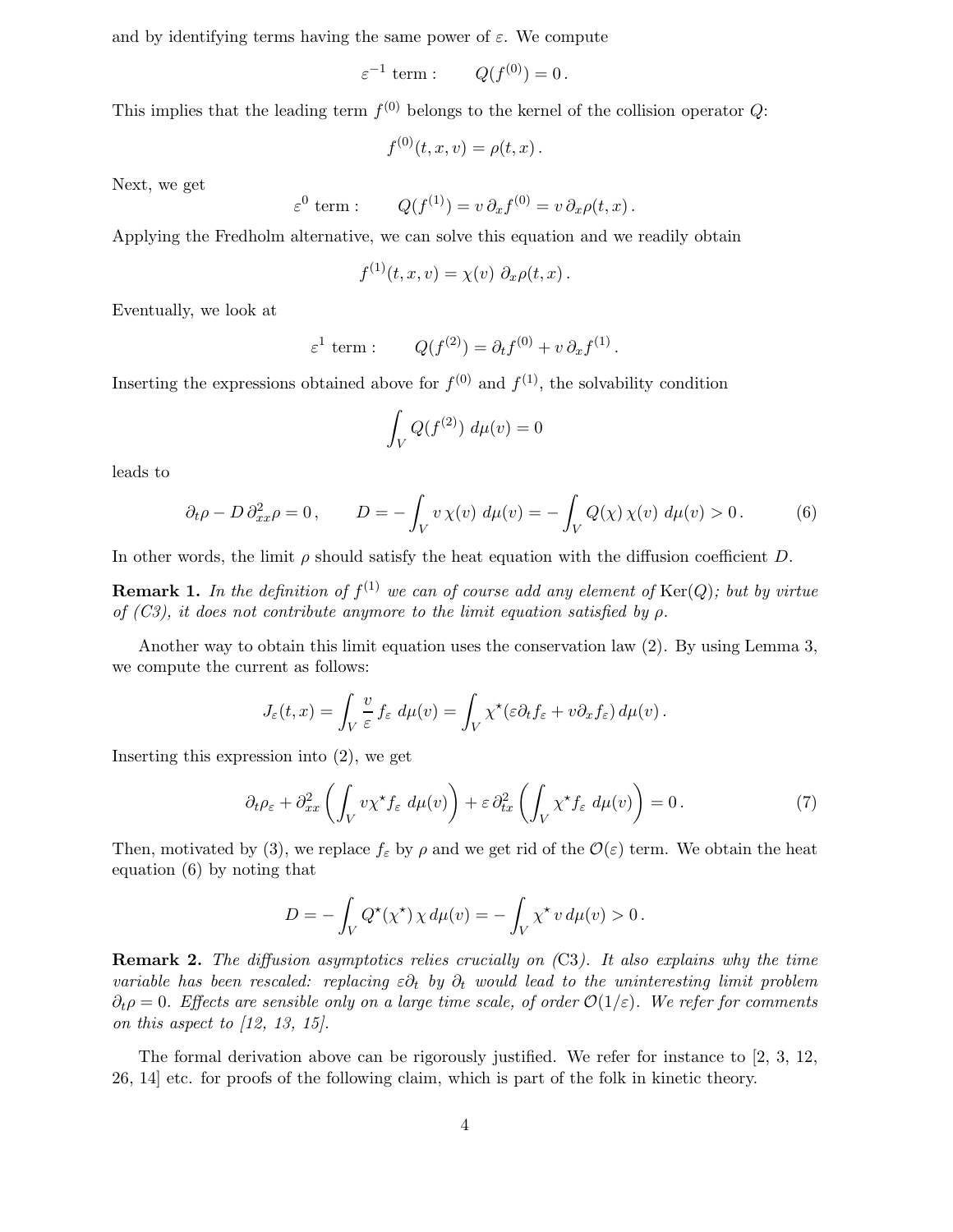**Theorem 1.** Assume that (C1), (C2) and (C3) hold. Let  $\overline{\rho} \ge 0$  be a constant, and let  $f_0$ :  $\mathbb{R} \times V \to \mathbb{R}$  belong to  $\overline{\rho} + L^2(\mathbb{R} \times V)$ .

- i) Then, as  $\varepsilon$  goes to 0,  $f_{\varepsilon}$  and  $\rho_{\varepsilon}$  converge to  $\rho$  strongly in  $L_{\text{loc}}^2(\mathbb{R}^+ \times \mathbb{R})$ , and  $\rho_{\varepsilon}$  converges to  $\rho$  in  $\mathcal{C}([0,T]; L^2(\mathbb{R})$  – weak), where  $\rho$  is the solution to the heat equation (6) with initial datum  $\rho_{|t=0} = \int_V f_0(x, v) d\mu(v)$ .
- ii) If the initial datum is close to a smooth macroscopic state, say e.g.  $||f_0 \rho_0||_{L^2(\mathbb{R} \times V)} \leq \varepsilon$ , with  $(\rho_0 - \overline{\rho}) \in H^3(\mathbb{R})$ , then one has  $||f_{\varepsilon} - \rho||_{L^2((0,T) \times \mathbb{R} \times V)} \leq C_T \varepsilon$ .

We are interested in approximations of the kinetic unknown  $f_{\varepsilon}(t,x,v)$ . Of course, the solution  $\rho$  to (6) provides a rough approximation. A first attempt to go further in the approximation of  $f_{\varepsilon}$  would be to use the formal ansatz described above. This leads to the approximation

$$
f_{\varepsilon} \simeq \rho(t, x) + \varepsilon \chi(v) \, \partial_x \rho(t, x) \,. \tag{8}
$$

This is often referred to as the  $\mathbb{P}_1$  approximation. However, this approximation suffers from severe drawbacks on physical viewpoints:

• The heat equation propagates information with infinite speed. Therefore it cannot describe with accuracy intermediate regimes, the characteristic speed in (1) being  $||v||_{L^{\infty}(V)}/\varepsilon$ , large but finite when considering bounded velocities.

• The  $\mathbb{P}_1$  approximation does not always preserve nonnegativity: while  $f_{\varepsilon}$  is naturally nonnegative, in view of its physical meaning, the approximation (8) can be negative at some points since the condition

$$
\varepsilon \left| \chi \partial_x \rho \right| \le \rho
$$

is certainly not fulfilled for any  $(t, x, v)$ .

Actually the two difficulties are related. Indeed, since  $\rho_{\varepsilon}$  and  $J_{\varepsilon}$  are moments of a nonnegative quantity, they naturally satisfy the following limited flux condition

$$
|J_{\varepsilon}| = \left| \int_{V} \frac{v}{\varepsilon} f_{\varepsilon} d\mu(v) \right| \leq \frac{\|v\|_{L^{\infty}(V)}}{\varepsilon} \rho_{\varepsilon}.
$$
 (9)

In what follows, we shall describe some remedies to treat the difficulties mentionned above. First, we can use an expansion that is (formally) close to (8), up to  $\mathcal{O}(\varepsilon^2)$  terms, but preserves nonnegativity. The second strategy consists in using hyperbolic equations (this ensures finite speed of propagation), that are based on a closure of the equations satisfied by the moments of  $f_{\varepsilon}$ .

In order to describe the approximate models, we shall use an additional assumption on the collision operator:

(C4) 
$$
Q(v) = -\gamma v = Q^*(v)
$$
 for some constant  $\gamma > 0$ .

The fact that  $\gamma$  is positive comes from  $-\int_V Q(v)v d\mu(v) = \gamma \int_V v^2 d\mu(v) > 0$ . The condition (C4) actually means that  $\chi(v) = \chi^*(v) = -v/\gamma$ , and thus we have  $D = d/\gamma$ . With (C4), (7) can be recast as follows

$$
\partial_t \rho_{\varepsilon} - \partial_{xx}^2 \left( \int_V \frac{v^2}{\gamma} f_{\varepsilon} d\mu(v) \right) - \varepsilon \partial_{tx}^2 \left( \int_V \frac{v}{\gamma} f_{\varepsilon} d\mu(v) \right) = 0.
$$

However, the last term is nothing but

$$
-\frac{\varepsilon^2}{\gamma}\,\partial_t\big(\partial_x J_\varepsilon\big)=\frac{\varepsilon^2}{\gamma}\,\partial^2_{tt}\rho_\varepsilon\,.
$$

Therefore, we get

$$
\partial_t \rho_{\varepsilon} - \partial_{xx}^2 \left( \int_V \frac{v^2}{\gamma} f_{\varepsilon} d\mu(v) \right) + \frac{\varepsilon^2}{\gamma} \partial_{tt}^2 \rho_{\varepsilon} = 0. \tag{10}
$$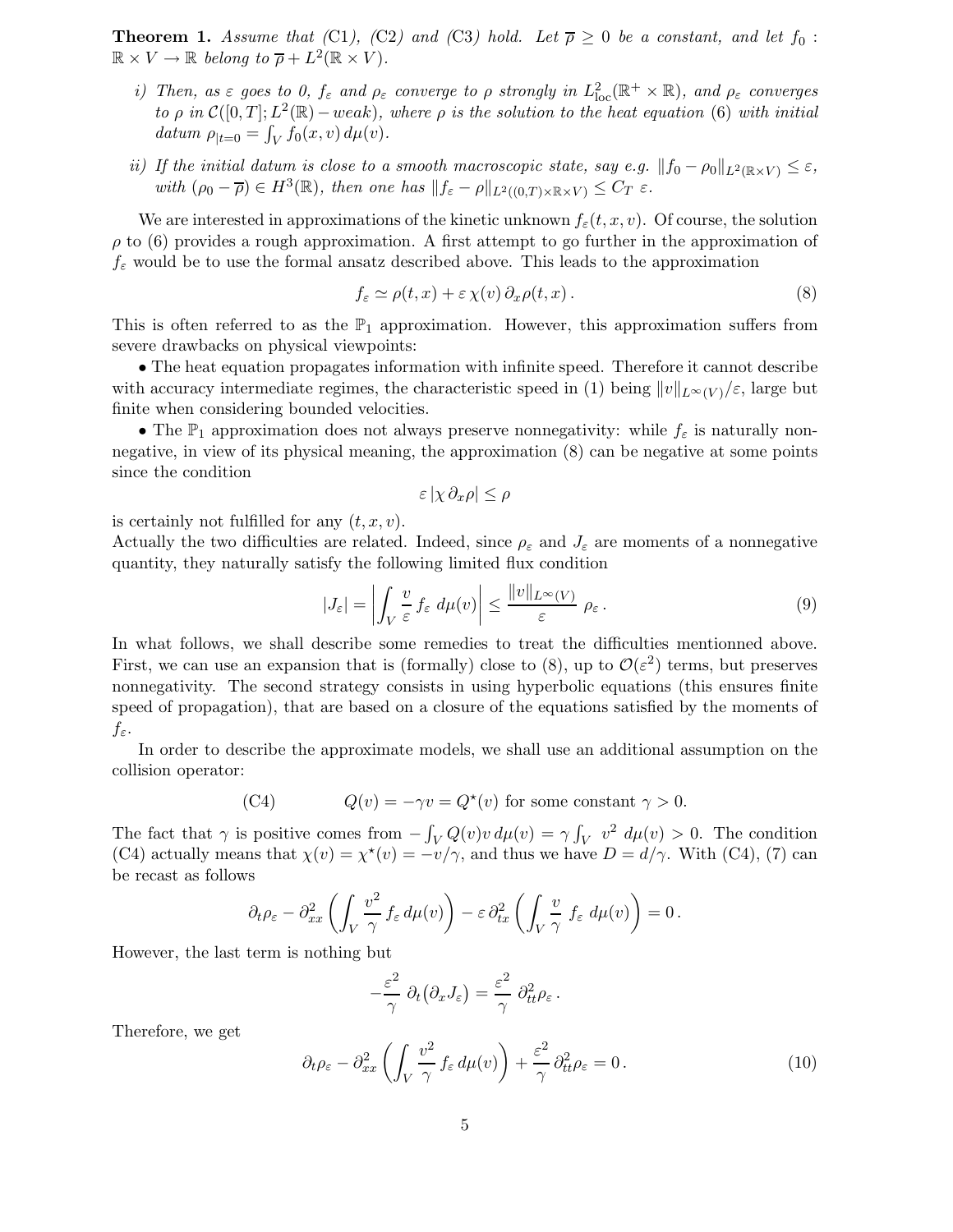#### 1.3 Approximate Models

To go further, we need to specify more precisely our framework. The assumptions on the velocity set V and the measure  $\mu$  are crucial. Throughout the rest of this paper we assume the following:

**Assumption 1.**  $V \subset \mathbb{R}$  is compact, symmetric with respect to 0, (for instance,  $V = [-1, +1]$ ), and  $\mu$  is a probability measure on V:  $\int_V d\mu(v) = 1$ .

**Assumption 2.** For any continuous and odd function  $h: V \to \mathbb{R}$ , we have  $\int_V h(v) d\mu(v) = 0$ .

Assumption 3.  $0 < \int_V v^2 d\mu(v) = d < \infty$ .

Assumption 2 strengthens (C3); it means that velocities are equally distributed with respect to the origin. Assumption 3 means that we exclude the Dirac mass at the origin. (Note that in the case of the Dirac mass, the only velocity is 0, and (1) is trivial.) It is convenient to introduce now the following definition and basic properties (the proof of which is postponed to Appendix A).

**Lemma 4.** Consider the Laplace transform of the measure  $\mu$ :

$$
\mathbb{F}: \mathbb{R} \longrightarrow \mathbb{R}^+ \n\beta \longmapsto \int_V \exp(\beta v) d\mu(v) > 0.
$$
\n(11)

Assume that the support of  $\mu$  is a subset of  $[-1, 1]$ , and that

$$
\min \text{ Supp } \mu = -1, \quad \max \text{ Supp } \mu = 1.
$$

Then, the following properties hold:

- The function  $\mathbb F$  is  $\mathcal{C}^\infty$ , and even.
- The function  $\mathbb{G}(\beta) := \mathbb{F}'(\beta)/\mathbb{F}(\beta)$  is a  $\mathcal{C}^{\infty}$  (increasing) diffeomorphism on  $(-1, +1)$ . We denote its inverse by  $\mathbb{G}^{(-1)}$ . Both  $\mathbb{G}$  and  $\mathbb{G}^{(-1)}$  are odd functions.

Given a measure  $\mu$  that satisfies the assumptions of Lemma 4, we define the following  $\mathcal{C}^{\infty}$ , and even function  $\psi$ :

$$
\psi: (-1,1) \longrightarrow \mathbb{R}^+ \n u \longrightarrow u^2 + \mathbb{G}' \circ \mathbb{G}^{(-1)}(u) = \frac{\mathbb{F}''}{\mathbb{F}} (\mathbb{G}^{(-1)}(u)).
$$
\n(12)

Throughout the paper, we shall often use the following relations:

$$
\mathbb{F}(0) = 1, \quad \mathbb{F}'(0) = 0, \quad \mathbb{G}(0) = 0, \quad \psi(0) = \mathbb{G}'(0) = d, \quad \psi'(0) = 0.
$$

For the collision operator, it is worth having in mind the following – definitely oversimplified – operator:

$$
Q(f_{\varepsilon}) := \rho_{\varepsilon} - f_{\varepsilon}, \qquad \rho_{\varepsilon}(t, x) = \int_{V} f_{\varepsilon}(t, x, v) d\mu(v).
$$
 (13)

Namely, the collision operator reduces to the relaxation operator to the mean value over velocities of the unknown, where the measure  $\mu$  can be chosen among the following examples:

**Example 1.**  $V = [-1, +1]$  endowed with the (normalized) Lebesque measure  $d\mu(v) = dv/2$ . **Example 2.**  $V = [-1, +1]$  endowed with the discrete measure  $d\mu(v) = (\delta_{-1} + \delta_{+1})/2$ .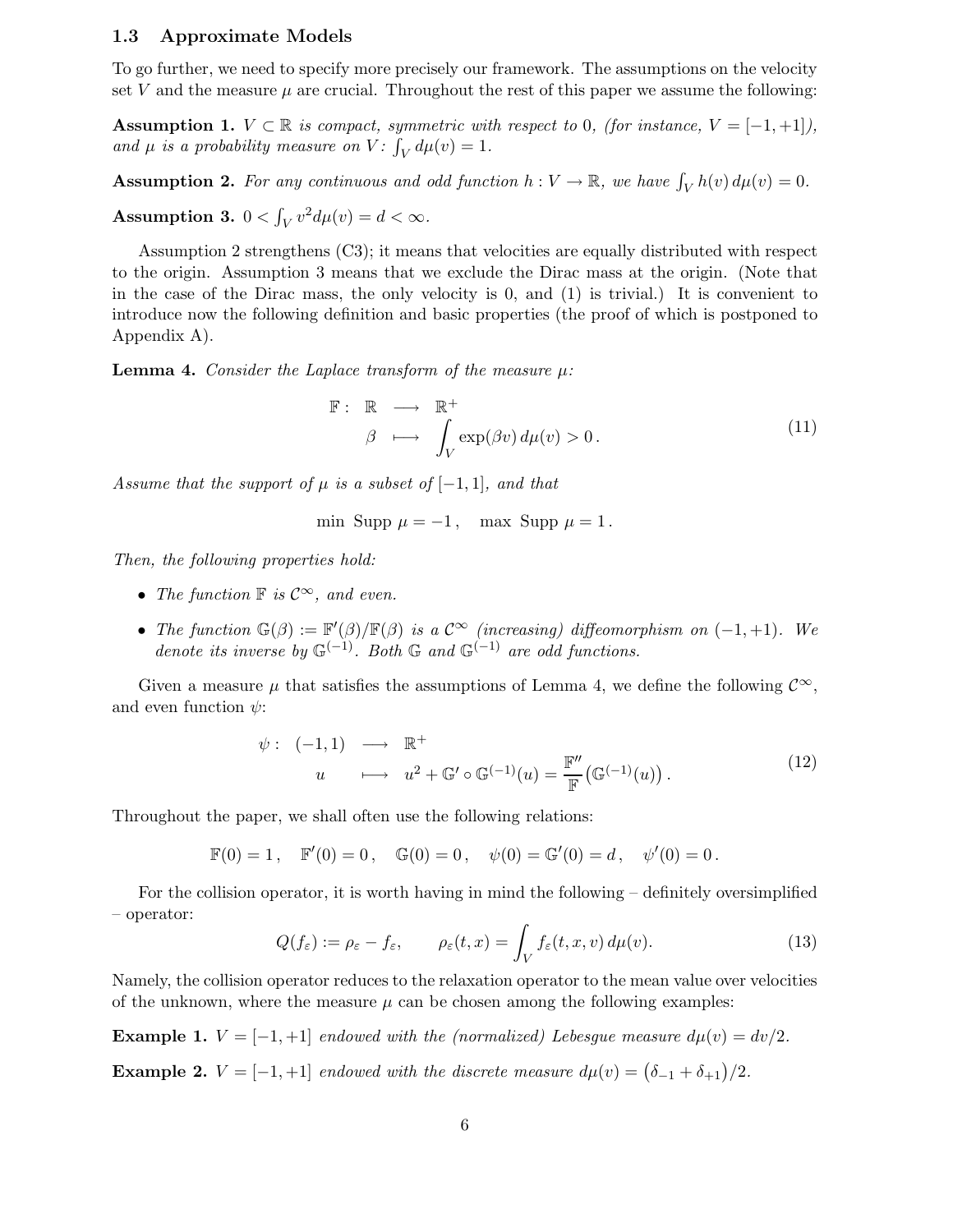**Example 3.** A variant with unbounded velocities is given by  $V = \mathbb{R}$  endowed with the Gaussian measure  $d\mu(v) = \exp(-v^2/2) dv/\sqrt{2\pi}$ .

The collision operator (13) obviously verifies (C1-C4) in these situations. The value of the diffusion coefficient D changes with the measure  $\mu$ : we have  $D = 1/3$  for Example 1,  $D = 1$  for Examples 2 and 3.

The closure problem consists in defining a system of equations for some macroscopic quantities  $\hat{\rho}_{\varepsilon}$  (or  $\hat{\rho}_{\varepsilon}$ , and  $J_{\varepsilon}$ ), that depend only on the time and space variables, with the following two-fold objective:

- 1. We expect that the resulting system is easier to solve than (1); for instance, it can be solved with a reduced numerical cost;
- 2. It provides a "good" approximation of the evolution of the true quantities ( $\rho_{\varepsilon},J_{\varepsilon}$ ) associated with the solution to  $(1)$ .

Therefore, we aim at approaching solutions of a linear kinetic equation by solving (possibly) nonlinear equations, where we get rid of the velocity variable  $v$ .

### 1.3.1 Zeroth Order Closure

At the zeroth order, we can close the mass conservation relation (2) by considering a Fick relation between the current and the density:

$$
\widehat{J}_{\varepsilon}=-\mathfrak{D}\,\partial_x\widehat{\rho}_{\varepsilon},
$$

where the "diffusion" coefficient  $\mathfrak D$  is chosen in such a way that (9) is fulfilled. In turn,  $\mathfrak D$ might depend on  $\hat{\rho}_{\varepsilon},\partial_x\hat{\rho}_{\varepsilon}$ ... There are a lot of possible definitions for the coefficient  $\mathfrak{D}$ ; we refer among others to [24, 21, 30, 32, 4]... The corresponding approached equation can also be (formally) justified by coming back to a more microscopic level: we define an approximate density of particles  $f_{\varepsilon}$  as a function of its zeroth moment  $\widehat{\rho}_{\varepsilon}$ :  $f_{\varepsilon}(t,x,v) = F(\widehat{\rho}_{\varepsilon}(t,x),v,\varepsilon)$ . Then, we use this expression to close the mass conservation relation (2). For instance, using the  $\mathbb{P}_1$ like approximation  $\hat{\rho}_{\varepsilon} - \varepsilon v \partial_x \hat{\rho}_{\varepsilon}/\gamma$  leads again to the heat equation. As mentioned above, this approximation is not satisfactory since it is not, in general, nonnegative, and it does not fulfill the physical flux limitation (9). Since (9) is a consequence of the nonnegativity of  $f_{\epsilon}$ , let us seek an approximation that will be, by construction, nonnegative. A very simple strategy consists in modifying the Hilbert expansion procedure by considering

$$
f_{\varepsilon} = \exp(a^{(0)} + \varepsilon a^{(1)} + \varepsilon^2 a^{(2)} + \dots).
$$

We readily obtain the following conclusion for the first two terms

$$
a^{(0)}
$$
 depends only on t and x,  

$$
a^{(1)}(t,x,v) = -\frac{v}{\gamma} \partial_x a^{(0)}(t,x).
$$

Truncation at the first order yields

$$
\widehat{f}_{\varepsilon}(t,x,v) = \exp\left(a^{(0)}(t,x) - \varepsilon \frac{v}{\gamma} \partial_x a^{(0)}(t,x)\right) \ge 0,
$$
\n(14)

the moments of which are required to satisfy (2). We get the following system

$$
\begin{cases}\n\widehat{\rho}_{\varepsilon}(t,x) = \exp(a^{(0)}) \mathbb{F}(\varepsilon \partial_x a^{(0)}/\gamma), \\
\partial_t \widehat{\rho}_{\varepsilon} - \partial_x \left( \frac{\widehat{\rho}_{\varepsilon}}{\varepsilon} \mathbb{G} \left( \varepsilon \frac{\partial_x a^{(0)}}{\gamma} \right) \right) = 0.\n\end{cases}
$$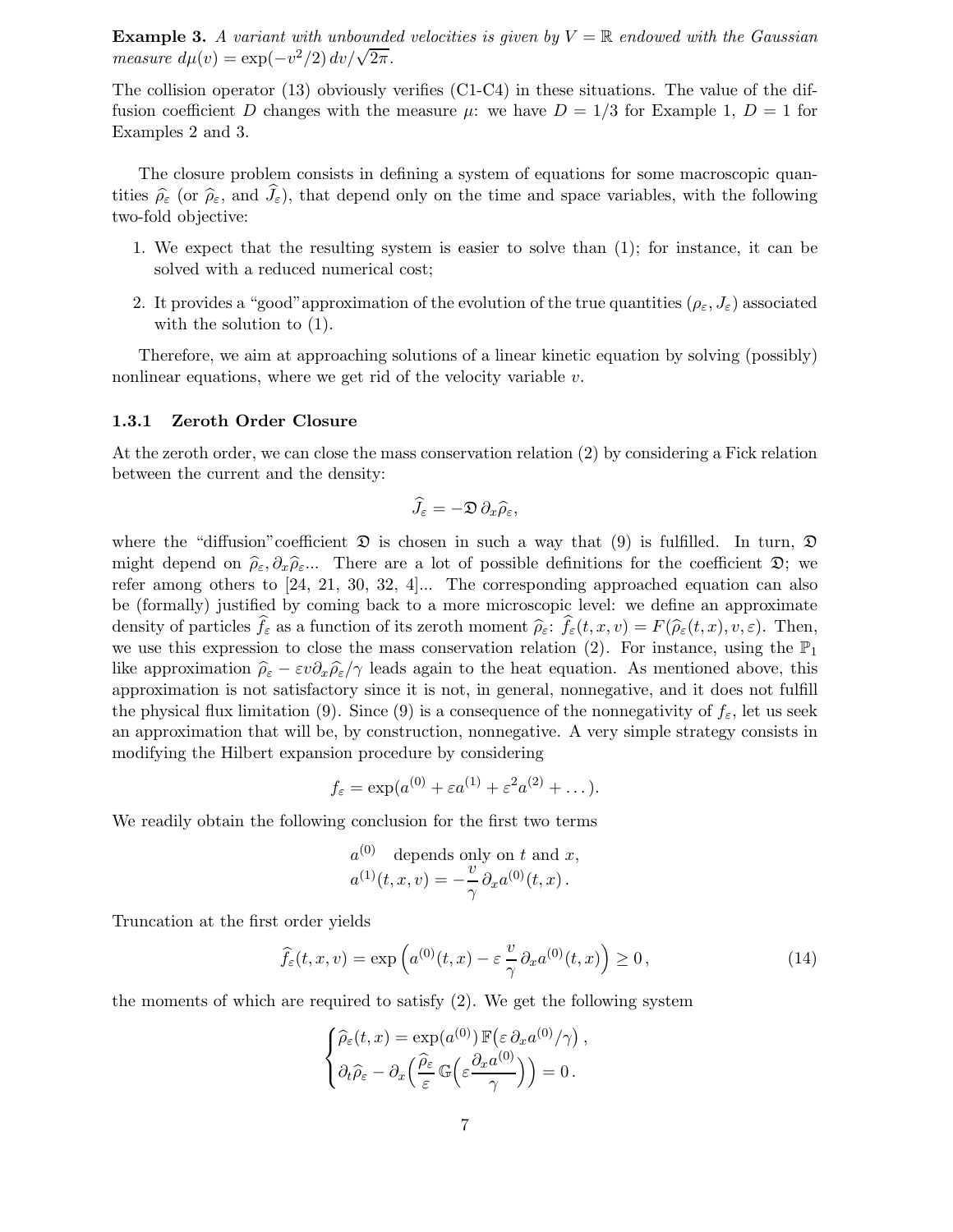Next, we note that

$$
\frac{\partial_x \widehat{\rho}_{\varepsilon}}{\widehat{\rho}_{\varepsilon}} = \partial_x a^{(0)} + \varepsilon \mathbb{G}\left(\varepsilon \frac{\partial_x a^{(0)}}{\gamma}\right) \frac{\partial_{xx}^2 a^{(0)}}{\gamma}.
$$

Then, under the assumption that  $\partial_{xx}^2 a^{(0)}$  remains bounded uniformly with respect to  $\varepsilon$ , we neglect the last term, and we are eventually led to the simple equation

$$
\partial_t \widehat{\rho}_{\varepsilon} - \partial_x \left( \frac{\widehat{\rho}_{\varepsilon}}{\varepsilon} \mathbb{G} \left( \frac{\varepsilon \partial_x \widehat{\rho}_{\varepsilon}}{\gamma \widehat{\rho}_{\varepsilon}} \right) \right) = 0. \tag{15}
$$

For the Lebesgue measure, Example 1, we have

$$
\mathbb{F}(\beta) = \frac{\sinh(\beta)}{\beta}, \qquad \mathbb{G}(\beta) = \coth(\beta) - \frac{1}{\beta}.
$$

Therefore, we recover the limited flux model introduced by [21] and [24] which reads as follows

$$
\partial_t \widehat{\rho}_{\varepsilon} - \partial_x \left( \frac{\widehat{\rho}_{\varepsilon}}{\varepsilon} \left( \coth \left( \frac{\varepsilon \partial_x \widehat{\rho}_{\varepsilon}}{\gamma \widehat{\rho}_{\varepsilon}} \right) - \frac{\gamma \widehat{\rho}_{\varepsilon}}{\varepsilon \partial_x \widehat{\rho}_{\varepsilon}} \right) \right) = 0. \tag{16}
$$

For the discrete measure, Example 2, we get

$$
\partial_t \widehat{\rho}_{\varepsilon} - \partial_x \left( \frac{\widehat{\rho}_{\varepsilon}}{\varepsilon} \tanh \left( \frac{\varepsilon \partial_x \widehat{\rho}_{\varepsilon}}{\gamma \widehat{\rho}_{\varepsilon}} \right) \right) = 0,
$$

while, for the Gaussian measure, Example 3, we are simply led to the heat equation.

#### 1.3.2 First Order Closure

We can also complete (2) by looking at the evolution equation for the current  $J_{\varepsilon}(t,x)$ . We set

$$
\mathbb{P}_{\varepsilon}(t,x):=\int_V v^2\,f_{\varepsilon}\,\,d\mu(v)\,.
$$

Integrating  $(1)$  with respect to the velocity variable yields, by using  $(C4)$ 

$$
\varepsilon^2 \partial_t J_\varepsilon + \partial_x \mathbb{P}_\varepsilon = \int_V \frac{v}{\varepsilon} Q(f_\varepsilon) \, d\mu(v) = \int_V v Q \left( \frac{f_\varepsilon - \rho_\varepsilon}{\varepsilon} \right) \, d\mu(v) = -\gamma \, J_\varepsilon \,. \tag{17}
$$

The second equality, combined to (3), shows that the right-hand side is actually a  $\mathcal{O}(1)$  quantity. Of course, (2) and (17) do not form a closed system of equations, since there is no reason why  $\mathbb{P}_{\varepsilon}$  should be defined directly by means of  $\rho_{\varepsilon}$  and  $J_{\varepsilon}$ .

Observe that

$$
\mathbb{P}_{\varepsilon} = d \rho_{\varepsilon} + \varepsilon \, \mathbb{K}_{\varepsilon} \,, \tag{18}
$$

where  $\mathbb{K}_{\varepsilon}(t,x) = \varepsilon^{-1} \int_V v^2 (f_{\varepsilon} - \rho_{\varepsilon}) d\mu(v)$  is  $\mathcal{O}(1)$  thanks to (3). Hence, as  $\varepsilon$  tends to 0, we recover (6) as follows:

$$
\partial_t \rho + \partial_x J = 0, \qquad \gamma J = -d \partial_x \rho.
$$

It is quite usual to close the system by imposing an expression for the kinetic pressure like

$$
0 \leq \widehat{\mathbb{P}_{\varepsilon}} := \Xi \widehat{\rho}_{\varepsilon} \leq ||v||_{L^{\infty}}^2 \widehat{\rho}_{\varepsilon},
$$

which involves the so-called Eddington factor  $\Xi$ . For instance, we can go back to (18) and get rid of the  $\mathcal{O}(\varepsilon)$  remainder. The corresponding system reads

$$
\begin{cases} \partial_t \widehat{\rho}_{\varepsilon} + \partial_x \widehat{J}_{\varepsilon} = 0, \\ \varepsilon^2 \partial_t \widehat{J}_{\varepsilon} + d \partial_x \widehat{\rho}_{\varepsilon} = -\gamma \widehat{J}_{\varepsilon} . \end{cases} \tag{19}
$$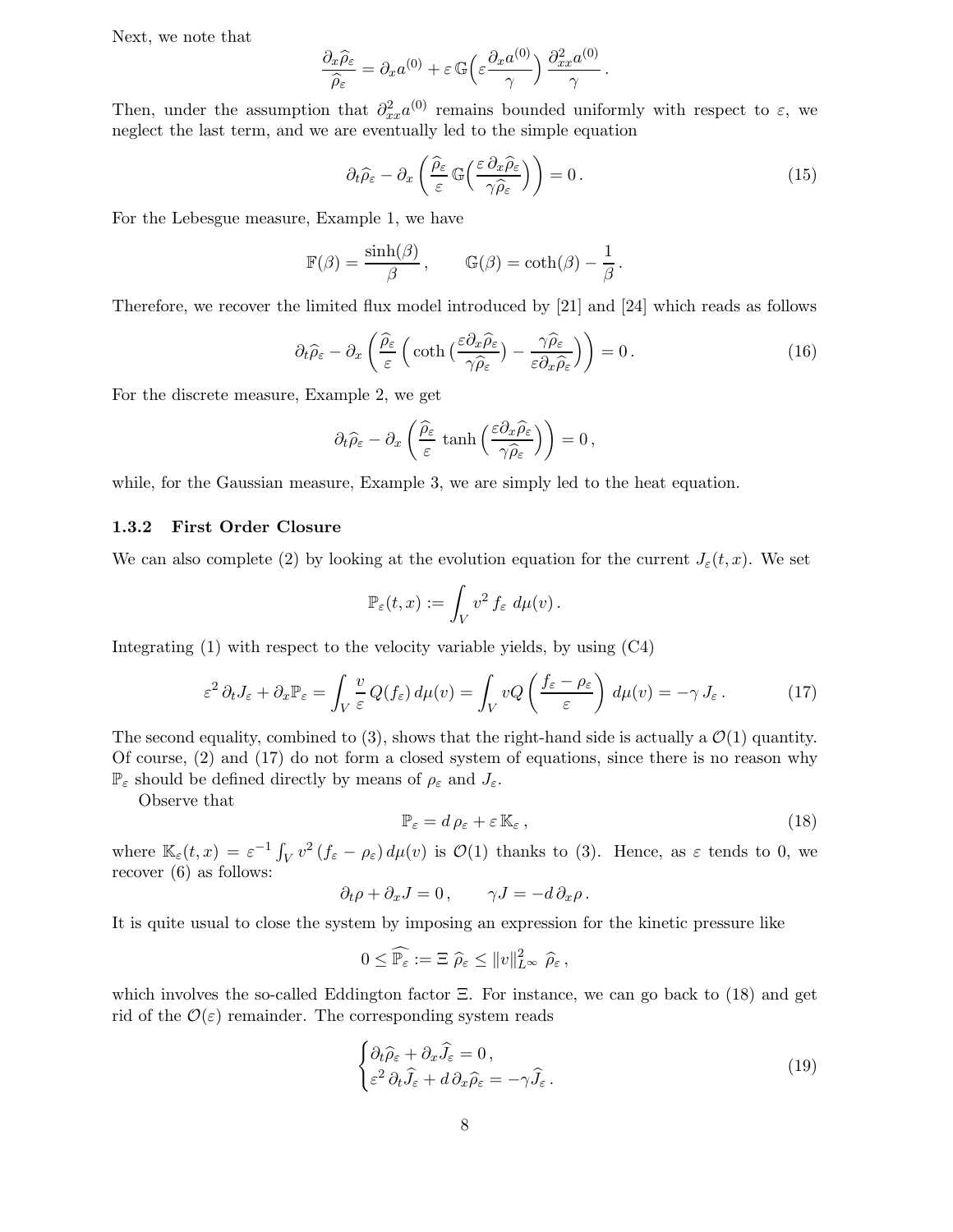(This system is sometimes called the  $\mathbb{P}_1$  approximation.) The approximation (19) can also be justified through an expansion on Legendre polynomials of  $f_{\varepsilon}$ ; however, such an approximation is known to be satisfactory only under strong isotropy assumptions, see [4]. Therefore, a huge variety of Eddington factors, possibly depending on  $\hat{\rho}_{\varepsilon},\partial_x\hat{\rho}_{\varepsilon}$ , and so on, has been proposed. We refer, among other works, to [30, 24, 32, 4], and for a recent overview of numerical methods for such problems, we refer to [5]. These approximations can be obtained by postulating that the approximate density is a given function of its two first moments  $\hat{\rho}_{\varepsilon}$  and  $J_{\varepsilon}$ , say

$$
\widehat{f}_{\varepsilon}(t,x,v)=\Theta(\widehat{\rho}_{\varepsilon}(t,x),\widehat{J}_{\varepsilon}(t,x),v)\,,
$$

so that the second moment of  $f_{\varepsilon}$  can be computed in terms of  $\hat{\rho}_{\varepsilon}$  and  $J_{\varepsilon}$ . We shall now present such a closure, based on an entropy minimization principle.

#### 1.3.3 Entropy Minimization Principle

Closing the moments system by using an entropy minimization principle has been first introduced by Levermore [22, 23, 25]. It has also been used successfully in radiative transfer theory, see [10, 38]. Let us now describe precisely this closure method. We define the (convex) entropy functional

$$
H(f) := f \ln(f) - f + 1 \ge 0.
$$
\n(20)

Then, for  $\hat{\rho}_{\varepsilon}$  and  $\hat{J}_{\varepsilon}$  given, we wish to minimize the quantity

$$
\int_V H(f) \ d\mu(v) \,,
$$

under the constraints

$$
\int_V f \, d\mu(v) = \widehat{\rho}_{\varepsilon} \, , \qquad \int_V \frac{v}{\varepsilon} \, f \, d\mu(v) = \widehat{J}_{\varepsilon} \, .
$$

The minimizer obtained in this way will be our approximate density of particles. A quick calculation yields the following expression for the minimizer

$$
\widehat{f}_{\varepsilon}(v) = e^{\lambda_0 + \lambda_1 v/\varepsilon} > 0, \qquad (21)
$$

where the Lagrange multipliers  $\lambda_0, \lambda_1$  are determined by the following system:

$$
\begin{cases}\n\widehat{\rho}_{\varepsilon} = e^{\lambda_0} \mathbb{F}\left(\frac{\lambda_1}{\varepsilon}\right), \\
\widehat{J}_{\varepsilon} = \frac{1}{\varepsilon} e^{\lambda_0} \mathbb{F}'\left(\frac{\lambda_1}{\varepsilon}\right) = \frac{\widehat{\rho}_{\varepsilon}}{\varepsilon} \mathbb{G}\left(\frac{\lambda_1}{\varepsilon}\right).\n\end{cases}
$$
\n(22)

We note that  $\lambda_1$  is uniquely determined provided that we have  $\varepsilon |\widehat{J}_\varepsilon| < \widehat{\rho}_\varepsilon$ , see Lemma 4. This constraint is nothing but the limited flux condition (9).

Now, we use the previous formulae to close the moment system. Using (21) and (22), we compute

$$
\int_{V} v^{2} \hat{f}_{\varepsilon} d\mu(v) = e^{\lambda_{0}} \mathbb{F}''\left(\frac{\lambda_{1}}{\varepsilon}\right) = \widehat{\rho}_{\varepsilon} \frac{\mathbb{F}''}{\mathbb{F}} \circ \mathbb{G}^{(-1)}\left(\varepsilon \frac{\widehat{J}_{\varepsilon}}{\widehat{\rho}_{\varepsilon}}\right) = \widehat{\rho}_{\varepsilon} \psi\left(\varepsilon \frac{\widehat{J}_{\varepsilon}}{\widehat{\rho}_{\varepsilon}}\right).
$$

We are thus led to the following system of equations

$$
\begin{cases} \partial_t \widehat{\rho}_{\varepsilon} + \partial_x \widehat{J}_{\varepsilon} = 0, \\ \varepsilon^2 \partial_t \widehat{J}_{\varepsilon} + \partial_x \left( \widehat{\rho}_{\varepsilon} \psi \left( \varepsilon \frac{\widehat{J}_{\varepsilon}}{\widehat{\rho}_{\varepsilon}} \right) \right) = -\gamma \widehat{J}_{\varepsilon} \,. \end{cases} \tag{23}
$$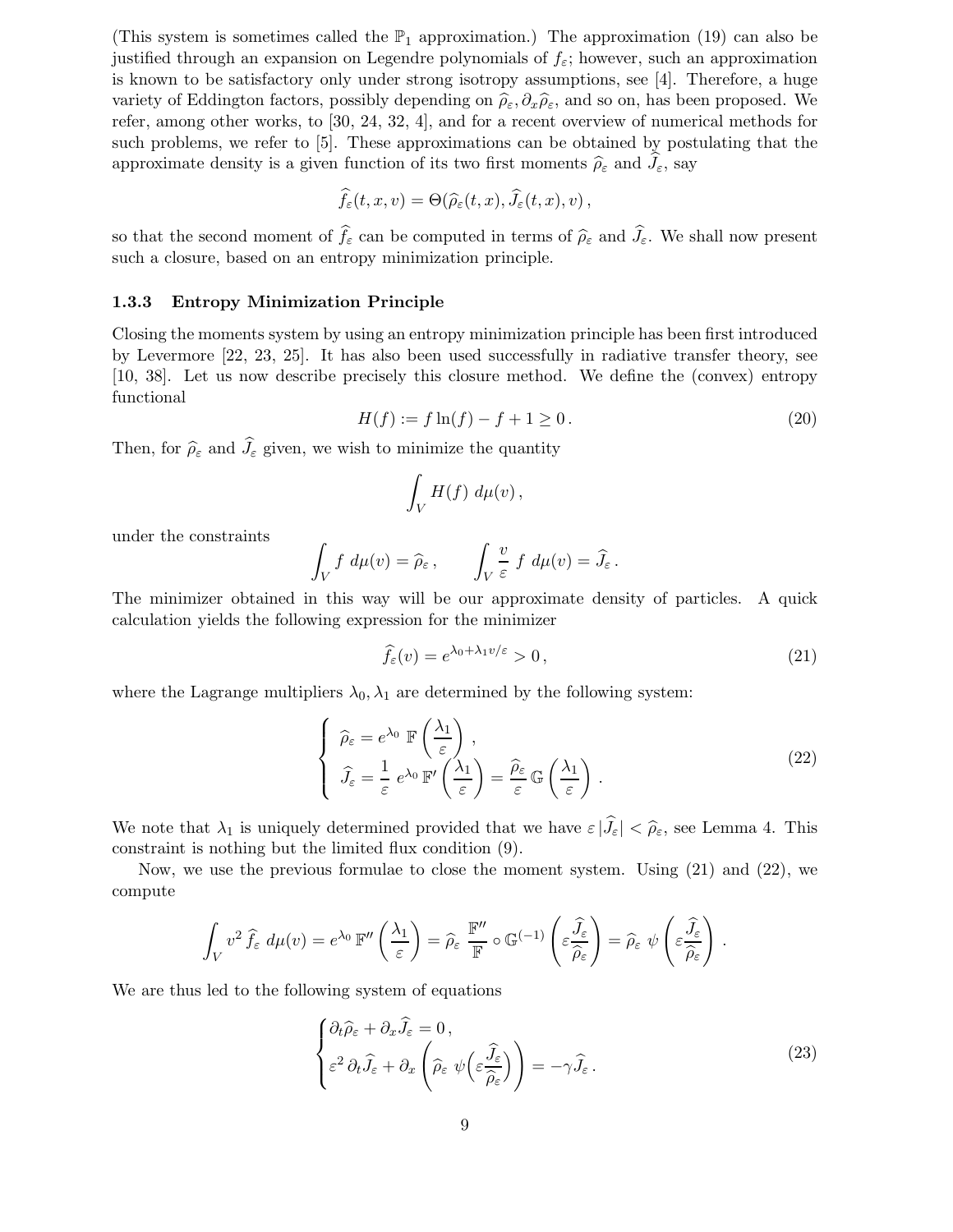In the next section, we shall detail some properties of system (23) such as hyperbolicity, and the existence of a convex entropy. Following the approach of [16], we shall also show that (23) admits global smooth solutions, that satisfy some uniform bounds with respect to  $\varepsilon$ .

We can expect that the system (23) is consistent with the diffusion limit since, expanding formally  $\varepsilon^2 \partial_t \hat{J}_\varepsilon + \partial_x(\widehat{\rho}_{\varepsilon} \psi(\varepsilon \hat{J}_{\varepsilon}/\widehat{\rho}_{\varepsilon})) + \gamma \hat{J}_{\varepsilon} \simeq d \partial_x \widehat{\rho}_{\varepsilon} + \gamma \hat{J}_{\varepsilon}$ , we recover (6). Besides, the approximate microscopic density is given by

$$
\widehat{f}_{\varepsilon}(t,x,v) = \widehat{\rho}_{\varepsilon} \frac{\exp\left(v \mathbb{G}^{(-1)}\left(\varepsilon \widehat{J}_{\varepsilon}/\widehat{\rho}_{\varepsilon}\right)\right)}{\mathbb{F}\circ\mathbb{G}^{(-1)}\left(\varepsilon \widehat{J}_{\varepsilon}/\widehat{\rho}_{\varepsilon}\right)} \ge 0.
$$
\n(24)

Performing straightforward Taylor expansions leads to

$$
\widehat{f}_{\varepsilon} \simeq \widehat{\rho}_{\varepsilon} \left( 1 + \frac{v \, \varepsilon \, \widehat{J}_{\varepsilon}}{d \, \widehat{\rho}_{\varepsilon}} \right) \simeq \widehat{\rho}_{\varepsilon} \left( 1 - \varepsilon \, v \frac{\partial_x \widehat{\rho}_{\varepsilon}}{\gamma \widehat{\rho}_{\varepsilon}} \right) \,,
$$

as well as

$$
\widehat{f}_{\varepsilon}(t, x, v) \simeq \widehat{\rho}_{\varepsilon} \exp \left(-\varepsilon v \frac{\partial_x \widehat{\rho}_{\varepsilon}}{\gamma \widehat{\rho}_{\varepsilon}}\right),
$$

so that (24) formally looks like (8) or (14).

The example of (13) endowed with the discrete measure (Example 2), is particularly illuminating. We have only two velocities  $+1$  and  $-1$ , and  $(1)$  can be recast as

$$
\partial_t f_{\pm} \pm \frac{1}{\varepsilon} \partial_x f_{\pm} = \pm \frac{f_- - f_+}{2\varepsilon^2} \,,
$$

where the unknowns  $f_{\pm}(t,x)$  stand for  $f(t,x,\pm 1)$ . This is the so-called Goldstein-Taylor model, see [11, 36]. The two first moments  $\rho_{\varepsilon} = \frac{1}{2}$  $\frac{1}{2}(f_+ + f_-),\ J_{\varepsilon} = \frac{1}{2\varepsilon}$  $\frac{1}{2\varepsilon}(f_+ - f_-)$ , are solutions to (19), with  $d = 1$ . A remarkable feature is that (19) can be recast as a damped wave equation (see also (10))

$$
\varepsilon^2 \,\partial_{tt}\widehat{\rho}_{\varepsilon} + \partial_t \widehat{\rho}_{\varepsilon} - \partial_{xx}^2 \widehat{\rho}_{\varepsilon} = 0\,.
$$

The solution of this damped wave equation can be explicitely computed by using a stochastic argument, as shown in [19]. This probabilistic approach can be used to deduce in a very elegant way the convergence of  $\hat{\rho}_{\varepsilon}$  towards the solution to (6), see [27]. For the discrete measure, we compute

$$
\mathbb{F}(\beta) = \cosh(\beta) , \qquad \mathbb{G}(\beta) = \tanh(\beta) , \qquad \psi(u) = 1 \quad u \in (-1, 1) .
$$

Hence, we realize that (23) is nothing but (19): the entropy minimization closure actually provides a very good approximation of the original equation (1), since it gives the exact solution! This example shows that it could be dangerous to remove the (formally) smallest term in (19). If we get rid of  $\varepsilon^2 \partial_t \hat{J}_\varepsilon$ , we are simply led to

$$
\partial_t \widehat{\rho}_{\varepsilon} + \partial_x \widehat{J}_{\varepsilon} = 0, \qquad \widehat{J}_{\varepsilon} = -\partial_x \widehat{\rho}_{\varepsilon} \,,
$$

and we recover the heat equation (6) that propagates at infinite speed. This is clearly not consistent with the approximation procedure and we cannot go back to the kinetic approximation. Indeed, the relation  $\hat{J}_{\varepsilon} = -\partial_x \hat{\rho}_{\varepsilon} = \frac{\hat{\rho}_{\varepsilon}}{\varepsilon} \mathbb{G}(\lambda_1/\varepsilon) = \frac{\hat{\rho}_{\varepsilon}}{\varepsilon} \tanh(\lambda_1/\varepsilon)$  makes sense only under the limited flux condition  $\varepsilon|\partial_x\hat{\rho}_{\varepsilon}| < \hat{\rho}_{\varepsilon}$ .

In the case of the Gaussian measure (Example 3), we have

$$
\mathbb{F}(\beta) = \exp(\beta^2/2), \qquad \mathbb{G}(\beta) = \beta, \qquad \psi(u) = 1 + u^2 \quad u \in \mathbb{R}.
$$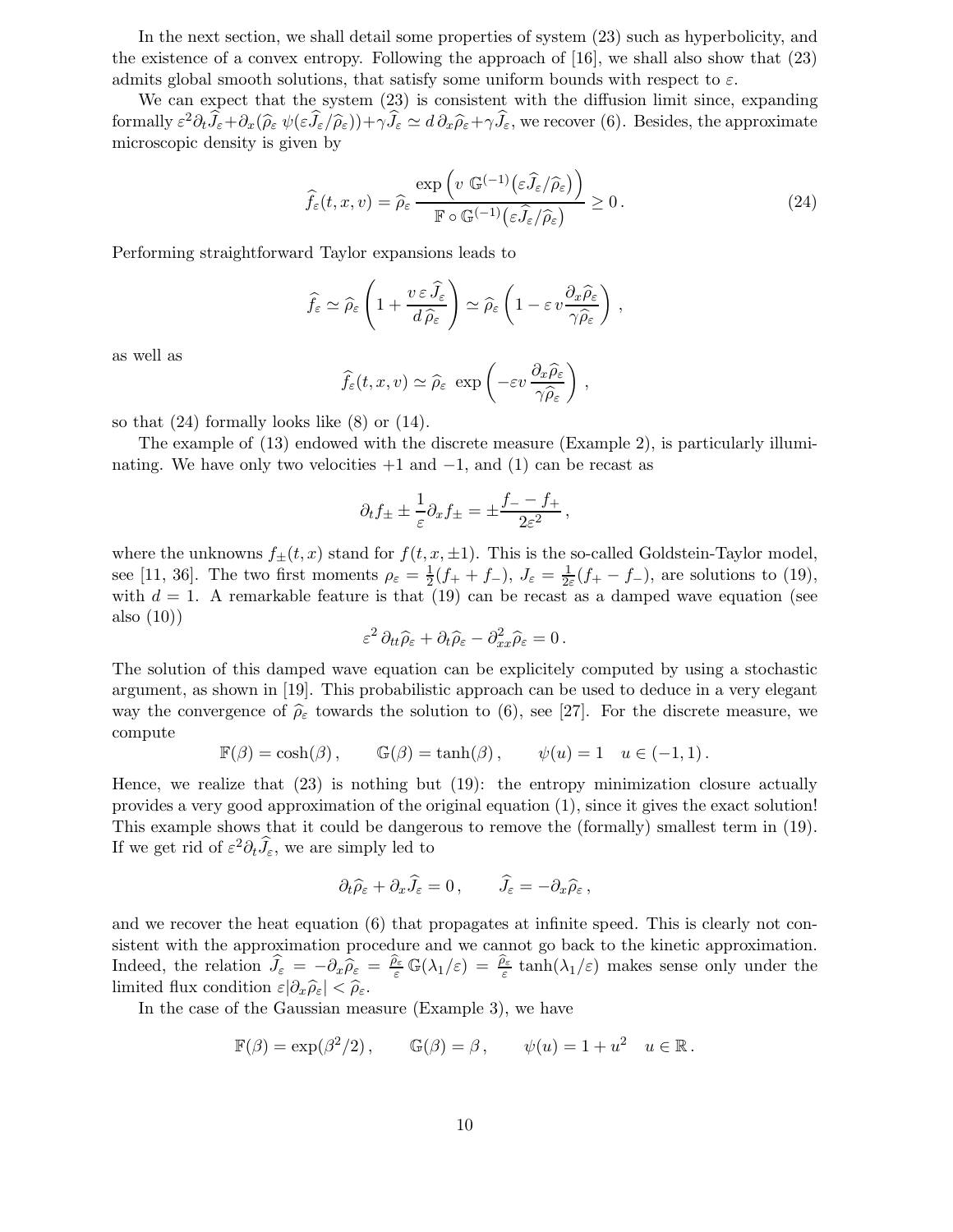In this case, system (23) is nothing but the rescaled isothermal Euler system:

$$
\begin{cases}\n\partial_t \widehat{\rho}_{\varepsilon} + \partial_x \widehat{J}_{\varepsilon} = 0, \\
\varepsilon^2 \left( \partial_t \widehat{J}_{\varepsilon} + \partial_x \frac{(\widehat{J}_{\varepsilon})^2}{\widehat{\rho}_{\varepsilon}} \right) + \partial_x \widehat{\rho}_{\varepsilon} = -\gamma \widehat{J}_{\varepsilon}.\n\end{cases}
$$
\n(25)

A detailed analysis of the convergence to the heat equation has been performed by Junca and Rascle [17] for BV initial data; we shall use some of their arguments when studying the convergence of solutions to (23). It is also worth mentioning that in this case, the approximate density of particles, given by (24), reads

$$
\widehat{f}_{\varepsilon}(t,x,v) d\mu(v) = \widehat{\rho}_{\varepsilon}(t,x) \exp\left[-\frac{(v-u_{\varepsilon}(t,x))^2}{2}\right] \frac{dv}{\sqrt{2\pi}},
$$

with  $u_{\varepsilon} = \varepsilon \widehat{J}_{\varepsilon}/\widehat{\rho}_{\varepsilon}$  and dv the Lebesgue measure on R. We recover the classical Maxwellian distribution.

**Remark 3.** We can use any convex function to define the entropy functional instead of using those based on the function  $s \mapsto s \ln(s)$ . For instance, if we use the function  $s \mapsto s^2/2$ , and perform the same minimization procedure, we would obtain  $f_{\varepsilon}(t,x,v) = \widehat{\rho}_{\varepsilon}(t,x)+\varepsilon v J_{\varepsilon}(t,x)$ , with  $(\widehat{\rho}_{\varepsilon}, \widehat{J}_{\varepsilon})$  solution to (19). Neglecting  $\varepsilon^2 \partial_t \widehat{J}_{\varepsilon}$ , we recover (8). The entropy (20) has the advantage to ensure the nonnegativity of the approximate density. There are also strong physical arguments for this expression, see  $(6, 22, 23, 25)$ .

**Remark 4.** It has been noticed that the entropy minimization approach proposed by Levermore may suffer from some severe drawbacks, at least when one tries to approximate the full gas dynamics Boltzmann equation or a kinetic equation with unbounded velocities. We refer for instance to [18] and [9]. Besides, for numerical purposes, other choices of moment closures, which do not necessarily guarantee nonnegativity, can provide sharp results for a still reasonable numerical cost, and regions of negative density remain negligeable. We refer for approaches based on Hermite polynomials expansions to [9, 34, 33]. Note, however, that the entropy closure has been used successfully for applications in radiative transfer theory, see [10] and [38]. For an analysis of discrete velocity models and applications to gas dynamics, we refer to [28, 29].

#### 1.4 Main results

Our objective is to investigate the solutions to  $(23)$ , and to establish the convergence, as  $\varepsilon$  tends to 0, of both  $\hat{\rho}_{\varepsilon}$  and  $f_{\varepsilon}$  towards the solution to the heat equation. We shall prove in this way the consistency of the entropy minimization model in the diffusion regime. Here we focus on smooth solutions that are bounded away from vacuum. We refer to [7] for the study of weak solutions that include vacuum regions. Our first main result is stated as follows:

**Theorem 2.** Assume that Assumptions 1, 2 and 3 are satisfied. Let  $\overline{p} > 0$ . There exist two constants  $\delta > 0$  and  $C > 0$  such that, for any  $\varepsilon \in ]0,1]$ , and for any  $(\rho_0, J_0)$  with  $\|\rho_0 - \overline{\rho}\|_{H^2(\mathbb{R})} \leq \delta$ and  $\|\varepsilon J_0\|_{H^2(\mathbb{R})} \leq \delta$ , there exists a unique global solution  $(\widehat{\rho}_{\varepsilon}, \widehat{J}_{\varepsilon})$  to (23) with initial data  $(\rho_0, J_0)$ , and that satisfies  $(\widehat{\rho_{\varepsilon}} - \overline{\rho}, \widehat{J}_{\varepsilon}) \in \mathcal{C}(\mathbb{R}^+; H^2(\mathbb{R})) \cap \mathcal{C}^1(\mathbb{R}^+; H^1(\mathbb{R}))$ . Furthermore, denoting  $\widehat{u}_{\varepsilon} = \varepsilon \left| J_{\varepsilon}/\widehat{\rho}_{\varepsilon} \right|$ , this global smooth solution satisfies the estimate

$$
\sup_{t\in\mathbb{R}} \left( \|\widehat{\rho_{\varepsilon}}(t)-\overline{\rho}\|_{H^2(\mathbb{R})}^2 + \|\widehat{u_{\varepsilon}}(t)\|_{H^2(\mathbb{R})}^2 \right) + \frac{1}{\varepsilon^2} \int_0^{+\infty} \|\widehat{u_{\varepsilon}}(t)\|_{H^2(\mathbb{R})}^2 dt
$$
  

$$
\leq C \left( \|\rho_0-\overline{\rho}\|_{H^2(\mathbb{R})}^2 + \|u_0\|_{H^2(\mathbb{R})}^2 \right).
$$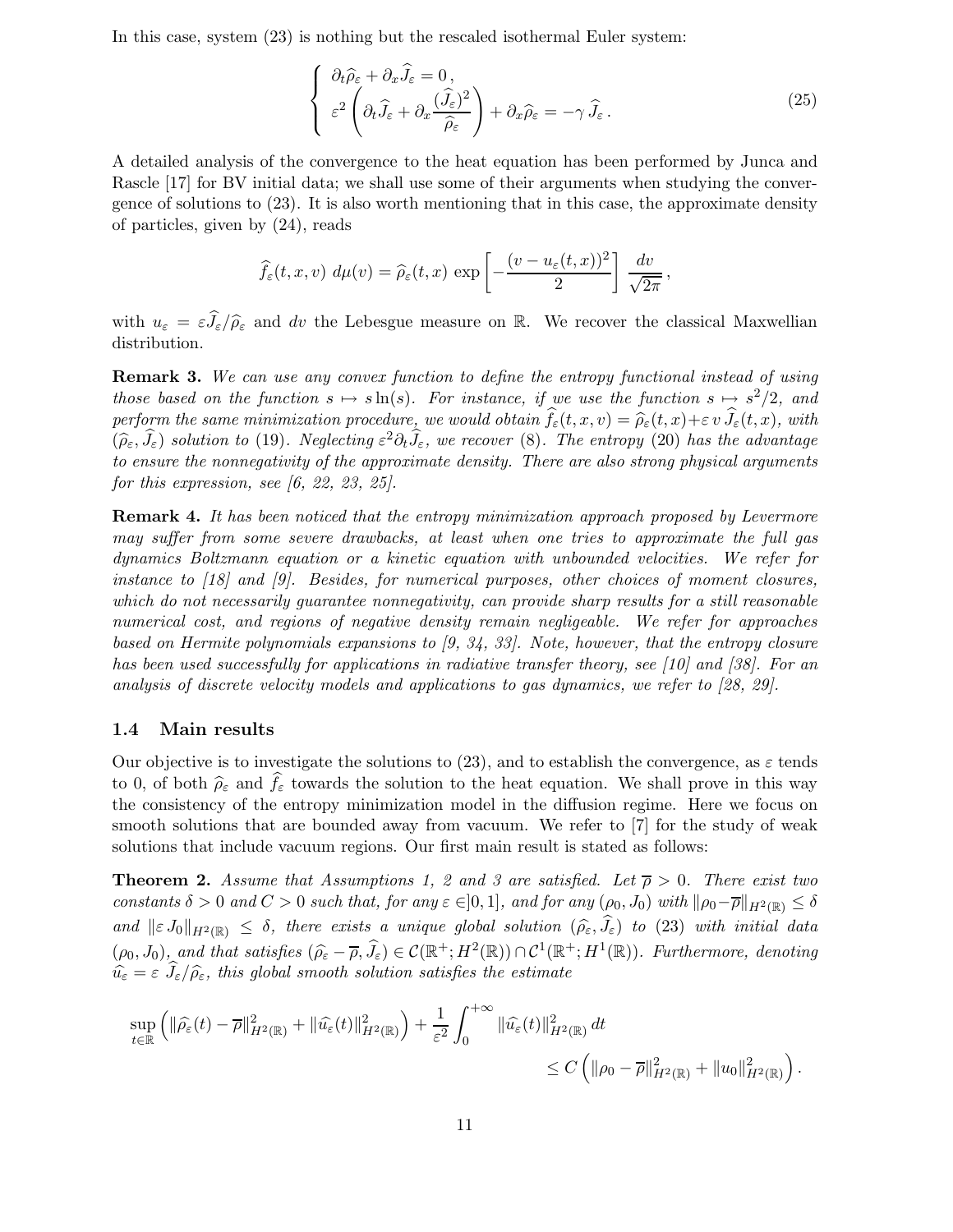Furthermore, we can show the convergence of  $\hat{\rho}_{\varepsilon}$  towards the solution to the heat equation by using arguments quite close to those of Junca and Rascle [17]. For simplicity, we consider initial data  $\rho_0$  and  $u_0$  that are independent of  $\varepsilon$ . Then we obtain the following result:

**Theorem 3.** Assume that the assumptions of Theorem 1-ii) and Theorem 2 are fulifilled. Let r be the solution to the heat equation (6) with initial data  $\rho_0$ . Then, there exists a constant  $C > 0$ such that

$$
\|\widehat{\rho}_{\varepsilon}-r\|_{L^2(\mathbb{R}^+\times\mathbb{R})}\leq C\,\varepsilon\,.
$$

Furthermore, let  $f_{\varepsilon}(t,x,v)$  be defined by (24). Then, we have

$$
\|\widehat{f}_{\varepsilon}-f_{\varepsilon}\|_{L^2((0,T)\times\mathbb{R}\times V)}\leq C_T\,\varepsilon\,.
$$

**Remark 5.** The result of Theorem 2 also holds when the measure  $\mu$  is the Gaussian measure (Example 3). In this case, we have seen that the system  $(23)$  is the rescaled isothermal Euler system  $(25)$ . Theorems 2 and 3 thus give an analogous result to the convergence result of  $(17)$ , but for global smooth solutions.

The proof also adapts to a multidimensional framework, in the spirit of [39]. We refer to [8] for the treatment of the isothermal Euler equations.

We can also deal with nonlinear collision models. For instance, the linear collision operator (C2) can be replaced by  $\sigma(\rho)(\rho - f)$ , for a smooth function  $\sigma : \mathbb{R}^+ \to (0, B)$ . This model arises in radiative transfer theory, see e.g. [2]. The right-hand side in (23) becomes  $-\sigma(\rho)J$ .

Our second convergence result is concerned with the simpler conservation equation (15). We obtain a result in the same spirit, at least locally in time.

**Theorem 4.** Assume that Assumptions 1, 2 and 3 are satisfied. Let  $\overline{\rho} > 0$ . There exist three constants  $\delta > 0$ ,  $C > 0$  and  $T_* > 0$  such that, for any  $\varepsilon \in ]0,1]$ , and for any  $\rho_0$  with  $\|\rho_0 - \overline{\rho}\|_{H^4(\mathbb{R})} \le \delta$ , there exists a unique solution  $\widehat{\rho}_{\varepsilon} \in \mathcal{C}([0,T_*]; \overline{\rho} + H^4(\mathbb{R}))$  to

$$
\begin{cases} \partial_t \widehat{\rho}_{\varepsilon} - \partial_x \left( \mathbb{D} \left( \frac{\varepsilon \, \partial_x \widehat{\rho}_{\varepsilon}}{\gamma \, \widehat{\rho}_{\varepsilon}} \right) \frac{\partial_x \widehat{\rho}_{\varepsilon}}{\gamma} \right) = 0, \\ \widehat{\rho}_{\varepsilon}|_{t=0} = \rho_0, \end{cases}
$$
 (26)

where we have set  $\mathbb{D}(\beta) := \mathbb{G}(\beta)/\beta$ . Moreover, the solution  $\widehat{\rho}_{\varepsilon}$  satisfies the estimates

$$
\sup_{t\in[0,T_*]}\|\widehat{\rho}_{\varepsilon}(t)-\overline{\rho}\|_{H^4(\mathbb{R})}\leq C\,,\qquad\qquad\sup_{t\in[0,T_*]}\|\widehat{\rho}_{\varepsilon}(t)-\overline{\rho}\|_{W^{1,\infty}(\mathbb{R})}\leq\overline{\rho}/2.
$$

Let r be the solution to the heat equation (6) with initial data  $\rho_0$ . Then, we also have

$$
\sup_{t\in[0,T_*]}\|\widehat{\rho}_{\varepsilon}(t)-r(t)\|_{L^2(\mathbb{R})}\leq C\,\,\varepsilon\,.
$$

Eventually, if we set

$$
\widehat{f}_{\varepsilon}(t,x,v) := \widehat{\rho}_{\varepsilon}(t,x) \exp\left(-\frac{\varepsilon v \,\partial_x \widehat{\rho}_{\varepsilon}(t,x)}{\gamma \,\widehat{\rho}_{\varepsilon}(t,x)}\right) \geq 0,
$$

then  $||f_{\varepsilon}-f_{\varepsilon}||_{L^2((0,T_*)\times\mathbb{R}\times V)}$  tends to 0 as  $\varepsilon\to 0$ , with rate  $\mathcal{O}(\varepsilon)$  under the assumptions of Theorem 1-ii).

Theorems 2, 3 and 4 indicate that the equations (23) and (16) provide some good approximations of the solution to the original problem (1) for small values of the parameter  $\varepsilon$ . These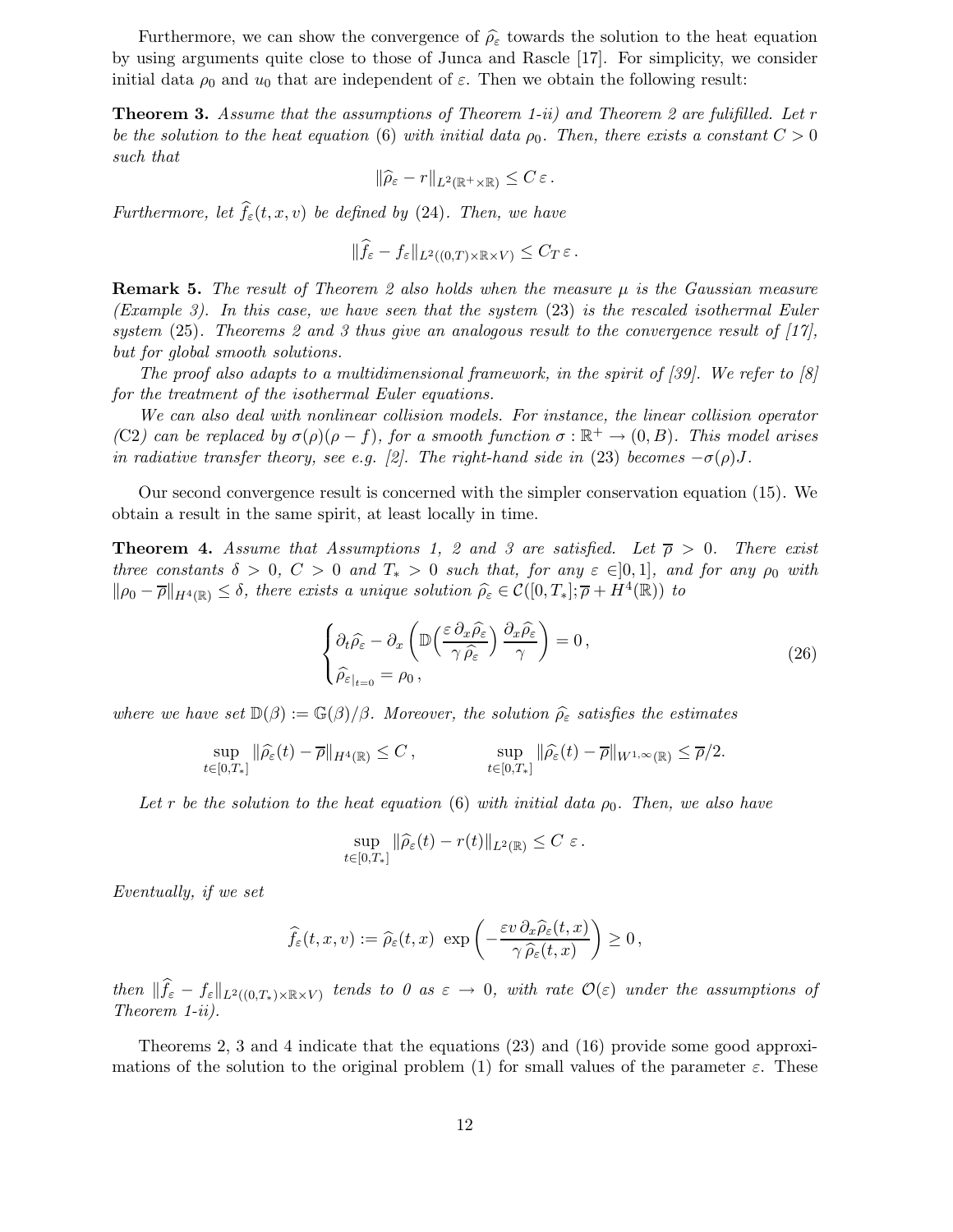results need smallness assumptions on the initial data for which, in some sense, the diffusion driven regime applies. Note however that the smallness hypothesis is independent of  $\varepsilon$ .

The remainder of the paper is organized as follows. We first deal with the system (23). The first task is to prove that (23) is a  $2 \times 2$  symmetrizable hyperbolic system of balance laws. Then we shall show that (23) satisfies the so-called Kawashima condition (see below and [16, 35] for the definition); for fixed  $\varepsilon > 0$ , this property yields the global existence of smooth solutions for small initial data, by applying the result of [16]. However, a careful analysis of the energy estimates of [16] for the system (23) leads to uniform conclusions with respect to  $\varepsilon$ , and allows us to prove Theorems 2 and 3. (In the general case, it is not clear whether the result of [16] can be made uniform with respect to  $\varepsilon$ ). The proof of Theorems 2 and 3 is detailed in section 2.

Eventually, we turn to the proof of Theorem 4 in section 3, which relies on a suitable regularization technique and on standard energy estimates for quasilinear parabolic equations. The key point is to check that the estimates are uniform with respect to  $\varepsilon$ .

## 2 Proof of Theorem 2

For hyperbolic systems of balance laws that are partially dissipative and are endowed with a strictly convex entropy, a general theory of global existence of smooth solutions (with small initial data) has been developed by Hanouzet and Natalini [16]. This global existence result relies on the so-called Kawashima condition (see e.g. [35] and the references in [16]). In this section, we are going to show that the system  $(23)$  satisfies all the assumptions of [16], and thus admits global smooth solutions. However, it is not clear whether the bounds obtained in [16] are uniform with respect to the small parameter  $\varepsilon$ . For the particular system (23) that we study here, we give a detailed proof of this uniformity with respect to  $\varepsilon$ . The method is more or less the one developed in [16], but some refined estimates are needed. To simplify, we shall consider that  $\gamma = 1$  in (23). The general case is similar.

### 2.1 General facts on the hyperbolic system

In this paragraph, we establish some basic properties of the system (23). We always consider a measure  $\mu$  that satisfies Assumptions 1-2-3, as well as the assumptions of Lemma 4. We also keep the notation  $\mathbb F$  for the Laplace transform, and the notation  $\mathbb G = \mathbb F'/\mathbb F$  (see Lemma 4). The function  $\psi$  is defined by (12).

We focus on the system without source term (the unknowns are now denoted  $\rho$  and J for convenience):

$$
\begin{cases} \partial_t \rho + \partial_x J = 0, \\ \varepsilon^2 \partial_t J + \partial_x \left( \rho \psi(\varepsilon \frac{J}{\rho}) \right) = 0. \end{cases}
$$
 (27)

In all what follows, we use the notation  $u := \varepsilon J/\rho$  to denote the (rescaled) velocity.

System (27) meets the classical hyperbolicity properties, as shown in the following:

**Proposition 1.** The system (27) is stricly hyperbolic in the open set  $\{(\rho,J)/\rho > 0, \varepsilon |J| < \rho\}.$ Its characteristic speeds  $\lambda_{1,2}^{\varepsilon}$  are given by

$$
\lambda_{1,2}^{\varepsilon}(\rho,J) := \frac{1}{\varepsilon} \,\mathbf{\lambda}_{1,2}(\frac{\varepsilon J}{\rho}), \quad \text{with} \quad \mathbf{\lambda}_{1,2}(u) := \frac{\psi'(u) \mp \sqrt{\psi'(u)^2 - 4u\psi'(u) + 4\psi(u)}}{2}.\tag{28}
$$

Moreover, the function

$$
\mathbb{H}(\rho, J) := \rho \ln \rho - \rho \ln \left[ \mathbb{F} \circ \mathbb{G}^{(-1)}(\frac{\varepsilon J}{\rho}) \right] + \varepsilon J \mathbb{G}^{(-1)}(\frac{\varepsilon J}{\rho}), \tag{29}
$$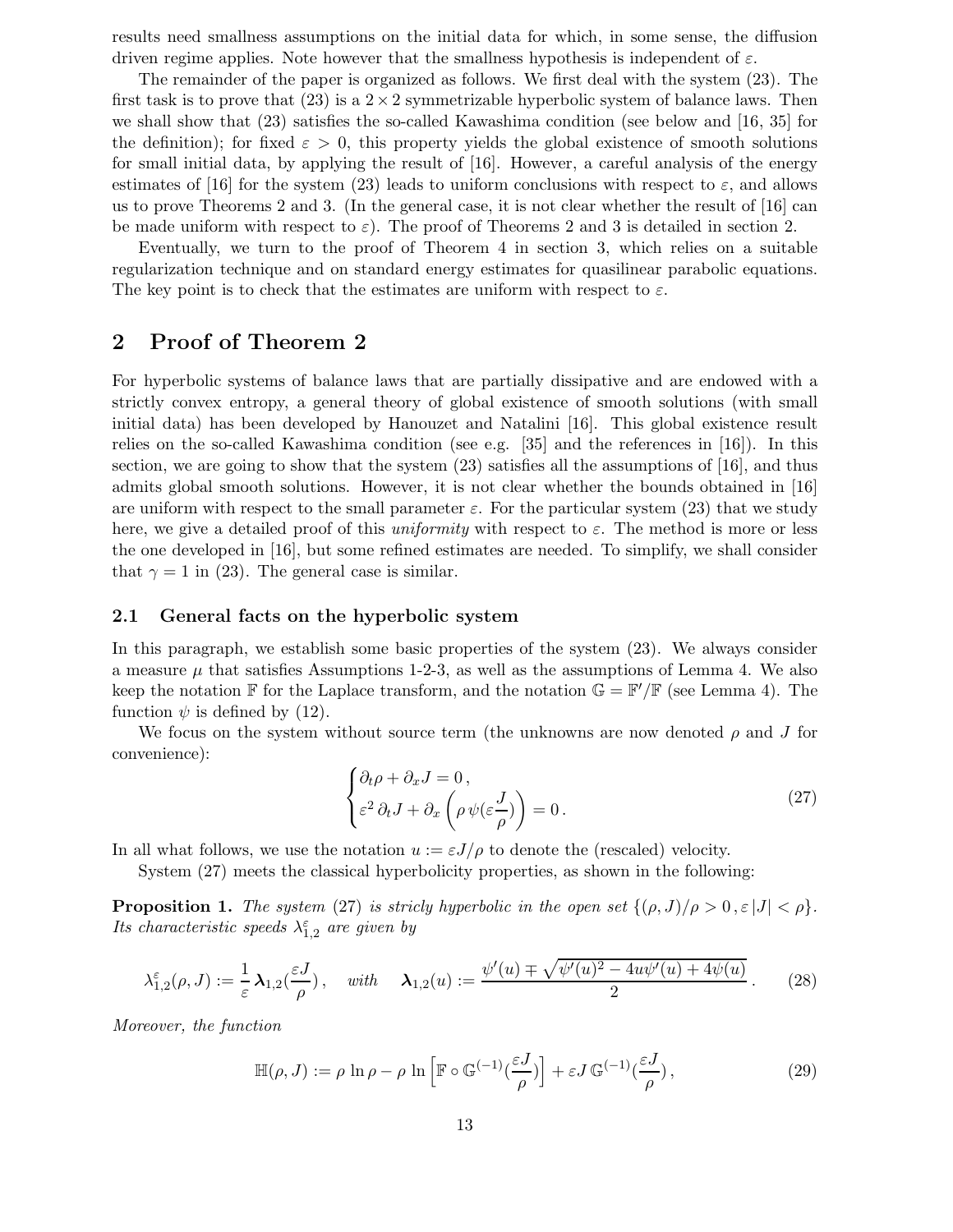is a strictly convex entropy for (27). The corresponding flux is given by

$$
\mathcal{F}(\rho, J) := J \ln \rho - J \ln \left[ \mathbb{F} \circ \mathbb{G}^{(-1)}(\frac{\varepsilon J}{\rho}) \right] + \frac{1}{\varepsilon} \rho \psi(\frac{\varepsilon J}{\rho}) \mathbb{G}^{(-1)}(\frac{\varepsilon J}{\rho}). \tag{30}
$$

Proof. If we write system (27) under the compact form

$$
\partial_t \begin{pmatrix} \rho \\ J \end{pmatrix} + \partial_x \mathcal{A}_{\varepsilon}(\rho, J) = 0 \,,
$$

we compute the Jacobian matrix

$$
D\mathcal{A}_{\varepsilon}(\rho,J) = \begin{pmatrix} 0 & 1 \\ \frac{1}{\varepsilon^2}(\psi(u) - u\psi'(u)) & \frac{1}{\varepsilon}\psi'(u) \end{pmatrix}.
$$

The reader will then check that the eigenvalues of  $D\mathcal{A}_{\varepsilon}(\rho,J)$  are real, distinct, and given by (28). The discriminant of the characteristic polynomial is positive since

$$
\psi'(u)^2 - 4u\psi'(u) + 4\psi(u) = (\psi'(u) - 2u)^2 + 4(\psi(u) - u^2) \ge 4\mathbb{G}' \circ \mathbb{G}^{(-1)}(u) > 0.
$$

Thus, the system (27) is strictly hyperbolic. Eigenvectors of the Jacobian  $D\mathcal{A}_{\varepsilon}(\rho,J)$  are given by

$$
\mathbf{r}_{1,2}^{\varepsilon}(\rho,J) = \begin{pmatrix} 1 \\ \lambda_{1,2}^{\varepsilon}(\rho,J) \end{pmatrix} . \tag{31}
$$

 $\Box$ 

That  $H$  is an entropy for (27) with flux  $\mathcal F$  is a simple application of the chain rule. The calculations are omitted. The Hessian matrix of  $\mathbb H$  is

$$
D^{2}\mathbb{H}(\rho, J) = \frac{1}{\rho \mathbb{G}' \circ \mathbb{G}^{(-1)}(u)} \begin{pmatrix} \psi(u) & -\varepsilon u \\ -\varepsilon u & \varepsilon^{2} \end{pmatrix},
$$

therefore  $\mathbb H$  is a strictly convex function of the conservative variables  $(\rho, J)$ .

Remark 6. The expression of the entropy might look complicated, though it is very natural. As a matter of fact, the entropy  $\mathbb{H}(\rho,J)$  is nothing but

$$
\mathbb{H}(\rho, J) = \int_V \widehat{f}_{\varepsilon} \ln \widehat{f}_{\varepsilon} d\mu(v),
$$

where  $\hat{f}_{\varepsilon}$  is the minimizer obtained in (21)-(22). That  $\mathbb H$  is an entropy was already noted in [22].

Observe that the characteristic speeds of  $(27)$  only depend on the velocity u. This situation looks very much like the isothermal Euler system (25).

### 2.2 Preliminary transformations

Recall that system (23) reads (dropping in this section the  $\hat{\cdot}$  symbols):

$$
\begin{cases} \partial_t \rho + \partial_x J = 0, \\ \partial_t J + \frac{1}{\varepsilon^2} \partial_x \left( \rho \psi \left( \frac{\varepsilon J}{\rho} \right) \right) = -\frac{1}{\varepsilon^2} J, \end{cases}
$$
 (32)

and thus has the classical structure described by Equation (6) in [16]. The set of equilibrium points is the half-line  $\{\rho > 0, J = 0\}$ . Furthermore, we have seen that a strictly convex entropy for (32) is given by the following formula (see Proposition 1):

$$
\mathbb{H}(\rho,J) := \rho \ln \rho - \rho \ln \left[ \mathbb{F} \circ \mathbb{G}^{(-1)}(\frac{\varepsilon J}{\rho}) \right] + \varepsilon J \mathbb{G}^{(-1)}(\frac{\varepsilon J}{\rho}).
$$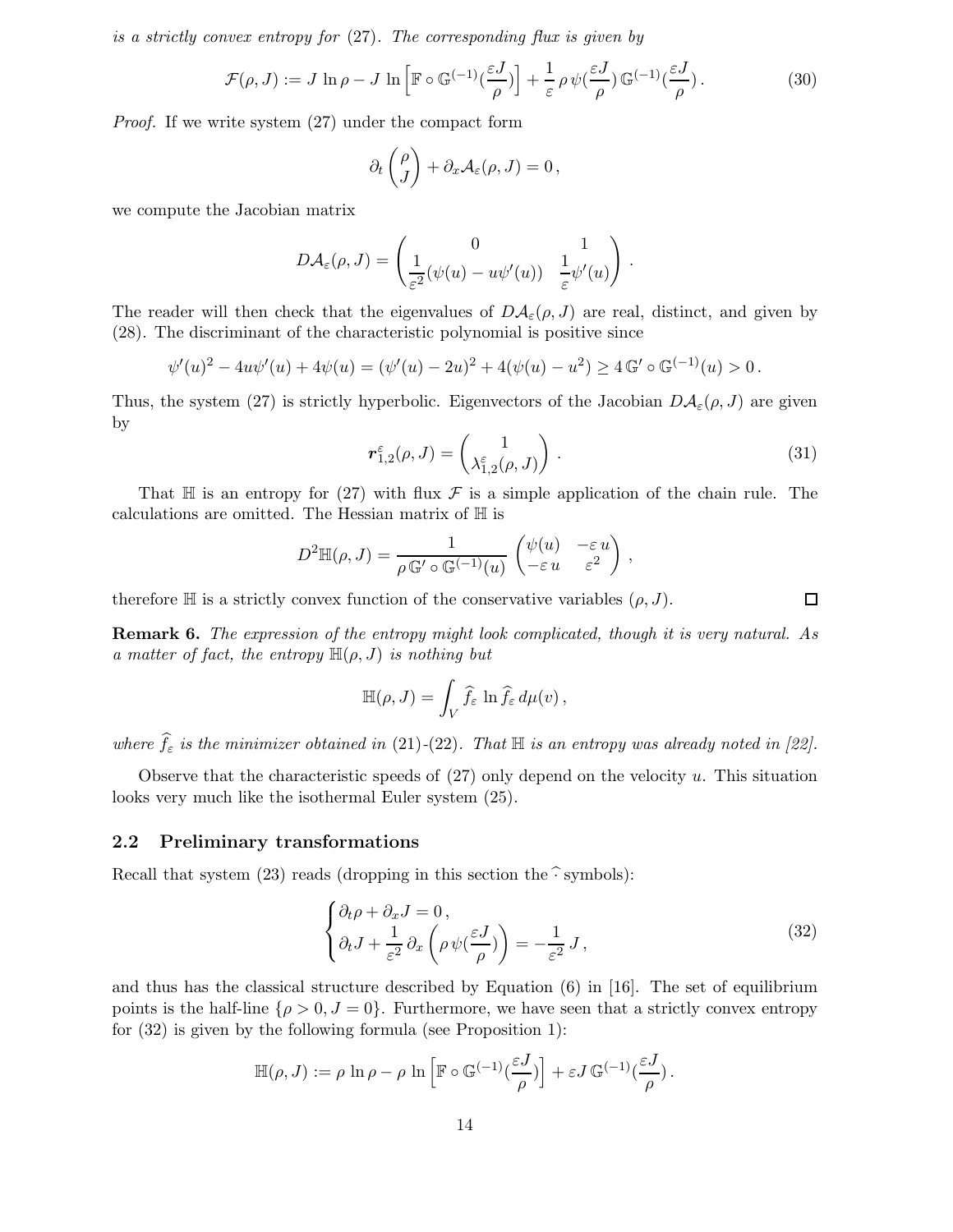Using the velocity  $u := \varepsilon J/\rho$ , (32) reads

$$
\begin{cases} \partial_t \rho + \frac{1}{\varepsilon} \partial_x (\rho u) = 0, \\ \partial_t (\rho u) + \frac{1}{\varepsilon} \partial_x (\rho \psi(u)) = -\frac{1}{\varepsilon^2} \rho u. \end{cases}
$$

In order to simplify some computations, it is convenient to rescale the time variable, and we introduce the new unknowns

$$
\widetilde{\rho}(t,x) := \rho(\varepsilon t,x), \quad \widetilde{u}(t,x) := u(\varepsilon t,x).
$$
\n(33)

Then  $(\rho, J = \rho u/\varepsilon)$  is a global smooth solution to (32) if, and only if,  $(\tilde{\rho}, \tilde{u})$  is a global smooth solution to

$$
\begin{cases} \partial_t \widetilde{\rho} + \partial_x (\widetilde{\rho} \widetilde{u}) = 0, \\ \partial_t (\widetilde{\rho} \widetilde{u}) + \partial_x (\widetilde{\rho} \psi(\widetilde{u})) = -\frac{1}{\varepsilon} \widetilde{\rho} \widetilde{u}. \end{cases}
$$
(34)

A strictly convex entropy for (34) is given by

$$
\widetilde{\mathbb{H}}(\widetilde{\rho},\widetilde{J}) := \widetilde{\rho} \ln \widetilde{\rho} - \widetilde{\rho} \ln \left[ \mathbb{F} \circ \mathbb{G}^{(-1)}\left(\frac{\widetilde{J}}{\widetilde{\rho}}\right) \right] + \widetilde{J} \mathbb{G}^{(-1)}\left(\frac{\widetilde{J}}{\widetilde{\rho}}\right).
$$

Here, we have used the notation  $\widetilde{J} = \widetilde{\rho} \widetilde{u}$ .

We are going to construct global smooth solutions to  $(34)$  that are close to a given equilibrium point, and we shall thus obtain global smooth solutions to (32).

We consider a fixed equilibrium point  $(\bar{\rho}, 0)$  for  $(34)$ ,  $\bar{\rho} > 0$ , and following [16], we define the entropic variables:

$$
W = \begin{pmatrix} W_1 \\ W_2 \end{pmatrix} := \nabla \widetilde{\mathbb{H}}(\widetilde{\rho}, \widetilde{J}) - \nabla \widetilde{\mathbb{H}}(\overline{\rho}, 0) = \begin{pmatrix} \ln(\widetilde{\rho}/\overline{\rho}) - \ln \mathbb{F} \circ \mathbb{G}^{(-1)}(\widetilde{u}) \\ \mathbb{G}^{(-1)}(\widetilde{u}) \end{pmatrix},
$$
(35)

in order to use Godunov's symmetrization. Note that this is a change of variables from the set  $\{(\tilde{\rho}, \tilde{J})/\tilde{\rho} > 0, |\tilde{J}| < \tilde{\rho}\}$  to the whole plane  $\mathbb{R}^2$ . After a few simplifications, one shows that for smooth solutions  $(\tilde{\rho}, J)$  away from vacuum, (34) is equivalent to a quasilinear symmetric hyperbolic system for  $W = (W_1, W_2)$ :

$$
A_0(W_2)\,\partial_t W + A_1(W_2)\,\partial_x W = -\frac{1}{\varepsilon} \begin{pmatrix} 0\\ \mathbb{G}(W_2) \end{pmatrix},\tag{36}
$$

where  $A_0(W_2)$  is a symmetric positive definite matrix,  $A_1(W_2)$  is symmetric, and are defined as follows:

$$
A_0(W_2) := \begin{pmatrix} 1 & \mathbb{G}(W_2) \\ \mathbb{G}(W_2) & \psi \circ \mathbb{G}(W_2) \end{pmatrix},
$$
\n(37)

$$
A_1(W_2) := \begin{pmatrix} \mathbb{G}(W_2) & \psi \circ \mathbb{G}(W_2) \\ \psi \circ \mathbb{G}(W_2) & \Phi \circ \mathbb{G}(W_2) \end{pmatrix}, \quad \Phi(u) := (\psi(u) - u\psi'(u))u + \psi(u)\psi'(u). \tag{38}
$$

Thanks to our new time scaling, both  $A_0$  and  $A_1$  are independent of  $\varepsilon$ . Note that they depend only on the second component of the vector W. This will be extensively used in what follows.

In the entropic variables, the set of equilibrium points is the line  $\{W_2 = 0\}$ . Since G is an odd function that is increasing, we can write  $\mathbb{G}(W_2) = W_2 \Gamma(W_2)$ , where  $\Gamma(W_2) > 0$ , and  $\Gamma \in C^{\infty}(\mathbb{R})$ . Therefore (36) is *strictly entropy dissipative* in the sense of [16, definition 2].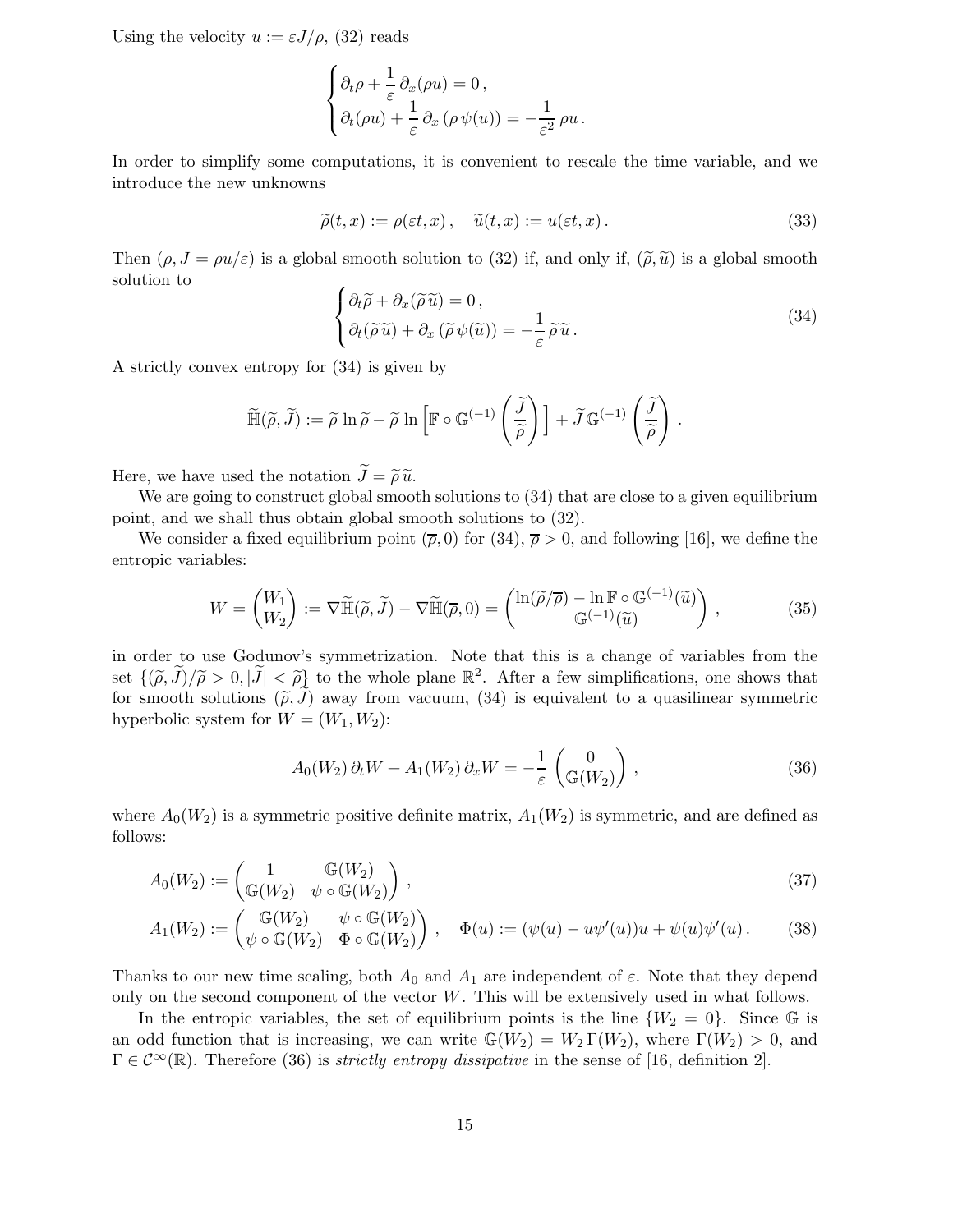We now check the Kawashima condition, using Lemma 2 in [16]. In the entropic variables, the equilibrium point ( $\bar{\rho}$ , 0) becomes the origin, see (35). Let  $\kappa \in \mathbb{R}$ , and let  $X \in \mathbb{R} \setminus \{0\}$ . Then the Kawashima condition is equivalent to

$$
[\kappa A_0(0) + A_1(0)]\begin{pmatrix} X \\ 0 \end{pmatrix} \neq 0.
$$

Using  $(37)-(38)$ , we compute

$$
[\kappa A_0(0) + A_1(0)]\begin{pmatrix} X \\ 0 \end{pmatrix} = X \begin{pmatrix} \kappa \\ d \end{pmatrix} \neq 0.
$$

The Kawashima condition is thus satisfied, and we can apply the global existence result of [16]: there exists  $\delta = \delta(\overline{\rho}, \varepsilon) > 0$  such that, for any  $W_0 \in H^2(\mathbb{R})$  with  $||W_0||_{H^2(\mathbb{R})} \leq \delta$ , (36) has a unique global smooth solution with initial data  $W_0$ . (Here, smooth means  $\mathcal{C}([0, +\infty[; H^2(\mathbb{R})) \cap$  $\mathcal{C}^1([0,+\infty[;H^1(\mathbb{R})))$ . In the next paragraph, we are going to show that the radius  $\delta(\overline{\rho},\varepsilon)$  can be chosen independent of  $\varepsilon$ .

### 2.3 Energy estimates

We first introduce some classical notations. The Sobolev space  $H^k(\mathbb{R})$   $(k = 0, 1, 2)$ , is equipped with the usual norm

$$
||f||_k^2 := \sum_{j=0}^k \int_{\mathbb{R}} |\partial_x^j f(x)|^2 dx.
$$

Given any positive time  $T > 0$ , and any function  $W = (W_1, W_2) \in C([0, T]; H^2(\mathbb{R}))$ , we introduce the energy functional

$$
N_{\varepsilon}(T)^{2} := \sup_{0 \le t \le T} \|W(t)\|_{2}^{2} + \frac{1}{\varepsilon} \int_{0}^{T} \|W_{2}(\tau)\|_{2}^{2} d\tau + \varepsilon \int_{0}^{T} \|\partial_{x}W_{1}(\tau)\|_{1}^{2} d\tau. \tag{39}
$$

Let us remark that the classical Sobolev imbeddings yield the following useful inequalities:

$$
||W||_{L^{\infty}([0,T];W^{1,\infty}(\mathbb{R}))} \leq \underline{C} N_{\varepsilon}(T), \qquad ||W_2||_{L^2([0,T];W^{1,\infty}(\mathbb{R}))} \leq \underline{C} \sqrt{\varepsilon} N_{\varepsilon}(T),
$$
  

$$
||\partial_x W||_{L^2([0,T];L^{\infty}(\mathbb{R}))} \leq \underline{C} \frac{N_{\varepsilon}(T)}{\sqrt{\varepsilon}},
$$

for some numerical constant  $C$ .

Note that (36) has solutions in the space  $\mathcal{C}([0,T];H^2(\mathbb{R}))\cap \mathcal{C}^1([0,T];H^1(\mathbb{R}))$ , at least for a small enough time  $T$ , thanks to Kato's result [20]. We are going to prove the following:

**Proposition 2.** Let  $T > 0$ , and assume that  $W \in C([0,T]; H^2(\mathbb{R})) \cap C^1([0,T]; H^1(\mathbb{R}))$  is a solution to (36). There exists an increasing function  $C : \mathbb{R}^+ \to \mathbb{R}^+$ , that is independent of  $T$ ,  $\varepsilon$ , and  $W$ , such that the following inequality holds:

$$
N_{\varepsilon}(T)^2 \leq C(||W||_{L^{\infty}([0,T]\times\mathbb{R})}) \left\{ N_{\varepsilon}(0)^2 + N_{\varepsilon}(T)^3 (1+N_{\varepsilon}(T)) \right\}.
$$

The proof splits into several steps. One first estimates the  $L^{\infty}(H^2)$  norm of W and the  $L^2(H^2)$  norm of the component  $W_2$ , by using the classical procedure of [20]. However, special attention is needed when dealing with the second order derivatives, in order to derive uniform bounds. Eventually, one recovers the  $L^2(H^1)$  estimate of  $\partial_x W_1$  by using the Kawashima condition. (This final step was already achieved in [16], but it is crucial to check the independence of the constants with respect to  $\varepsilon$ .)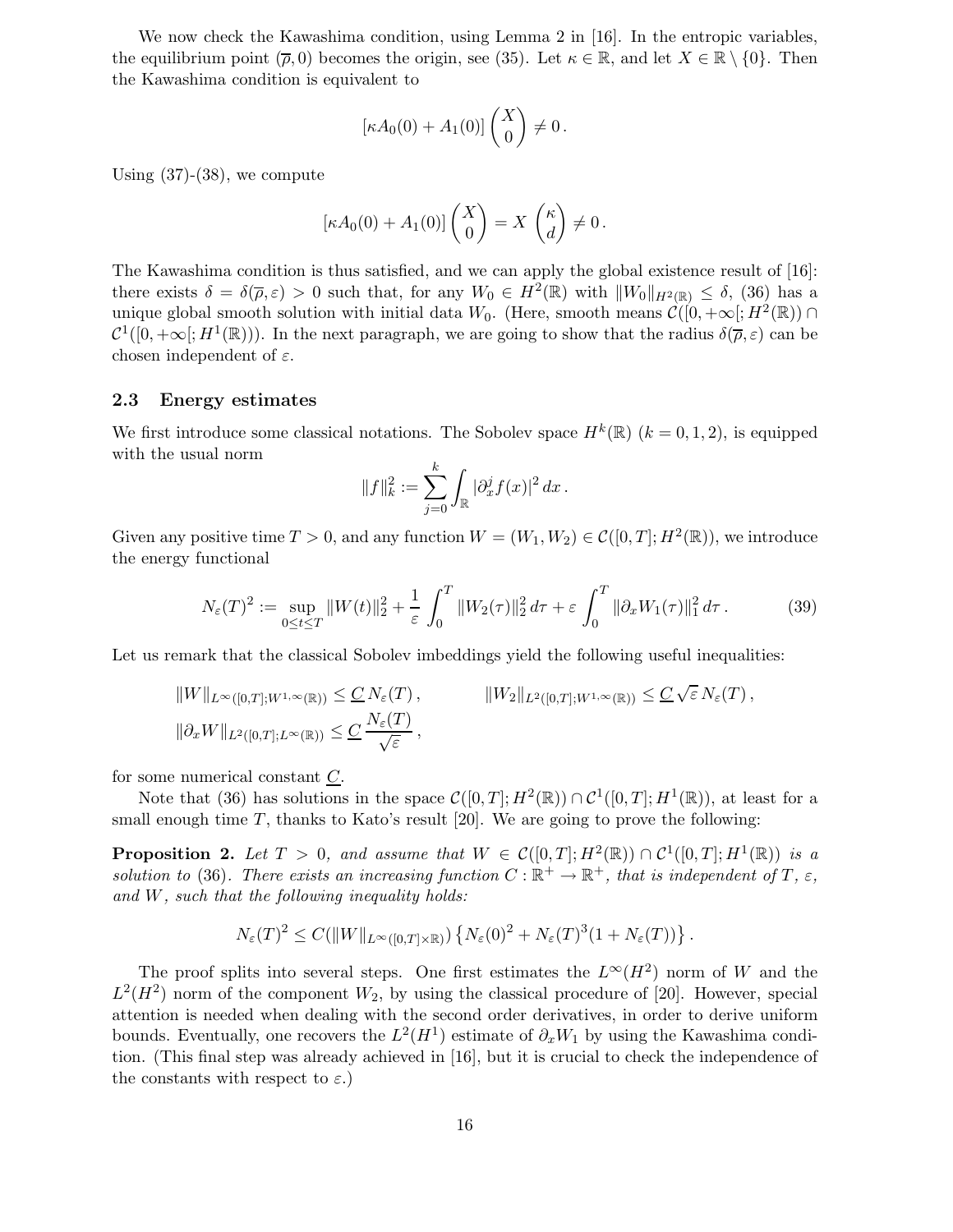### **2.3.1** The  $L^{\infty}(L^2)$  estimate of W

Let  $W \in \mathcal{C}([0,T]; H^2(\mathbb{R})) \cap \mathcal{C}^1([0,T]; H^1(\mathbb{R}))$  be a solution to (36). In the original variables, it corresponds to a solution  $(\tilde{\rho}, \tilde{J}) \in \mathcal{C}([0,T]; \overline{\rho} + H^2(\mathbb{R})) \times \mathcal{C}([0,T]; H^2(\mathbb{R}))$  to (34), that is bounded away from vacuum.

To obtain the  $L^{\infty}(L^2)$  estimate, we slightly modify the entropy  $\widetilde{\mathbb{H}}$ , and define

$$
\eta(\widetilde{\rho},\widetilde{J}) := \widetilde{\mathbb{H}}(\widetilde{\rho},\widetilde{J}) - \widetilde{\mathbb{H}}(\overline{\rho},0) - [\nabla \widetilde{\mathbb{H}}(\overline{\rho},0)] \cdot (\widetilde{\rho},\widetilde{J}),
$$

which is still, of course, a strictly convex entropy for the system (34). Its flux is denoted  $q(\tilde{\rho}, \tilde{J})$ . Moreover, the entropy  $\eta$  satisfies

$$
\eta(\overline{\rho},0)=0\,,\quad\nabla\eta(\overline{\rho},0)=0\,.
$$

For the smooth solution  $(\tilde{\rho}, \tilde{J}) \in \mathcal{C}([0, T]; \overline{\rho} + H^2(\mathbb{R})) \times \mathcal{C}([0, T]; H^2(\mathbb{R}))$  to (34), we integrate the balance law

$$
\partial_t \eta + \partial_x q = -\frac{1}{\varepsilon} \widetilde{J} \mathbb{G}^{(-1)} \left( \frac{\widetilde{J}}{\widetilde{\rho}} \right) ,
$$

over the strip  $[0, t] \times \mathbb{R}^d$ , and we obtain

$$
\int_{\mathbb{R}} \eta \, dx \Big|_0^t + \frac{1}{\varepsilon} \int_0^t \int_{\mathbb{R}} \widetilde{J} \mathbb{G}^{(-1)}\left(\frac{\widetilde{J}}{\widetilde{\rho}}\right) \, dx \, ds = 0 \, .
$$

Using the convexity properties of  $\eta$ , we get

$$
\frac{1}{C}\left(|\widetilde{\rho}-\overline{\rho}|^2+|\widetilde{J}|^2\right)\leq \eta(\widetilde{\rho},\widetilde{J})\leq C\left(|\widetilde{\rho}-\overline{\rho}|^2+|\widetilde{J}|^2\right),
$$

where the constant C only depends on  $\overline{\rho}$ , and the norms  $\|\widetilde{\rho}-\overline{\rho}\|_{L^{\infty}([0,t]\times\mathbb{R})}$ ,  $\|J\|_{L^{\infty}([0,t]\times\mathbb{R})}$ . To conclude, we use the definition (35), and we thus derive the bounds

$$
\frac{1}{C} |W|^2 \le \eta(\widetilde{\rho}, \widetilde{J}) \le C |W|^2 \,,
$$

where the constant C only depends on  $\overline{\rho}$ , and the norm  $||W||_{L^{\infty}([0,t]\times\mathbb{R}^d)}$ , but is independent of  $\varepsilon$ . Eventually, we obtain:

$$
||W(t)||_0^2 + \frac{1}{\varepsilon} \int_0^t ||W_2(\tau)||_0^2 d\tau \le C(||W_2||_{L^\infty([0,t]\times\mathbb{R})}) N_\varepsilon(0)^2.
$$
 (40)

### **2.3.2** The  $L^{\infty}(H^1)$  estimate of W

One first differentiates  $(36)$  with respect to the space variable x, then takes the scalar product with  $\partial_r W$ , and integrates over the strip  $[0, t] \times \mathbb{R}$ . Defining the matrix

$$
A(W_2) := A_0(W_2)^{-1} A_1(W_2) = \begin{pmatrix} 0 & \psi \circ \mathbb{G}(W_2) - \mathbb{G}(W_2) \psi' \circ \mathbb{G}(W_2) \\ 1 & \psi' \circ \mathbb{G}(W_2) \end{pmatrix},
$$
(41)

and performing some simplifications (see equations  $(52)-(53)-(54)-(55)$  in [16]), we obtain the relation

$$
\frac{1}{2} \int_{\mathbb{R}} A_0(W_2) \partial_x W \cdot \partial_x W dx \Big|_0^t + \frac{1}{\varepsilon} \int_0^t \int_{\mathbb{R}} \mathbb{G}'(W_2) (\partial_x W_2)^2 dx ds
$$
  
= 
$$
\int_0^t \int_{\mathbb{R}} \left[ \frac{1}{2} (T_1 + T_2 - T_3) + T_4 \right] dx ds, \quad (42)
$$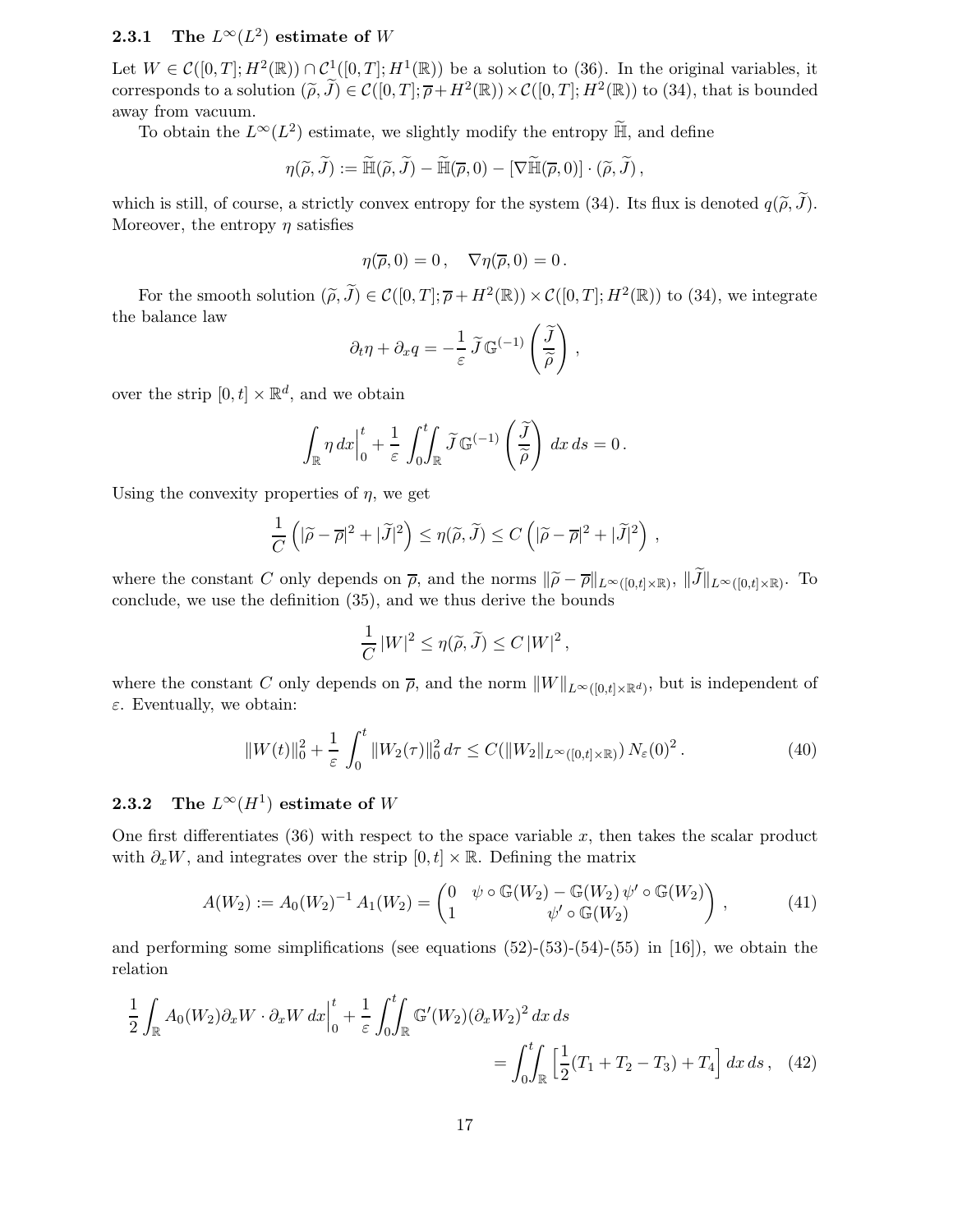where we have set:

$$
T_1 := (\partial_t W_2) A'_0(W_2) \partial_x W \cdot \partial_x W,
$$
  
\n
$$
T_2 := (\partial_x W_2) A'_0(W_2) A(W_2) \partial_x W \cdot \partial_x W,
$$
  
\n
$$
T_3 := (\partial_x W_2) A_0(W_2) A'(W_2) \partial_x W \cdot \partial_x W,
$$
  
\n
$$
T_4 := \frac{1}{\varepsilon} (\partial_x W_2) A'_0(W_2) A_0^{-1}(W_2) \begin{pmatrix} 0 \\ \mathbb{G}(W_2) \end{pmatrix} \cdot \partial_x W.
$$

Using Cauchy-Schwarz' inequality, and the Sobolev imbedding  $H^2(\mathbb{R}) \subset W^{1,\infty}(\mathbb{R})$ , we obtain

$$
\int_0^t \int_{\mathbb{R}} |T_2| + |T_3| dx ds \leq C(||W||_{L^{\infty}([0,t]\times\mathbb{R})}) ||\partial_x W||_{L^{\infty}([0,t]\times\mathbb{R})} \int_0^t \int_{\mathbb{R}} |\partial_x W_2||\partial_x W| dx ds
$$
  
\$\leq C(||W||\_{L^{\infty}([0,t]\times\mathbb{R})}) N\_{\varepsilon}(t)^3.\$

Using  $(36)-(37)-(38)$ , we compute the scalar equation

$$
\partial_t W_2 + \partial_x W_1 + \psi' \circ \mathbb{G}(W_2) \partial_x W_2 = -\frac{1}{\varepsilon} \frac{\mathbb{G}(W_2)}{\mathbb{G}'(W_2)}.
$$
\n(43)

Thanks to (43), we also obtain

$$
\int_0^t \int_{\mathbb{R}} |T_1| dx ds \le C(\|W\|_{L^\infty([0,t]\times\mathbb{R})}) \int_0^t \int_{\mathbb{R}} (|\partial_x W| + \frac{1}{\varepsilon} |W_2|) |\partial_x W_2| |\partial_x W| dx ds
$$
  
\n
$$
\le C(\|W\|_{L^\infty([0,t]\times\mathbb{R})}) \|\partial_x W\|_{L^\infty([0,t]\times\mathbb{R})} \int_0^t \int_{\mathbb{R}} |\partial_x W| |\partial_x W_2| + \frac{1}{\varepsilon} |W_2| |\partial_x W_2| dx ds
$$
  
\n
$$
\le C(\|W\|_{L^\infty([0,t]\times\mathbb{R})}) N_\varepsilon(t)^3.
$$

Eventually, we have

$$
\int_0^t \int_{\mathbb{R}} |T_4| dx ds \le C(||W||_{L^{\infty}([0,t]\times\mathbb{R})}) \int_0^t \int_{\mathbb{R}} \frac{1}{\varepsilon} |W_2| |\partial_x W_2| |\partial_x W| dx ds
$$
  
\$\le C(||W||\_{L^{\infty}([0,t]\times\mathbb{R})}) N\_{\varepsilon}(t)^3.\$

The left hand side of (42) is easily estimated from below, and summing up, we obtain the  $L^{\infty}(H^1)$  uniform estimate:

$$
\|\partial_x W(t)\|_0^2 + \frac{1}{\varepsilon} \int_0^t \|\partial_x W_2(\tau)\|_0^2 d\tau \le C(\|W\|_{L^\infty([0,t]\times\mathbb{R})}) \left(N_\varepsilon(0)^2 + N_\varepsilon(t)^3\right). \tag{44}
$$

### **2.3.3** The  $L^\infty(H^2)$  estimate of  $W$

The beginning is the same as in the former paragraph. One differentiates twice (36) with respect to the space variable x, then takes the scalar product with  $\partial_{xx}W$ , and integrates over the strip  $[0,t] \times \mathbb{R}$ . Using the relations (58)-(59) of [16], we are led to the relation

$$
\frac{1}{2} \int_{\mathbb{R}} A_0(W_2) \partial_{xx} W \cdot \partial_{xx} W dx \Big|_0^t + \frac{1}{\varepsilon} \int_0^t \int_{\mathbb{R}} \mathbb{G}'(W_2) (\partial_{xx} W_2)^2 dx ds
$$
  
= 
$$
\int_0^t \int_{\mathbb{R}} \left[ \frac{1}{2} (S_1 + S_2) + 2(S_3 - S_4) + S_5 + S_6 - S_7 - S_8 - S_9 \right] dx ds, \quad (45)
$$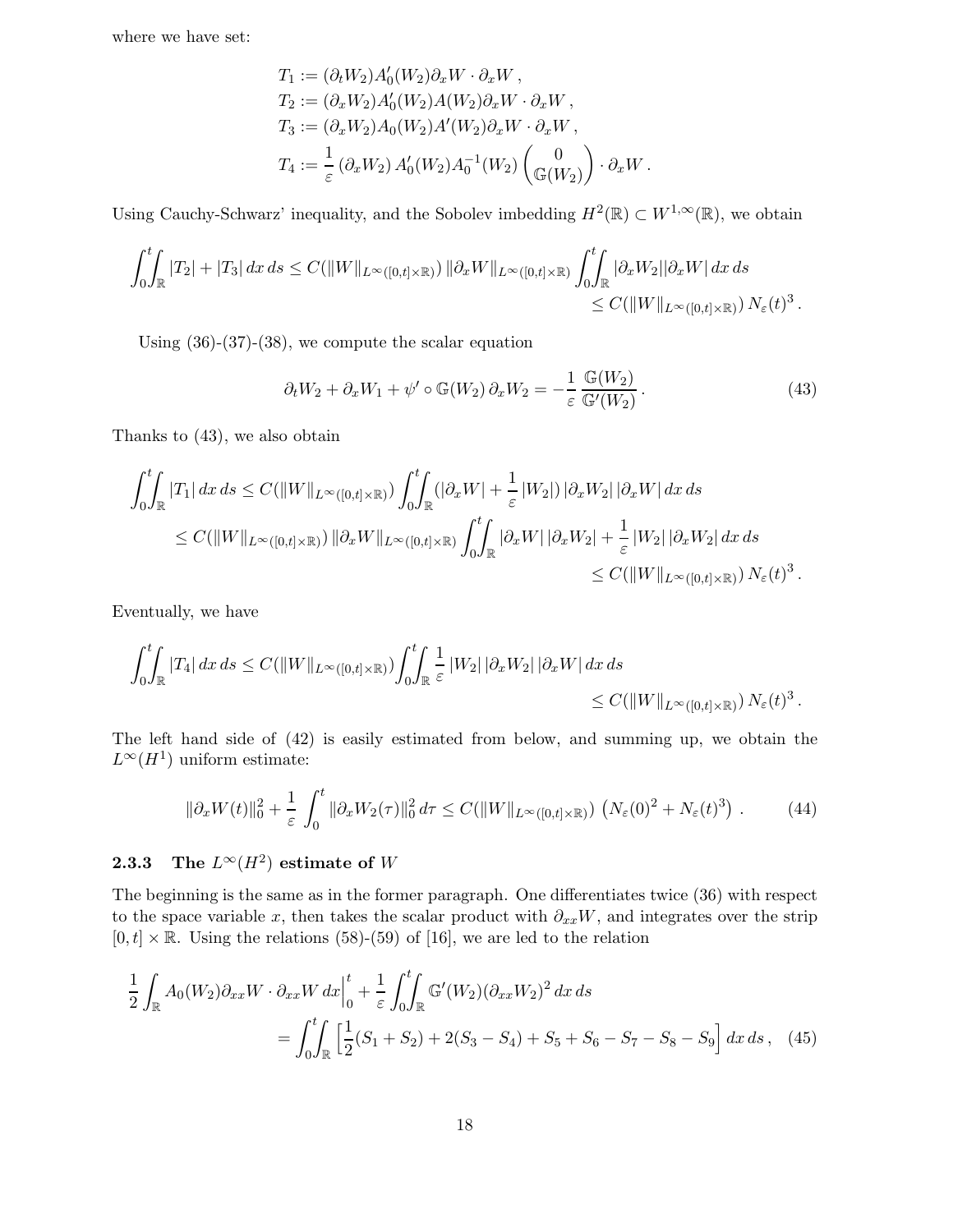where we have set:

$$
S_1 := (\partial_t W_2) A'_0(W_2) \partial_{xx} W \cdot \partial_{xx} W ,
$$
  
\n
$$
S_2 := (\partial_x W_2) A'_1(W_2) \partial_{xx} W \cdot \partial_{xx} W ,
$$
  
\n
$$
S_3 := \frac{\partial_x W_2}{\varepsilon} A'_0(W_2) \partial_x \left[ A_0^{-1}(W_2) \begin{pmatrix} 0 \\ \mathbb{G}(W_2) \end{pmatrix} \right] \cdot \partial_{xx} W ,
$$
  
\n
$$
S_4 := (\partial_x W_2) A_0(W_2) A'(W_2) \partial_{xx} W \cdot \partial_{xx} W ,
$$
  
\n
$$
S_5 := \frac{\partial_{xx} W_2}{\varepsilon} A'_0(W_2) A_0^{-1}(W_2) \begin{pmatrix} 0 \\ \mathbb{G}(W_2) \end{pmatrix} \cdot \partial_{xx} W ,
$$
  
\n
$$
S_6 := \frac{(\partial_x W_2)^2}{\varepsilon} A''_0(W_2) A_0^{-1}(W_2) \begin{pmatrix} 0 \\ \mathbb{G}(W_2) \end{pmatrix} \cdot \partial_{xx} W ,
$$
  
\n
$$
S_7 := (\partial_{xx} W_2) A_0(W_2) A'(W_2) \partial_x W \cdot \partial_{xx} W ,
$$
  
\n
$$
S_8 := (\partial_x W_2)^2 A_0(W_2) A''(W_2) \partial_x W \cdot \partial_{xx} W ,
$$
  
\n
$$
S_9 := \frac{1}{\varepsilon} \mathbb{G}''(W_2) (\partial_x W_2)^2 \partial_{xx} W_2 .
$$

Let us start with the easy terms. Since  $\mathbb{G}''$  is an odd function, we have:

$$
\int_0^t \int_{\mathbb{R}} |S_9| dx ds \le C(\|W\|_{L^\infty([0,t]\times\mathbb{R})}) \int_0^t \int_{\mathbb{R}} \frac{|W_2|}{\varepsilon} (\partial_x W_2)^2 |\partial_{xx} W_2| dx ds
$$
  
\n
$$
\le C(\|W\|_{L^\infty([0,t]\times\mathbb{R})}) \|\partial_x W_2\|_{L^\infty([0,t]\times\mathbb{R})}^2 \int_0^t \int_{\mathbb{R}} \frac{|W_2| |\partial_{xx} W_2|}{\varepsilon} dx ds
$$
  
\n
$$
\le C(\|W\|_{L^\infty([0,t]\times\mathbb{R})}) N_\varepsilon(t)^4.
$$

In a similar way, we have

$$
\int_0^t \int_{\mathbb{R}} |S_8| dx ds \leq C(||W||_{L^{\infty}([0,t]\times\mathbb{R})}) N_{\varepsilon}(t)^4,
$$

and

$$
\int_0^t \int_{\mathbb{R}} |S_7| dx ds \leq C(||W||_{L^{\infty}([0,t]\times\mathbb{R})}) N_{\varepsilon}(t)^3.
$$

Observe that the first column of  $A'(W_2)$  is zero, see (41), hence we have

$$
\int_0^t \int_{\mathbb{R}} |S_4| dx ds \leq C(||W||_{L^{\infty}([0,t]\times\mathbb{R})}) \int_0^t \int_{\mathbb{R}} |\partial_x W_2| |\partial_{xx} W_2| |\partial_{xx} W| dx ds
$$
  
\n
$$
\leq C(||W||_{L^{\infty}([0,t]\times\mathbb{R})}) ||\partial_x W||_{L^{\infty}([0,t]\times\mathbb{R})} \int_0^t \int_{\mathbb{R}} |\partial_{xx} W_2| |\partial_{xx} W| dx ds
$$
  
\n
$$
\leq C(||W||_{L^{\infty}([0,t]\times\mathbb{R})}) N_{\varepsilon}(t)^3.
$$

The five remaining terms in the right-hand side of (45) are estimated in a slightly different way. We shall use the following version of Hölder's inequality:

$$
\int_0^t \int_{\mathbb{R}} |fgh(s,x)| \, dx \, ds \le \int_0^t \|f(s,\cdot)\|_{L^\infty(\mathbb{R})} \|g(s,\cdot)\|_{L^2(\mathbb{R})} \|h(s,\cdot)\|_{L^2(\mathbb{R})} \, ds
$$
  

$$
\le \|g\|_{L^\infty(0,t;L^2(\mathbb{R}))} \|f\|_{L^2(0,t;L^\infty(\mathbb{R}))} \|h\|_{L^2((0,t)\times\mathbb{R})}.
$$

Combining this inequality to the Sobolev embedding leads to

$$
\int_0^t \int_{\mathbb{R}} |fgh(s,x)| dx ds \leq ||g||_{L^{\infty}(0,t;L^2(\mathbb{R}))} ||f||_{L^2(0,t;H^1(\mathbb{R}))} ||h||_{L^2((0,t)\times\mathbb{R})}.
$$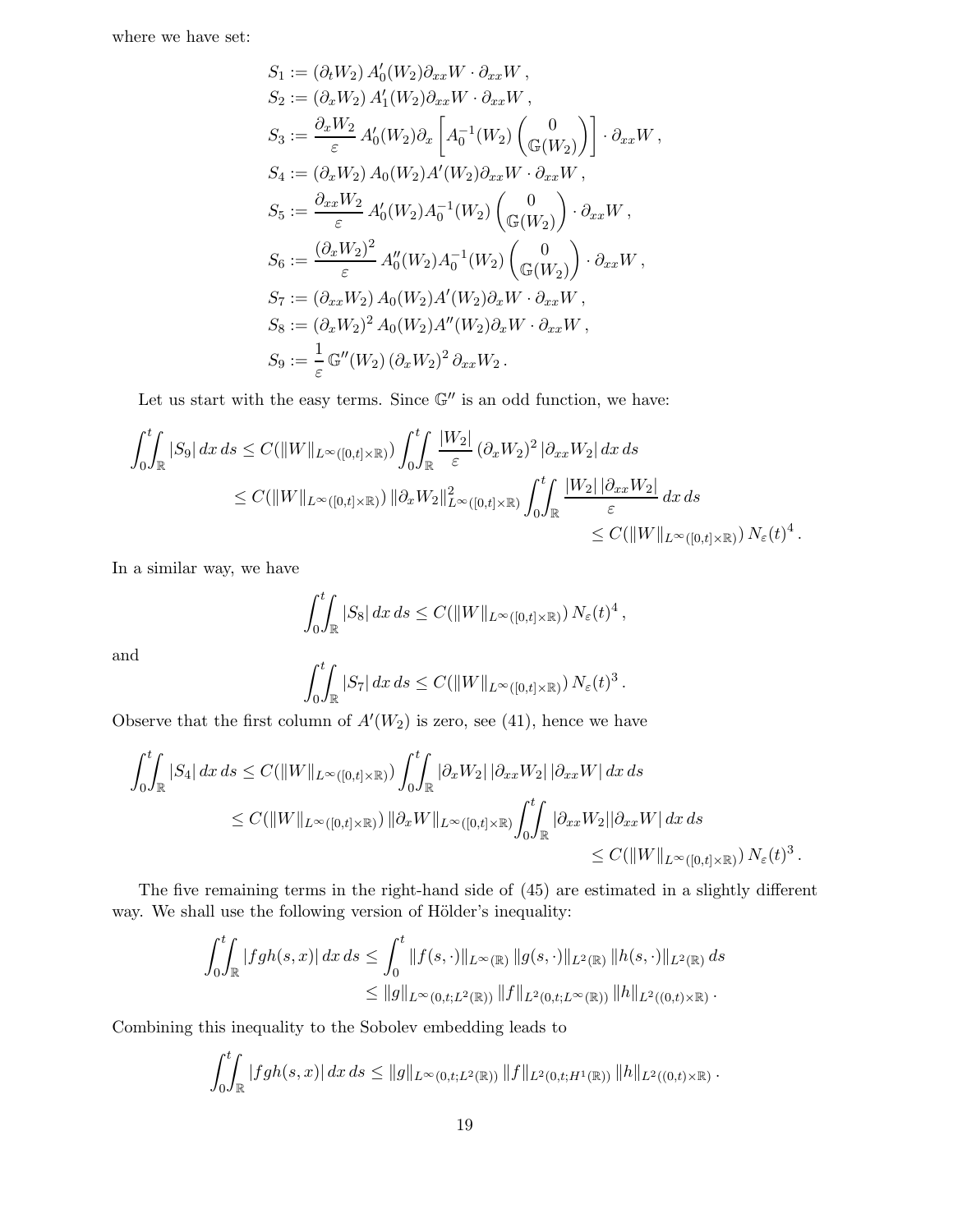This is where our analysis of the source terms differs from what was done in [16].

Applying the strategy described just above, we get

$$
\int_0^t \int_{\mathbb{R}} |S_6| dx ds \le C(||W||_{L^{\infty}([0,t]\times\mathbb{R})}) \int_0^t \int_{\mathbb{R}} \frac{(\partial_x W_2)^2}{\varepsilon} |W_2| |\partial_{xx} W| dx ds
$$
  
\n
$$
\le C(||W||_{L^{\infty}([0,t]\times\mathbb{R})}) ||\partial_x W||_{L^{\infty}([0,t]\times\mathbb{R})} \int_0^t \int_{\mathbb{R}} \frac{|\partial_x W_2| |W_2|}{\varepsilon} |\partial_{xx} W| dx ds
$$
  
\n
$$
\le C(||W||_{L^{\infty}([0,t]\times\mathbb{R})}) N_{\varepsilon}(t) \int_0^t ||\partial_{xx} W(s)||_{L^2(\mathbb{R})} \frac{||\partial_x W_2(s)||_{L^2(\mathbb{R})}}{\sqrt{\varepsilon}} \frac{||W_2(s)||_{L^{\infty}(\mathbb{R})}}{\sqrt{\varepsilon}} ds,
$$

and now, we use the obvious inequalities (see (39)):

$$
\|\partial_{xx}W(s)\|_{L^2(\mathbb{R})}\leq N_{\varepsilon}(s)\leq N_{\varepsilon}(t),\quad \|W_2(s)\|_{L^{\infty}(\mathbb{R})}\leq C\,\|W_2(s)\|_{H^1(\mathbb{R})}\,,
$$

and we obtain

$$
\int_0^t \int_{\mathbb{R}} |S_6| dx ds \leq C(||W||_{L^{\infty}([0,t]\times\mathbb{R})}) N_{\varepsilon}(t)^4.
$$

In a similar way, we have

$$
\int_0^t \int_{\mathbb{R}} |S_5| dx ds \leq C(||W||_{L^{\infty}([0,t]\times\mathbb{R})}) \int_0^t \int_{\mathbb{R}} \frac{|\partial_{xx} W_2| |W_2|}{\varepsilon} |\partial_{xx} W| dx ds
$$
  
\n
$$
\leq C(||W||_{L^{\infty}([0,t]\times\mathbb{R})}) \int_0^t ||\partial_{xx} W(s)||_{L^2(\mathbb{R})} \frac{||\partial_{xx} W_2(s)||_{L^2(\mathbb{R})}}{\sqrt{\varepsilon}} \frac{||W_2(s)||_{L^{\infty}(\mathbb{R})}}{\sqrt{\varepsilon}} ds
$$
  
\n
$$
\leq C(||W||_{L^{\infty}([0,t]\times\mathbb{R})}) N_{\varepsilon}(t)^3.
$$

To estimate  $S_3$ , we remark that the vector

$$
\partial_x \left[ A_0^{-1}(W_2) \begin{pmatrix} 0 \\ \mathbb{G}(W_2) \end{pmatrix} \right]
$$

can be written under the form  $(\partial_x W_2)\vartheta(W_2)$ , for some appropriate vector  $\vartheta(W_2)$ . Therefore, we have

$$
\int_0^t \int_{\mathbb{R}} |S_3| dx ds \le C(\|W\|_{L^\infty([0,t]\times\mathbb{R})}) \int_0^t \int_{\mathbb{R}} \frac{(\partial_x W_2)^2}{\varepsilon} |\partial_{xx} W| dx ds
$$
  
\n
$$
\le C(\|W\|_{L^\infty([0,t]\times\mathbb{R})}) \int_0^t \|\partial_{xx} W(s)\|_{L^2(\mathbb{R})} \frac{\|\partial_x W_2(s)\|_{L^2(\mathbb{R})}}{\sqrt{\varepsilon}} \frac{\|\partial_x W_2(s)\|_{L^\infty(\mathbb{R})}}{\sqrt{\varepsilon}} ds
$$
  
\n
$$
\le C(\|W\|_{L^\infty([0,t]\times\mathbb{R})}) N_{\varepsilon}(t)^3,
$$

where, for the last inequality, we have used Sobolev's imbedding:

$$
\|\partial_x W_2(s)\|_{L^\infty(\mathbb{R})} \leq C \|W_2(s)\|_{H^2(\mathbb{R})} \, .
$$

Eventually, we have

$$
\int_{0}^{t} \int_{\mathbb{R}} |S_{2}| dx ds \leq C(\|W\|_{L^{\infty}([0,t]\times\mathbb{R})}) \int_{0}^{t} \int_{\mathbb{R}} |\partial_{x}W_{2}| |\partial_{xx}W|^{2} dx ds
$$
  
\n
$$
\leq C(\|W\|_{L^{\infty}([0,t]\times\mathbb{R})}) \int_{0}^{t} \|\partial_{x}W_{2}(s)\|_{L^{\infty}(\mathbb{R})} \|\partial_{xx}W(s)\|_{L^{2}(\mathbb{R})}^{2} ds
$$
  
\n
$$
\leq C(\|W\|_{L^{\infty}([0,t]\times\mathbb{R})}) N_{\varepsilon}(t) \int_{0}^{t} \|W_{2}(s)\|_{H^{2}(\mathbb{R})} \|\partial_{x}W(s)\|_{H^{1}(\mathbb{R})} ds
$$
  
\n
$$
\leq C(\|W\|_{L^{\infty}([0,t]\times\mathbb{R})}) N_{\varepsilon}(t)^{3} .
$$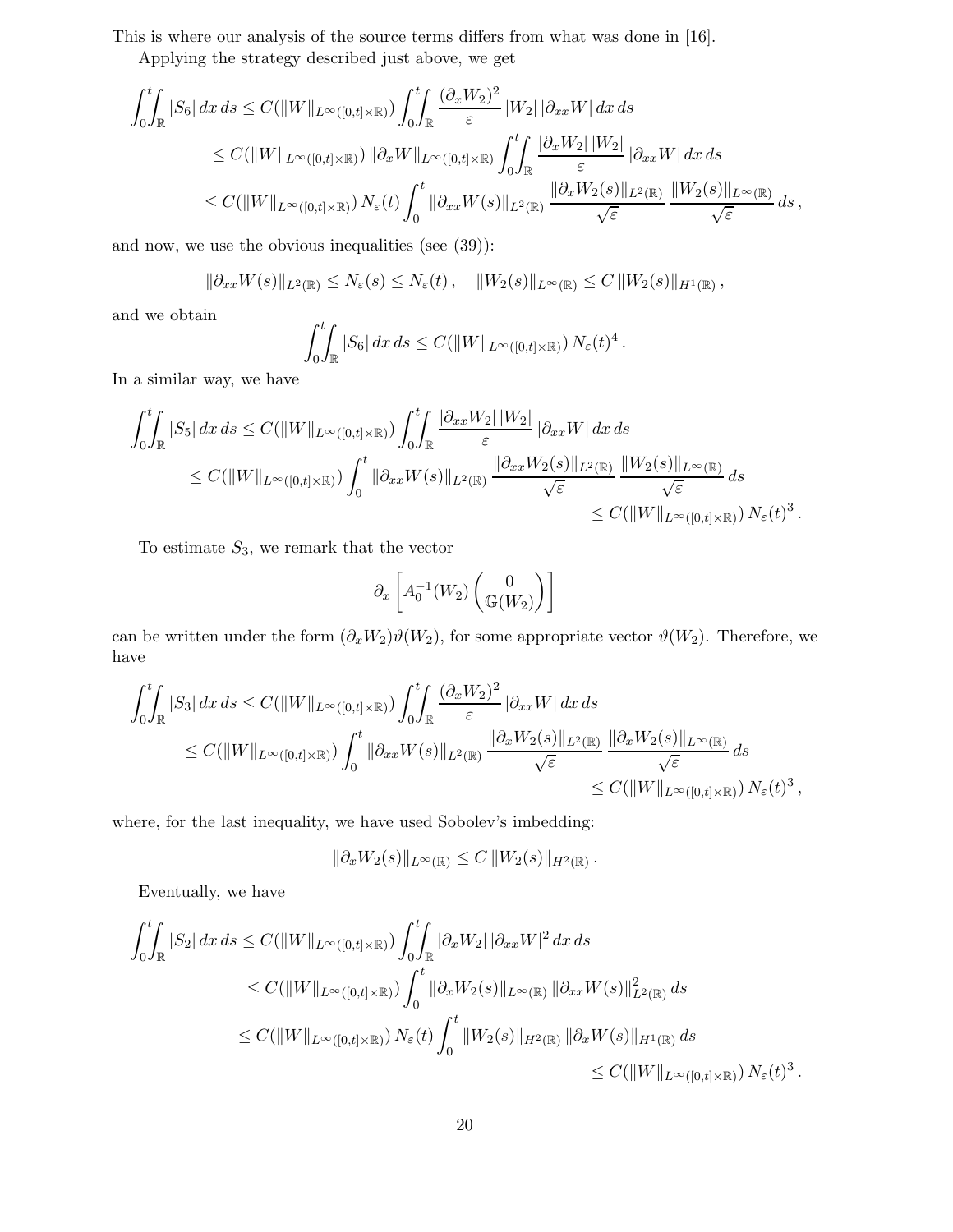Using (43), we also have

$$
\int_{0}^{t} \int_{\mathbb{R}} |S_{1}| dx ds \leq C(\|W\|_{L^{\infty}([0,t]\times\mathbb{R})}) \int_{0}^{t} \int_{\mathbb{R}} (|\partial_{x}W| + \frac{|W_{2}|}{\varepsilon}) |\partial_{xx}W_{2}| |\partial_{xx}W| dx ds
$$
  
\n
$$
\leq C(\|W\|_{L^{\infty}([0,t]\times\mathbb{R})}) \|\partial_{x}W\|_{L^{\infty}([0,t]\times\mathbb{R})} \int_{0}^{t} \int_{\mathbb{R}} |\partial_{xx}W_{2}| |\partial_{xx}W| dx ds
$$
  
\n
$$
+ C(\|W\|_{L^{\infty}([0,t]\times\mathbb{R})}) \int_{0}^{t} \frac{\|W_{2}(s)\|_{L^{\infty}(\mathbb{R})}}{\sqrt{\varepsilon}} \frac{\|\partial_{xx}W_{2}(s)\|_{L^{2}(\mathbb{R})}}{\sqrt{\varepsilon}} \|\partial_{xx}W(s)\|_{L^{2}(\mathbb{R})} ds
$$
  
\n
$$
\leq C(\|W\|_{L^{\infty}([0,t]\times\mathbb{R})}) N_{\varepsilon}(t)^{3}
$$

Going back to (45), the sum of all the estimates above yields the expected  $L^{\infty}(H^2)$  bound:

$$
\|\partial_{xx}W(t)\|_{0}^{2} + \frac{1}{\varepsilon} \int_{0}^{t} \|\partial_{xx}W_{2}(\tau)\|_{0}^{2} d\tau \leq C(\|W\|_{L^{\infty}([0,t]\times\mathbb{R})}) \left(N_{\varepsilon}(0)^{2} + N_{\varepsilon}(t)^{3} + N_{\varepsilon}(t)^{4}\right). \tag{46}
$$

### 2.3.4 The  $L^2(H^1)$  estimate of  $\partial_x W_1$

In this paragraph, we follow the method developed in [16]. Recall that the diffusion coefficient d, that is given by Assumption 3, satisfies  $d = \mathbb{G}'(0) = \psi(0)$ .

We begin with the following elementary result:

**Lemma 5.** Let  $K$  denote the matrix

$$
K := \begin{pmatrix} 0 & 1/d \\ -1 & 0 \end{pmatrix}.
$$

Then  $K A_0(0)$  is skew-symmetric, and

$$
KA_1(0) = \begin{pmatrix} 1 & 0 \\ 0 & -d \end{pmatrix}.
$$

Following [16], we rewrite (36) as

$$
A_0(0)\,\partial_t W + A_1(0)\,\partial_x W = H_\varepsilon(W_2, \partial_x W)\,,\tag{47}
$$

.

with

$$
H_{\varepsilon}(W_2, \partial_x W) := \left[A_1(0) - A_1(W_2) + (A_0(0) - A_0(W_2))A(W_2)\right] \partial_x W - \frac{1}{\varepsilon} \left[ (A_0(0) - A_0(W_2))A_0^{-1}(W_2) + I \right] \begin{pmatrix} 0 \\ \mathbb{G}(W_2) \end{pmatrix} . \tag{48}
$$

We multiply (47) by  $\varepsilon K$ , (K is the matrix defined in Lemma 5), then take the scalar product with  $\partial_x W$ , and integrate over the strip  $[0, t] \times \mathbb{R}$ :

$$
\int_0^t \int_{\mathbb{R}} \varepsilon \left( KA_0(0) \partial_t W + KA_1(0) \partial_x W \right) \cdot \partial_x W \, dx \, ds = \int_0^t \int_{\mathbb{R}} \varepsilon \left[ KH_\varepsilon(W_2, \partial_x W) \right] \cdot \partial_x W \, dx \, ds. \tag{49}
$$

Using relation (70) in [16], we have

$$
\int_0^t \int_{\mathbb{R}} \varepsilon K A_0(0) \partial_t W \cdot \partial_x W \, dx \, ds = -\frac{\varepsilon}{2} \int_{\mathbb{R}} K A_0(0) \partial_x W \cdot W \, dx \Big|_0^t \ge -C \, \varepsilon \left( \|W(t)\|_1^2 + \|W(0)\|_1^2 \right),
$$

and Lemma 5 gives

$$
\int_0^t \int_{\mathbb{R}} \varepsilon K A_1(0) \partial_x W \cdot \partial_x W dx ds = \varepsilon \int_0^t \int_{\mathbb{R}} (\partial_x W_1)^2 dx ds - d\varepsilon \int_0^t \int_{\mathbb{R}} (\partial_x W_2)^2 dx ds.
$$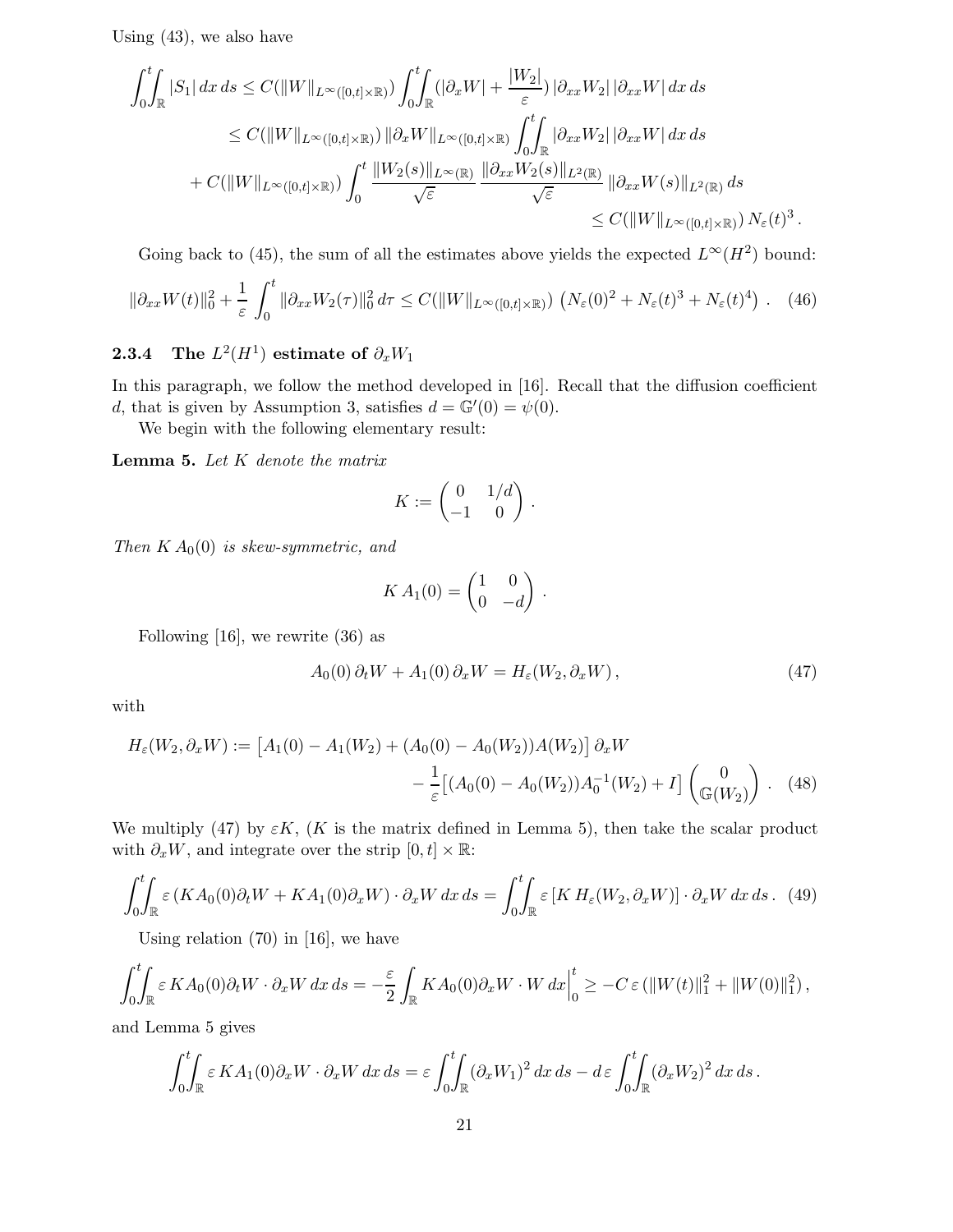Now, we observe that

$$
\left| \left[ A_1(0) - A_1(W_2) + (A_0(0) - A_0(W_2)) A(W_2) \right] \partial_x W \right| \le C \left( \|W\|_{L^{\infty}([0,t] \times \mathbb{R})} \right) |W_2| \left| \partial_x W \right|,
$$
  

$$
\frac{1}{\varepsilon} \left| (A_0(0) - A_0(W_2)) A_0^{-1}(W_2) \begin{pmatrix} 0 \\ \mathbb{G}(W_2) \end{pmatrix} \right| \le \frac{1}{\varepsilon} C \left( \|W\|_{L^{\infty}([0,t] \times \mathbb{R})} \right) |W_2|^2,
$$

and we compute

$$
-K\begin{pmatrix} 0 \\ \mathbb{G}(W_2) \end{pmatrix} \cdot \partial_x W = -\frac{1}{d} \mathbb{G}(W_2) \partial_x W_1.
$$

Consequently, using (48), we obtain

$$
\int_0^t \int_{\mathbb{R}} \left| \varepsilon \left[ K H_{\varepsilon}(W_2, \partial_x W) \right] \cdot \partial_x W \right| dx ds
$$
  
\n
$$
\leq C(\|W\|_{L^{\infty}([0,t]\times \mathbb{R})}) \int_0^t \int_{\mathbb{R}} \varepsilon |W_2| |\partial_x W|^2 + |W_2|^2 |\partial_x W| + |W_2| |\partial_x W_1| dx ds
$$
  
\n
$$
\leq C(\|W\|_{L^{\infty}([0,t]\times \mathbb{R})}) N_{\varepsilon}(t)^3 + \frac{\varepsilon}{2} \int_0^t \int_{\mathbb{R}} (\partial_x W_1)^2 dx ds + \frac{C(\|W\|_{L^{\infty}([0,t]\times \mathbb{R})})}{\varepsilon} \int_0^t \int_{\mathbb{R}} (W_2)^2 dx ds.
$$

Using these estimates in (49) gives

$$
\varepsilon \int_0^t \|\partial_x W_1(\tau)\|_0^2 d\tau \leq C(||W||_{L^{\infty}([0,t]\times\mathbb{R})})\left(N_{\varepsilon}(0)^2 + N_{\varepsilon}(t)^3 + ||W(t)||_1^2 + \frac{1}{\varepsilon} \int_0^t ||W_2(\tau)||_1^2 d\tau\right).
$$

We now use (40) and (44) to obtain

$$
\varepsilon \int_0^t \|\partial_x W_1(\tau)\|_0^2 d\tau \le C(\|W_2\|_{L^\infty([0,t]\times\mathbb{R})}) \left(N_\varepsilon(0)^2 + N_\varepsilon(t)^3 + N_\varepsilon(t)^4\right). \tag{50}
$$

For the second derivative of  $W_1$ , we proceed in the same way. We differentiate (47) with respect to x, multiply by  $\varepsilon K$ , take the scalar product with  $\partial_{xx}W$ , and integrate over the strip  $[0,t] \times \mathbb{R}$ :

$$
\int_0^t \int_{\mathbb{R}} \varepsilon \left( KA_0(0) \partial_{tx} W + KA_1(0) \partial_{xx} W \right) \cdot \partial_{xx} W \, dx \, ds = \int_0^t \int_{\mathbb{R}} \varepsilon \left[ K \left( \partial_x H_\varepsilon(W_2, \partial_x W) \right) \right] \cdot \partial_x W \, dx \, ds. \tag{51}
$$

Following what was done earlier, see [16] for the details, we can first derive the lower bound

$$
\int_0^t \int_{\mathbb{R}} \varepsilon \left(KA_0(0)\partial_{tx}W + KA_1(0)\partial_{xx}W\right) \cdot \partial_{xx}W \,dx \,ds
$$
  
\n
$$
\geq -C \varepsilon \left(\|W(t)\|_2^2 + \|W(0)\|_2^2\right) + \varepsilon \int_0^t \|\partial_{xx}W_1(\tau)\|_0^2 \,d\tau - d\varepsilon \int_0^t \|\partial_{xx}W_2(\tau)\|_0^2 \,d\tau.
$$

Starting from (48), we can write  $\partial_x[H_\varepsilon(W_2,\partial_xW_2)]$  under the form

$$
\partial_x [H_{\varepsilon}(W_2, \partial_x W)] = [A_1(0) - A_1(W_2) + (A_0(0) - A_0(W_2))A(W_2)] \partial_{xx} W + (\partial_x W_2) A_b(W_2) \partial_x W \n- \frac{1}{\varepsilon} [(A_0(0) - A_0(W_2))A_0^{-1}(W_2) + I] \begin{pmatrix} 0 \\ \mathbb{G}'(W_2) \partial_x W_2 \end{pmatrix} + \frac{\partial_x W_2}{\varepsilon} A_\sharp(W_2) \begin{pmatrix} 0 \\ \mathbb{G}(W_2) \end{pmatrix},
$$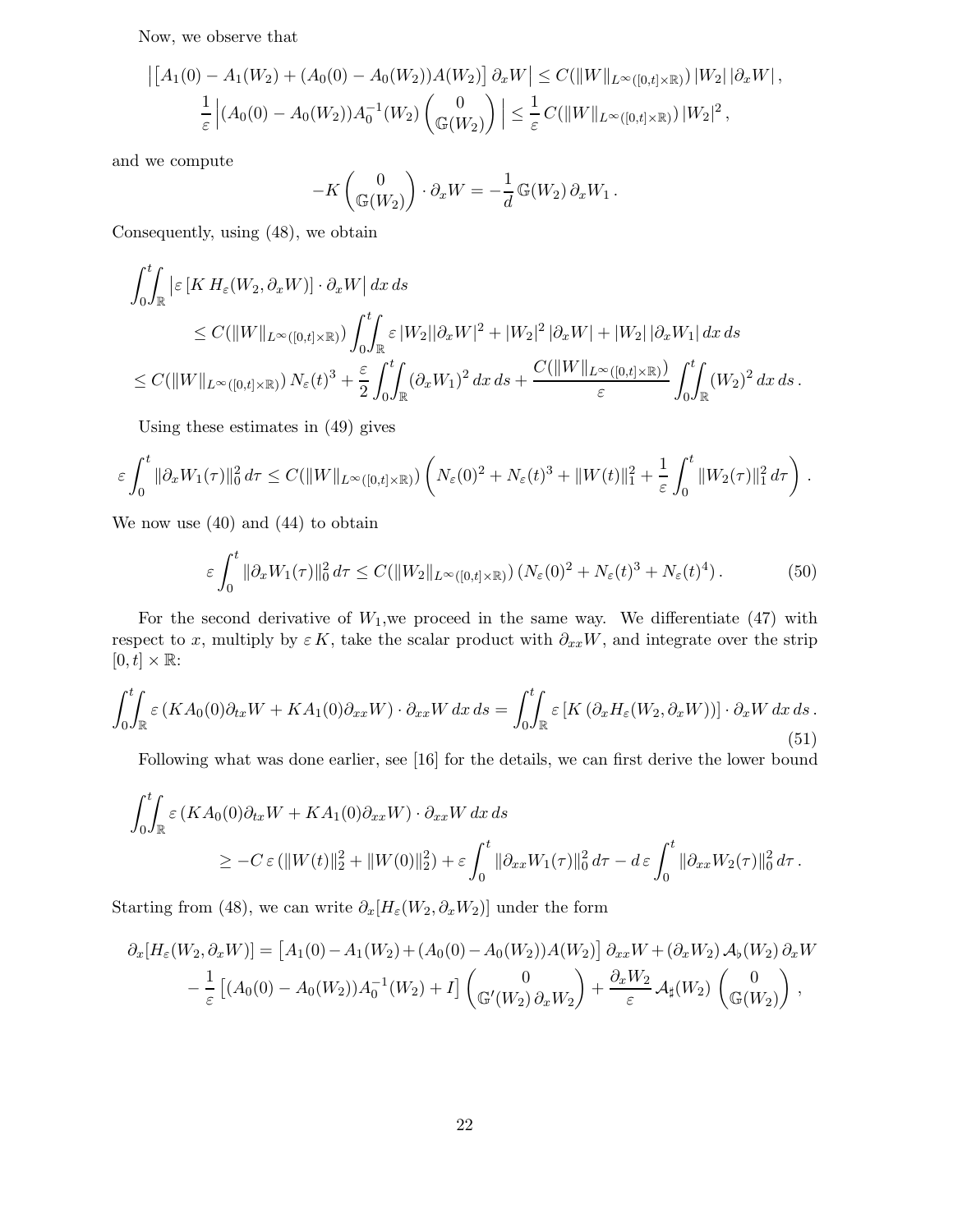where  $\mathcal{A}_{\flat}(W_2)$  and  $\mathcal{A}_{\sharp}(W_2)$  are matrices that depend only on  $W_2$ , and whose exact expression is useless. We thus obtain

$$
\int_{0}^{t} \int_{\mathbb{R}} \left| \varepsilon \left[ K \left( \partial_{x} H_{\varepsilon} (W_{2}, \partial_{x} W) \right) \right] \cdot \partial_{xx} W \right| dx ds
$$
  
\n
$$
\leq C (\|W\|_{L^{\infty}([0, t] \times \mathbb{R})}) \int_{0}^{t} \int_{\mathbb{R}} \left\{ \varepsilon \left| W_{2} \right| \left| \partial_{xx} W \right|^{2} + \varepsilon \left| \partial_{x} W_{2} \right| \left| \partial_{x} W \right| \left| \partial_{xx} W \right|
$$
  
\n
$$
+ |W_{2}| \left| \partial_{x} W_{2} \right| \left| \partial_{xx} W \right| + \left| \partial_{x} W_{2} \right| \left| \partial_{xx} W_{1} \right| \right\} dx ds
$$
  
\n
$$
\leq C (\|W\|_{L^{\infty}([0, t] \times \mathbb{R})}) N_{\varepsilon}(t)^{3} + \frac{\varepsilon}{2} \int_{0}^{t} \| \partial_{xx} W_{1}(\tau) \|_{0}^{2} d\tau + \frac{C (\|W\|_{L^{\infty}([0, t] \times \mathbb{R})})}{\varepsilon} \int_{0}^{t} \|W_{2}(\tau) \|_{2}^{2} d\tau .
$$

In the same way as we derived (50), we obtain here:

$$
\varepsilon \int_0^t \|\partial_{xx} W_1(\tau)\|_0^2 d\tau \le C(\|W\|_{L^\infty([0,t]\times\mathbb{R})}) \left(N_\varepsilon(0)^2 + N_\varepsilon(t)^3 + N_\varepsilon(t)^4\right). \tag{52}
$$

The sum of  $(40)$ ,  $(44)$ ,  $(46)$ ,  $(50)$ , and  $(52)$  gives the result of Proposition 2.

### 2.4 End of the proof of Theorem 2

To conclude the proof, we follow [31]. Using Proposition 2, we first deduce that there exists a numerical constant  $C_0 \geq 1$  such that, if  $W \in \mathcal{C}([0,T]; H^2(\mathbb{R})) \cap \mathcal{C}^1([0,T]; H^1(\mathbb{R}))$  is a solution to (36) that satisfies  $N_{\varepsilon}(T) \leq 1$ , then W also satisfies

$$
N_{\varepsilon}(T)^2 \leq C_0 \left( N_{\varepsilon}(0)^2 + N_{\varepsilon}(T)^3 \right) .
$$

The constant  $C_0$  is, of course, independent of  $\varepsilon$ . Consequently, if W is a smooth solution on a time interval [0, T] that satisfies  $N_{\varepsilon}(T) \leq 1/(2C_0)$ , then W also satisfies

$$
N_{\varepsilon}(T) \le \sqrt{2C_0} N_{\varepsilon}(0). \tag{53}
$$

Before going on, we observe that  $N_{\varepsilon}(0)$  is independent of  $\varepsilon$ , see (39), since  $N_{\varepsilon}(0)$  is just the  $H<sup>2</sup>$  norm of the initial data.

Consider an initial condition  $W(0) \in H^2(\mathbb{R})$  such that  $||W(0)||_2 \leq 1/[2(2C_0)^{3/2}]$ . Assume that the corresponding smooth solution  $W$  to  $(36)$  is not global, and thus blows up in finite time, say at time  $T_* > 0$ . This means that for some positive time  $T_0$ , one has

$$
N_{\varepsilon}(T_0) = \frac{1}{4C_0} > N_{\varepsilon}(0), \quad \text{and} \quad \forall t \in ]T_0, T_*[, \quad N_{\varepsilon}(t) > \frac{1}{4C_0}.
$$

Since  $N_{\varepsilon}(T_0) < 1/(2C_0)$ , there exists a time  $T_1 \in ]T_0,T_*[$  such that  $N_{\varepsilon}(T_1) \leq 1/(2C_0)$ , and, applying (53), we obtain

$$
N_{\varepsilon}(T_1) \le \sqrt{2C_0} N_{\varepsilon}(0) \le \frac{\sqrt{2C_0}}{2(2C_0)^{3/2}} \le \frac{1}{4C_0}.
$$

We are led to a contradiction. The smooth solution is thus global in time for small enough initial data. The key point is that the smallness of the initial data is independent of  $\varepsilon$ . Moreover, when  $||W(0)||_2 \le 1/[2(2C_0)^{3/2}]$ , one has the (global in time) uniform estimate

$$
\forall t \geq 0, \quad N_{\varepsilon}(t) \leq \min\left(\frac{1}{2C_0}, \sqrt{2C_0} N_{\varepsilon}(0)\right).
$$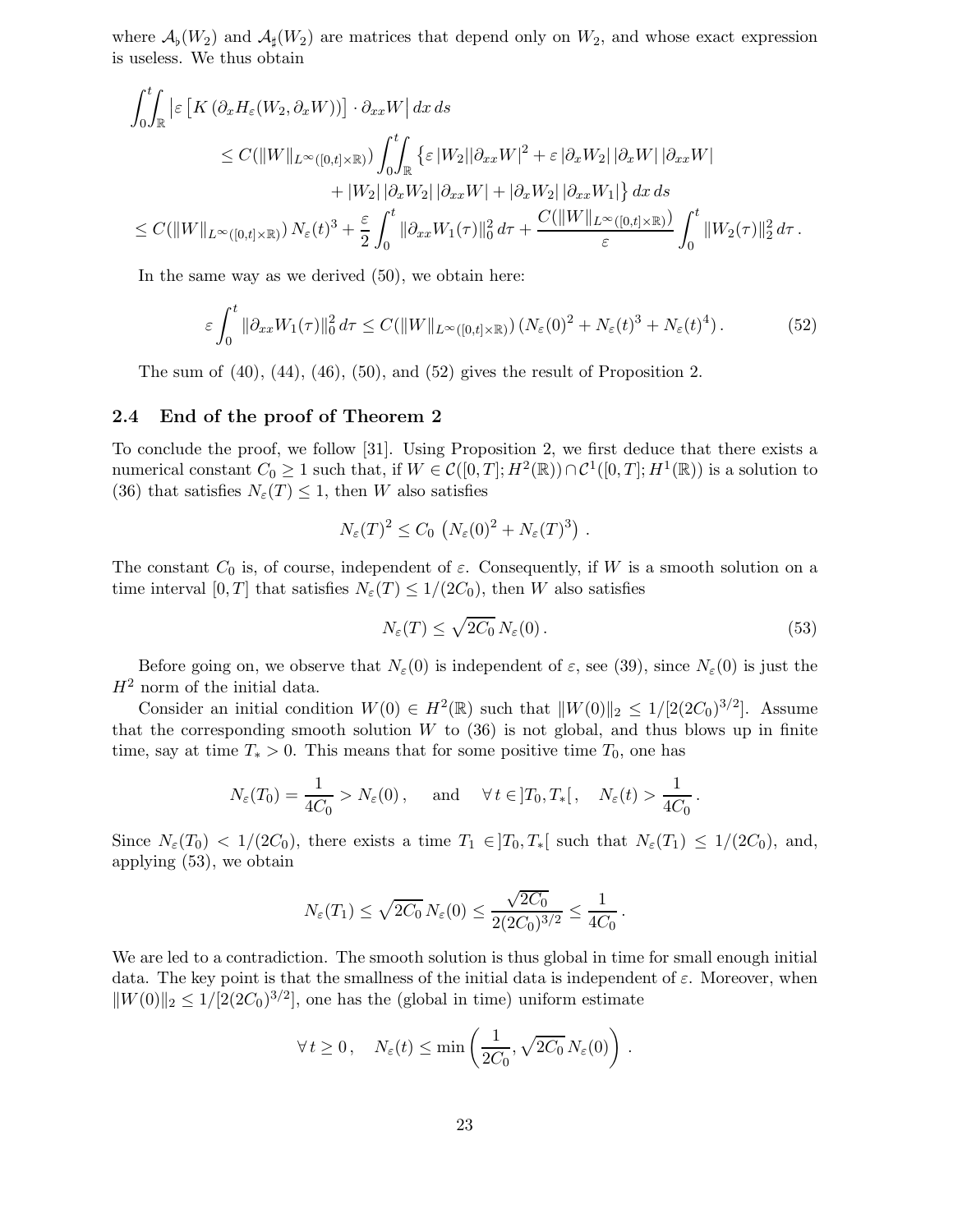It remains to convert the result for the system (36) into a result for the system (34), and then into a result for the original system (32). Using (35), we first compute

$$
\widetilde{\rho} = \overline{\rho} \mathbb{F}(W_2) \exp(W_1), \quad \widetilde{u} = \mathbb{G}(W_2).
$$

Consequently, there exists a number  $\delta_1 > 0$  that is independent of  $\varepsilon$  such that, if

$$
\|\widetilde{\rho}_0-\overline{\rho}\|_2+\|\widetilde{u}_0\|_2\leq \delta_1\,,
$$

then (34) has a global smooth solution  $(\tilde{\rho}, \tilde{u})$ , with initial data  $(\tilde{\rho}_0, \tilde{u}_0)$ , and that satisfies the global uniform estimate

$$
\sup_{t\geq 0} (\|\widetilde{\rho}(t)-\overline{\rho}\|_2^2 + \|\widetilde{u}(t)\|_2^2) + \frac{1}{\varepsilon} \int_0^{+\infty} \|\widetilde{u}(t)\|_2^2 dt \leq C_1 (\|\widetilde{\rho}_0-\overline{\rho}\|_2^2 + \|\widetilde{u}_0\|_2^2).
$$

As far as system (32) is concerned, we deduce that there exists a number  $\delta_2 > 0$ , that is independent of  $\varepsilon$ , such that, if

$$
\|\rho_0 - \overline{\rho}\|_2 + \|u_0\|_2 \le \delta_2,
$$

then (32) has a global smooth solution  $(\rho, J)$ , with initial data  $(\rho_0, \rho_0 u_0/\varepsilon)$ , and that satisfies

$$
\sup_{t\geq 0} (\|\rho(t)-\overline{\rho}\|_2^2 + \|u(t)\|_2^2) + \frac{1}{\varepsilon^2} \int_0^{+\infty} \|u(t)\|_2^2 dt \leq C (\|\rho_0-\overline{\rho}\|_2^2 + \|u_0\|_2^2).
$$

Recall that  $J = \rho u/\varepsilon$ . The proof of Theorem 2 is thus complete.

### 2.5 Proof of Theorem 3

Finally, we estimate how the kinetic density (24) approaches the solution  $f_{\varepsilon}$  to (1). We turn back to the notations of the introduction, and set  $\hat{u}_{\varepsilon} = \varepsilon \hat{J}_{\varepsilon}/\hat{\rho}_{\varepsilon}$ . We know that this quantity is  $\mathcal{O}(\varepsilon)$  in  $L^2(\mathbb{R}^+; H^2(\mathbb{R}))$ . We also know that  $\widehat{u}_{\varepsilon}$  takes values in a compact interval  $[-\eta, \eta]$ , for some  $0 < \eta < 1$  independent of  $\varepsilon$ .

Using (24), we compute

$$
\int_0^\infty \int_{\mathbb{R}} \int_V \left| \hat{f}_{\varepsilon} - \hat{\rho}_{\varepsilon} \right|^2 d\mu(v) \, dx \, dt = \int_0^\infty \int_{\mathbb{R}} \int_V (\hat{\rho}_{\varepsilon})^2 \left| \frac{\exp(v \mathbb{G}^{(-1)}(\hat{u}_{\varepsilon}))}{\mathbb{F} \circ \mathbb{G}^{(-1)}(\hat{u}_{\varepsilon})} - 1 \right|^2 d\mu(v) \, dx \, dt
$$
\n
$$
= \int_0^\infty \int_{\mathbb{R}} (\hat{\rho}_{\varepsilon})^2 \left( \int_V \left[ \frac{\exp(2v \mathbb{G}^{(-1)}(\hat{u}_{\varepsilon}))}{\mathbb{F} \circ \mathbb{G}^{(-1)}(\hat{u}_{\varepsilon})} - 2 \frac{\exp(v \mathbb{G}^{(-1)}(\hat{u}_{\varepsilon}))}{\mathbb{F} \circ \mathbb{G}^{(-1)}(\hat{u}_{\varepsilon})} + 1 \right] d\mu(v) \right) dx \, dt
$$
\n
$$
= \int_0^\infty \int_{\mathbb{R}} (\hat{\rho}_{\varepsilon})^2 \frac{\mathbb{F}(2\mathbb{G}^{(-1)}(\hat{u}_{\varepsilon})) - [\mathbb{F} \circ \mathbb{G}^{(-1)}(\hat{u}_{\varepsilon})]^2}{[\mathbb{F} \circ \mathbb{G}^{(-1)}(\hat{u}_{\varepsilon})]^2} dx \, dt.
$$

Taylor's formula gives the estimate

$$
0 \leq \mathbb{F}(2\mathbb{G}^{(-1)}(\widehat{u_{\varepsilon}})) - [\mathbb{F} \circ \mathbb{G}^{(-1)}(\widehat{u_{\varepsilon}})]^2 \leq C(\|\widehat{u_{\varepsilon}}\|_{L^{\infty}(\mathbb{R}^+\times\mathbb{R})})\|\widehat{u_{\varepsilon}}\|^2,
$$

and we obtain

$$
\int_0^\infty \!\!\int_{\mathbb{R}} \!\!\int_V \left| \widehat{f}_{\varepsilon}(t,x,v) - \widehat{\rho}_{\varepsilon}(t,x) \right|^2 d\mu(v) \, dx \, dt \leq C \int_0^\infty \!\!\int_{\mathbb{R}} (\widehat{\rho}_{\varepsilon} \,\widehat{u_{\varepsilon}})^2 \, dx \, dt \, .
$$

Using Theorem 2 and the Sobolev embedding  $H^1(\mathbb{R}) \subset L^{\infty}(\mathbb{R})$ , the density  $\widehat{\rho}_{\varepsilon}$  lies in a bounded set of  $L^{\infty}(\mathbb{R}^+ \times \mathbb{R})$ , and we get

$$
\|\widehat{f}_{\varepsilon}-\widehat{\rho}_{\varepsilon}\|_{L^2(\mathbb{R}^+\times\mathbb{R}\times V)}\leq C\,\varepsilon\,.
$$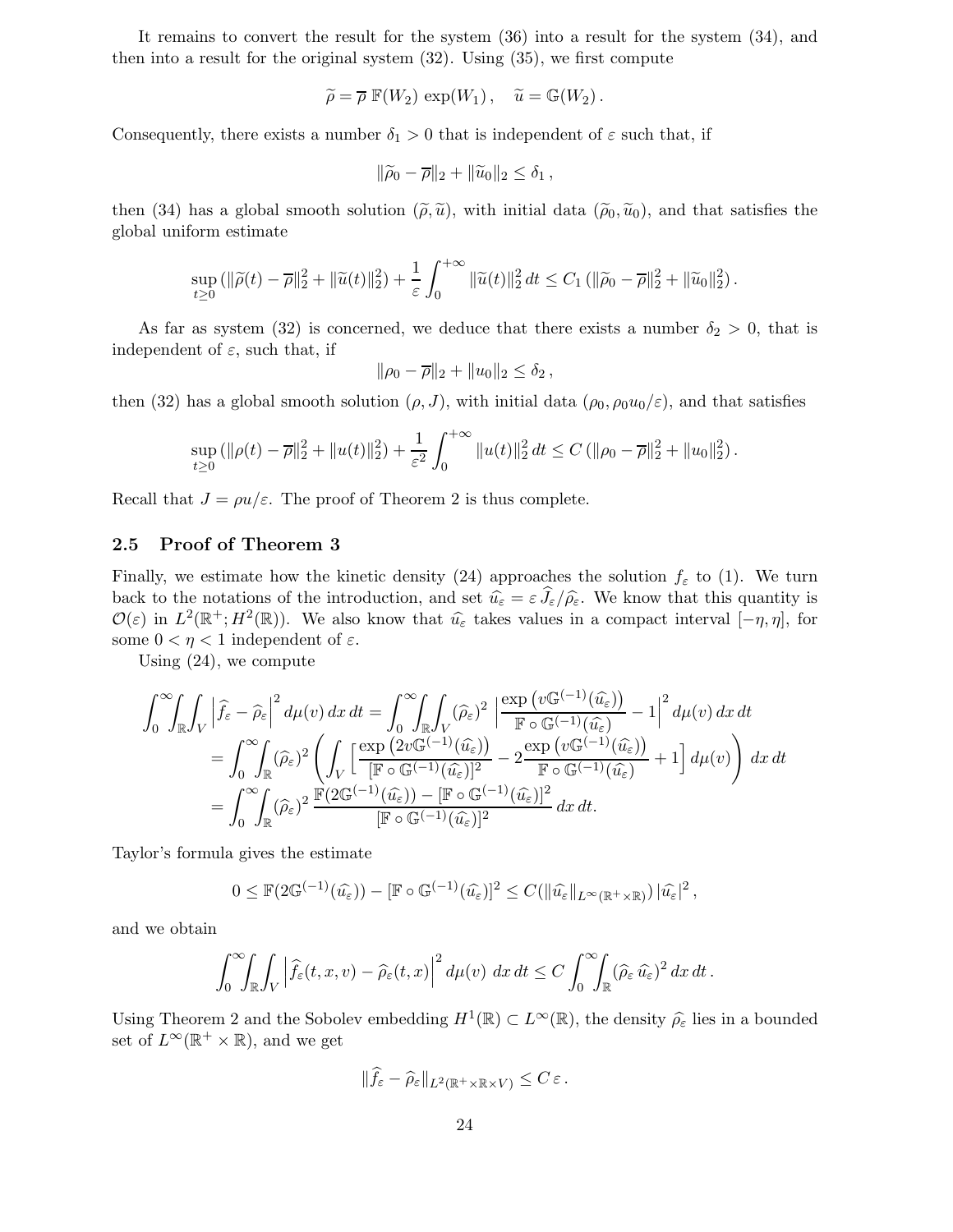Fix a time  $T > 0$ . The triangle inequality yields

$$
\|\widehat{f}_{\varepsilon} - f_{\varepsilon}\|_{L^{2}((0,T)\times\mathbb{R}\times V)} \leq \|\widehat{f}_{\varepsilon} - \widehat{\rho}_{\varepsilon}\|_{L^{2}((0,T)\times\mathbb{R}\times V)} + \|\widehat{\rho}_{\varepsilon} - r\|_{L^{2}((0,T)\times\mathbb{R}\times V)} + \|r - f_{\varepsilon}\|_{L^{2}((0,T)\times\mathbb{R}\times V)}
$$

.

We have shown that the first term is  $\mathcal{O}(\varepsilon)$ , while the last term tends to 0 when  $\varepsilon \to 0$  (see Theorem 1). It remains to show that  $\|\widehat{\rho}_{\varepsilon} - r\|_{L^2((0,T)\times\mathbb{R}\times V)}$  tends to 0 (as a matter of fact, this term is  $\mathcal{O}(\varepsilon)$ . This last estimate can be obtained by following the arguments developed in [17] for the isothermal Euler system, and we postpone it to Appendix B.

### 3 Proof of Theorem 4

As in the preceeding section, we shall consider the equation (26) with  $\gamma = 1$ . (This amounts to changing the time and space variables by a constant factor). Before proving Theorem 4, we first introduce some smoothing operators, whose detailed construction is described in [1, page 97].

Lemma 6. There exists a family

$$
S_{\theta}: \bigcup_{s\geq -1} H^s(\mathbb{R}) \longrightarrow \bigcap_{s\geq -1} H^s(\mathbb{R}),
$$

that is defined for  $\theta \geq 1$ , and that satisfies the following properties

- i)  $||S_{\theta}u||_{H^{s}(\mathbb{R})} \leq C \theta^{(s-s')_{+}} ||u||_{H^{s'}(\mathbb{R})}$ , for all  $s, s' \geq -1$ , with  $x_{+} = \max(x, 0)$ ,
- ii)  $\|u S_{\theta}u\|_{H^{s}(\mathbb{R})} \leq C \theta^{s-s'} \|u\|_{H^{s'}(\mathbb{R})}$ , for all  $s \in [-1, s'],$
- iii)  $\|\frac{d}{d\theta}S_{\theta}u\|_{H^{s}(\mathbb{R})}\leq C\theta^{s-s'-1}\|u\|_{H^{s'}(\mathbb{R})}$ , for all  $s,s'\geq -1$ ,
- iv)  $S_{\theta}$  is selfadjoint on  $L^2(\mathbb{R}),$
- v)  $S_{\theta}$  commutes with the operator  $\partial_x$ .

The constants  $C$  above are uniform when  $s, s'$  belong to a bounded interval  $[-1, M]$ .

Set  $r = \rho - \overline{\rho}$  and recall that  $\mathbb{G}(\beta) = \beta \mathbb{D}(\beta)$ , with G an increasing bounded function, see Lemma 4. Following [37, page 327], we are going to introduce a sort of Galerkin method in order to solve the nonlinear equation (26). We first rewrite (26) as

$$
\partial_t r - \mathbb{G}'\left(\frac{\varepsilon \,\partial_x r}{\overline{\rho} + r}\right) \,\partial_{xx} r + \varepsilon \,\mathbb{D}'\left(\frac{\varepsilon \,\partial_x r}{\overline{\rho} + r}\right) \,\frac{(\partial_x r)^3}{(\overline{\rho} + r)^2} = 0, \quad t \in ]0, T[, \quad x \in \mathbb{R},
$$

with initial data

$$
r(t=0) = \overline{r} = \rho_0 - \overline{\rho} \in H^4(\mathbb{R}).
$$

For simplicity, we introduce a short notation for the lower order term:

$$
\forall (u, v) \in ]-\overline{\rho}, \overline{\rho}[\times \mathbb{R}, \quad B_{\varepsilon}(u, v) := \mathbb{D}'\left(\frac{\varepsilon v}{\overline{\rho} + u}\right) \frac{v^3}{(\overline{\rho} + u)^2}.
$$
 (54)

Observe that  $B_{\varepsilon}$  is a  $\mathcal{C}^{\infty}$  function that vanishes at the origin.

For all  $\theta \geq 1$ , we introduce the following *regularized* problem

$$
\begin{cases} \partial_t r = S_{\theta} \left\{ \mathbb{G}' \left( \frac{\varepsilon S_{\theta} \partial_x r}{\overline{\rho} + S_{\theta} r} \right) \partial_{xx} S_{\theta} r \right\} - \varepsilon S_{\theta} \left[ B_{\varepsilon} (S_{\theta} r, \partial_x S_{\theta} r) \right], \quad t \in ]0, T[, \quad x \in \mathbb{R}, \\ r_{|t=0} = S_{\theta} \overline{r}. \end{cases}
$$
(55)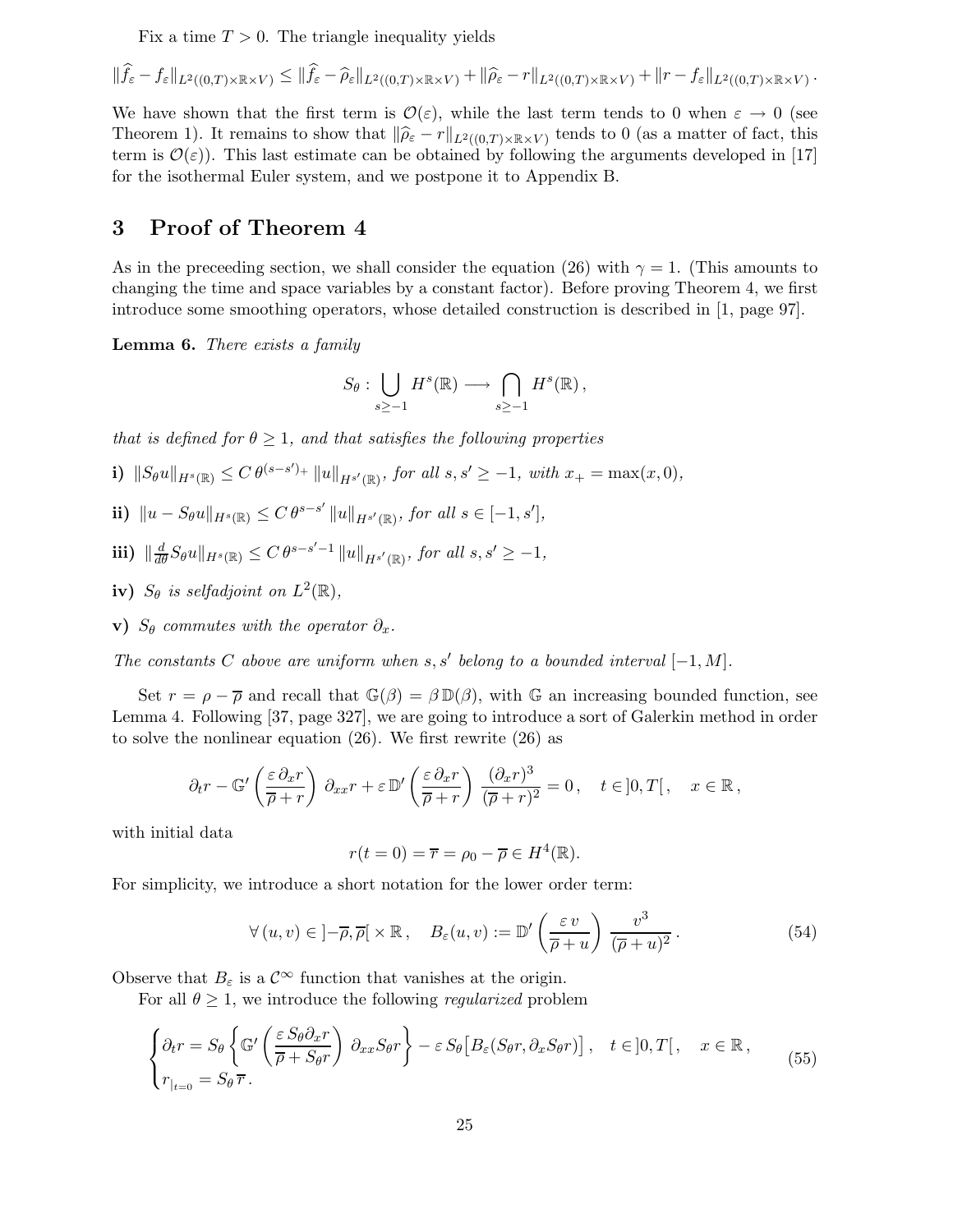Assuming that  $\bar{r}$  is not too large in  $H^4(\mathbb{R})$ , so that, for instance,  $||S_{\theta} \bar{r}||_{L^{\infty}(\mathbb{R})} \leq \bar{\rho}/2$ , the existence of a unique solution  $r_{\varepsilon,\theta} \in C^1([0,T_{\varepsilon,\theta}];H^4(\mathbb{R}))$  to (55), for some  $T_{\varepsilon,\theta} > 0$ , follows from Cauchy-Lipschitz' Theorem. Moreover, using the equation (55), we have  $r_{\varepsilon,\theta} \in C^1([0,T_{\varepsilon,\theta}];H^k(\mathbb{R}))$  for all  $k \in \mathbb{N}$ . Our aim is to show that  $r_{\varepsilon,\theta}$  exists on some time interval  $[0,T_*]$ , where  $T_* > 0$  can be chosen independent of  $\varepsilon \in [0,1]$  and  $\theta \geq 1$ , and that the family  $\{r_{\varepsilon,\theta}, \varepsilon \in [0,1], \theta \geq 1\}$  satisfies a uniform bound in  $\mathcal{C}([0,T_*];H^4(\mathbb{R}))$ . In the end, we shall show that for a suitable sequence  $(\theta_n)_{n\in\mathbb{N}}$  that tends to infinity,  $(r_{\varepsilon,\theta_n})_{n\in\mathbb{N}}$  converges in  $\mathcal{C}([0,T_{**}];H^1(\mathbb{R}))$ , where  $T_{**}>0$ , and  $T_{**} \leq T_*$  is independent of  $\varepsilon$ . The analysis is performed in the next paragraphs by using some classical nonlinear estimates.

#### 3.1 Uniform bound in the high norm

We are going to show the following intermediate result:

**Proposition 3.** There exists  $\alpha > 0$ , and there exists an increasing function  $C : [0, \overline{\rho}] \to \mathbb{R}^+$ , such that for all  $\theta \geq 1$  and for all  $\varepsilon \in ]0,1]$ , if  $\overline{r} \in H^4(\mathbb{R})$  satisfies  $\|\overline{r}\|_{H^4(\mathbb{R})} \leq \alpha$ , and if  $r_{\varepsilon,\theta} \in \mathcal{C}^1([0,T_{\varepsilon,\theta}];H^4(\mathbb{R}))$  is a solution to (55), then one has:

$$
\forall t \in [0, T_{\varepsilon, \theta}], \quad \frac{d}{dt} \|r_{\varepsilon, \theta}(t)\|_{H^4(\mathbb{R})}^2 \leq \varepsilon C(||S_{\theta} r_{\varepsilon, \theta}(t)||_{W^{2,\infty}(\mathbb{R})}) \|r_{\varepsilon, \theta}(t)\|_{H^4(\mathbb{R})}^2.
$$

Using Lemma 6 and Sobolev's imbeddings, we know that there exists a constant  $\alpha_1 \geq 1$  such that for all integer  $k \in \{-1, \ldots, 4\}$ , the inequality

$$
\forall u \in H^k(\mathbb{R}), \quad \forall \theta \ge 1, \quad ||S_{\theta}u||_{H^k(\mathbb{R})} \le \alpha_1 ||u||_{H^k(\mathbb{R})},
$$

holds as well as for all integer  $k \in \{0, \ldots, 3\},\$ 

$$
\forall u \in H^{1+k}(\mathbb{R}), \quad \forall \theta \ge 1, \quad ||S_{\theta}u||_{W^{k,\infty}(\mathbb{R})} \le \alpha_1 ||u||_{H^{1+k}(\mathbb{R})}.
$$

We now define  $\alpha := \overline{\rho}/(4\alpha_1^2)$ , and we are going to show that for this positive number  $\alpha$ , the result of Proposition 3 holds. In this proof, we shall use the following adaptation of a classical nonlinear estimate (see e.g. [1, page 101]):

**Lemma 7.** Let  $g: ] - R, R[$ <sup>q</sup>  $\rightarrow \mathbb{R}$  be a  $\mathcal{C}^{\infty}$  function that vanishes at the origin. Then for all  $s \geq 0$ , there exists a nonnegative, nondecreasing, function  $C_s : [0, R] \to \mathbb{R}^+$ , such that for all  $u_1, \ldots, u_q \in L^{\infty}(\mathbb{R}) \cap H^s(\mathbb{R})$  satisfying  $\max_j ||u_j||_{L^{\infty}(\mathbb{R})} < R$ , for all  $\varepsilon \in ]0,1]$ , one has  $g(\varepsilon u_1,\ldots,u_q)\in L^\infty(\mathbb{R})\cap H^s(\mathbb{R})$  and

$$
||g(\varepsilon u_1,\ldots,u_q)||_{H^s(\mathbb{R})}^2 \leq C_s(\max_j ||u_j||_{L^{\infty}(\mathbb{R})}) \sum_j ||u_j||_{H^s(\mathbb{R})}^2.
$$

The function  $C_s$  only depends on g.

*Proof.* Assume that  $\overline{r} \in H^4(\mathbb{R})$  satisfies  $\|\overline{r}\|_{H^4(\mathbb{R})} \leq \alpha$ , and that  $r_{\varepsilon,\theta} \in C^1([0,T_{\varepsilon,\theta}];H^5(\mathbb{R}))$  is a solution to (55). As said before, such solutions exist thanks to Cauchy-Lipschitz' Theorem, and thanks to the estimate  $||S_{\theta}\overline{r}||_{W^{1,\infty}(\mathbb{R})} \leq \overline{\rho}/4.$ 

To simplify the calculations, r denotes the solution  $r_{\varepsilon,\theta}$ , where  $\varepsilon$  and  $\theta$  are kept fixed in all the proof of Proposition 3.

Let  $m \in \{0, \ldots, 4\}$ . Integrating by parts, we compute

$$
\frac{d}{dt} \|\partial_x^m r(t)\|_{L^2(\mathbb{R})}^2 = -2 \langle \partial_x^{m+1} S_{\theta} r(t); \mathbb{G}'(\ldots) \partial_x^{m+1} S_{\theta} r(t) \rangle_{L^2(\mathbb{R})} \n- 2 \langle \partial_x^m S_{\theta} r(t); \partial_x (\mathbb{G}'(\ldots)) \partial_x^{m+1} S_{\theta} r(t) \rangle_{L^2(\mathbb{R})} \n+ 2 \langle \partial_x^m S_{\theta} r(t); [\partial_x^m, \mathbb{G}'(\ldots)] \partial_{xx} S_{\theta} r(t) \rangle_{L^2(\mathbb{R})} \n- 2\varepsilon \langle \partial_x^m S_{\theta} r(t); \partial_x^m B_{\varepsilon} (S_{\theta} r(t), \partial_x S_{\theta} r(t)) \rangle_{L^2(\mathbb{R})},
$$
\n(56)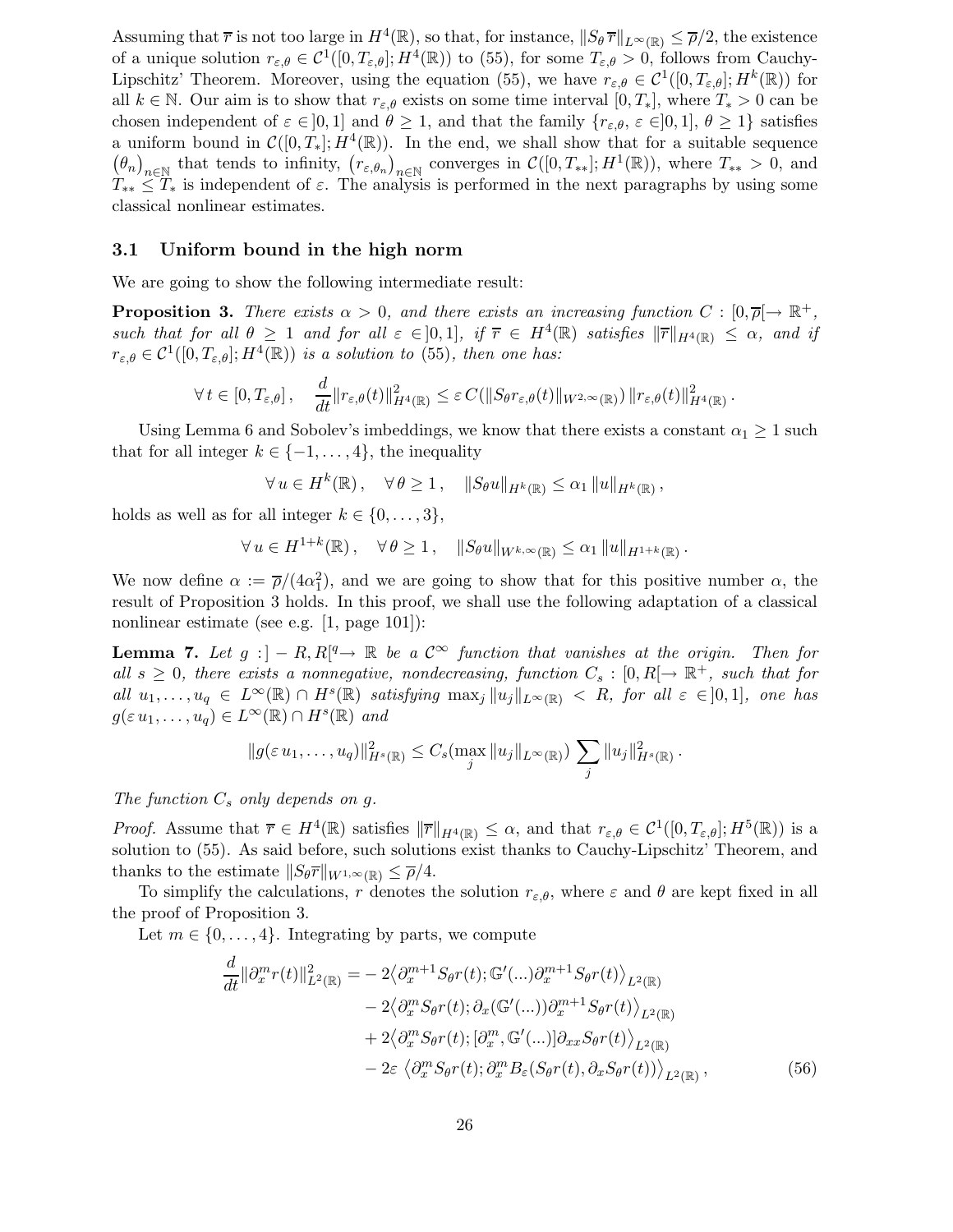where  $\mathbb{G}'(...)$  is here a short notation for

$$
\mathbb{G}'\left(\frac{\varepsilon \,\partial_x S_{\theta} r(t)}{\overline{\rho} + S_{\theta} r(t)}\right)
$$

.

We first remark that

$$
-2\left\langle \partial_x^{m+1} S_{\theta}r(t); \mathbb{G}'(\ldots) \partial_x^{m+1} S_{\theta}r(t) \right\rangle_{L^2(\mathbb{R})} \leq -2 c(||S_{\theta}r(t)||_{W^{1,\infty}(\mathbb{R})}) ||\partial_x^{m+1} S_{\theta}r(t)||_{L^2(\mathbb{R})}^2,
$$

for some positive decreasing function  $c : [0, \overline{\rho}[\rightarrow]0, +\infty[$ , that is independent of  $\varepsilon$ . Using Lemma 7 and the definition (54), we also obtain

$$
- 2\varepsilon \langle \partial_x^m S_{\theta} r(t) ; \partial_x^m B_{\varepsilon} (S_{\theta} r(t), \partial_x S_{\theta} r(t)) \rangle_{L^2(\mathbb{R})}
$$
  

$$
\leq \varepsilon C(||S_{\theta} r(t)||_{W^{1,\infty}(\mathbb{R})}) ||S_{\theta} r(t)||_{H^4(\mathbb{R})} (||S_{\theta} r(t)||_{H^4(\mathbb{R})} + ||\partial_x S_{\theta} r(t)||_{H^4(\mathbb{R})}),
$$

for some positive increasing function  $C : [0, \overline{\rho}] \to \mathbb{R}$ , that is independent of  $\varepsilon$ . Next, we compute

$$
\partial_x(\mathbb{G}'(...)) = \varepsilon \mathbb{G}''(...) \left[ \frac{\partial_{xx} S_{\theta}r(t)}{\overline{\rho} + S_{\theta}r(t)} - \frac{(\partial_x S_{\theta}r(t))^2}{(\overline{\rho} + S_{\theta}r(t))^2} \right],
$$

and we thus obtain

$$
- 2 \langle \partial_x^m S_{\theta} r(t) ; \partial_x (\mathbb{G}'(...)) \partial_x^{m+1} S_{\theta} r(t) \rangle_{L^2(\mathbb{R})}
$$
  

$$
\leq \varepsilon C(||S_{\theta} r(t)||_{W^{2,\infty}(\mathbb{R})}) ||S_{\theta} r(t)||_{H^4(\mathbb{R})} ||\partial_x S_{\theta} r(t)||_{H^4(\mathbb{R})},
$$

where, again,  $C : [0, \overline{\rho}] \to \mathbb{R}$  is a nonnegative, nondecreasing function, which is independent of  $\varepsilon$ . We deduce that the inequality

$$
\frac{d}{dt} \|\partial_x^m r(t)\|_{L^2(\mathbb{R})}^2 \leq -2c(\|S_{\theta}r(t)\|_{W^{1,\infty}(\mathbb{R})}) \|\partial_x^{m+1} S_{\theta}r(t)\|_{L^2(\mathbb{R})}^2 \n+ \varepsilon C(\|S_{\theta}r(t)\|_{W^{2,\infty}(\mathbb{R})}) \|\overline{S}_{\theta}r(t)\|_{H^4(\mathbb{R})}^2 + \varepsilon C(\|S_{\theta}r(t)\|_{W^{2,\infty}(\mathbb{R})}) \|\overline{S}_{\theta}r(t)\|_{H^4(\mathbb{R})} \|\partial_x S_{\theta}r(t)\|_{H^4(\mathbb{R})} \n+ 2\|S_{\theta}r(t)\|_{H^4(\mathbb{R})} \|\overline{\partial}_x^m, \mathbb{G}'(\ldots)\overline{\partial}_{xx} S_{\theta}r(t)\|_{L^2(\mathbb{R})} \tag{57}
$$

holds. To estimate the commutator  $[\partial_x^m, \mathbb{G}(\ldots)]\partial_{xx}S_{\theta}r(t)$ , we use the classical Moser type inequality (see e.g. [1, page 100]):

$$
\begin{aligned}\n\|[\partial_x^m, \mathbb{G}'(\ldots)]\partial_{xx}S_{\theta}r(t)\|_{L^2(\mathbb{R})} \\
&\leq C\left(\|\partial_x(\mathbb{G}'(\ldots))\|_{L^{\infty}(\mathbb{R})}\|\partial_x^{m+1}S_{\theta}r(t)\|_{L^2(\mathbb{R})}+\|\partial_{xx}S_{\theta}r(t)\|_{L^{\infty}(\mathbb{R})}\|\partial_x(\mathbb{G}'(\ldots))\|_{H^{m-1}(\mathbb{R})}\right).\n\end{aligned}
$$

We have already given the expression of  $\partial_x(\mathbb{G}(\ldots))$ , and it is easy to derive an upper bound for  $\|\partial_x(\mathbb{G}'(\ldots))\|_{L^\infty(\mathbb{R})}$  . Moreover, applying Lemma 7, we obtain

$$
\|\partial_x(\mathbb{G}'(...))\|_{H^{m-1}(\mathbb{R})}\leq \varepsilon C(\|S_{\theta}r(t)\|_{W^{2,\infty}(\mathbb{R})})\left(\|S_{\theta}r(t)\|_{H^4(\mathbb{R})}+\|\partial_xS_{\theta}r(t)\|_{H^4(\mathbb{R})}\right).
$$

Going back to (57), we end up with

$$
\frac{d}{dt} \|\partial_x^m r(t)\|_{L^2(\mathbb{R})}^2 \leq -2c(\|S_{\theta}r(t)\|_{W^{1,\infty}(\mathbb{R})}) \|\partial_x^{m+1} S_{\theta}r(t)\|_{L^2(\mathbb{R})}^2 + \varepsilon C(\|S_{\theta}r(t)\|_{W^{2,\infty}(\mathbb{R})}) \, \|S_{\theta}r(t)\|_{H^4(\mathbb{R})} (\|S_{\theta}r(t)\|_{H^4(\mathbb{R})} + \|\partial_x S_{\theta}r(t)\|_{H^4(\mathbb{R})}).
$$

Summing over  $m = 0, \ldots, 4$ , then using Young's inequality as well as Lemma 6, we finish the proof.  $\Box$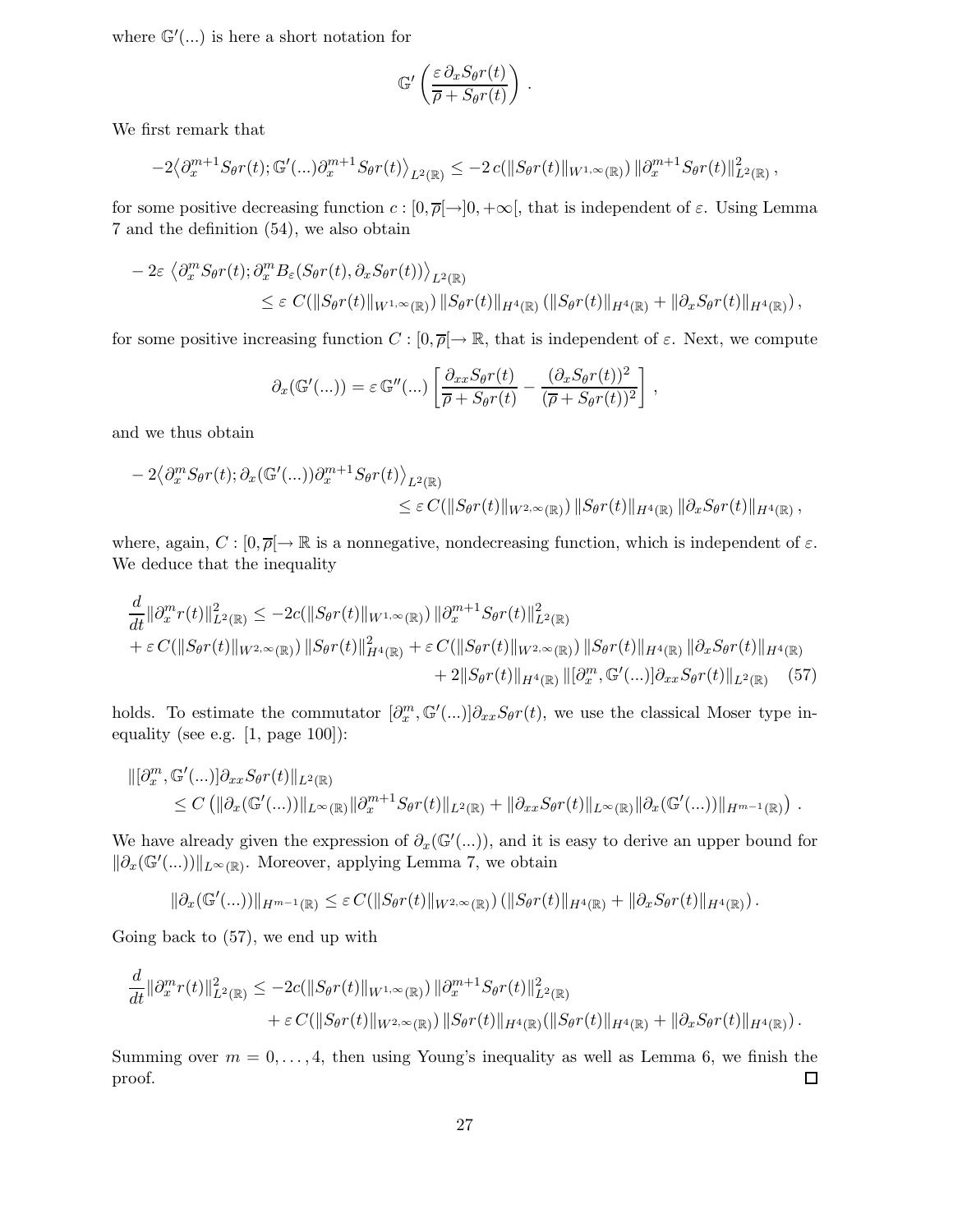When the initial data  $\bar{r}$  satisfies  $\|\bar{r}\|_{H^4(\mathbb{R})} \leq \alpha$ , one has

$$
||S_{\theta}\overline{r}||_{H^{4}(\mathbb{R})} \leq \frac{\overline{\rho}}{4\alpha_{1}}, \text{ and } ||S_{\theta}\overline{r}||_{W^{2,\infty}(\mathbb{R})} \leq \frac{\overline{\rho}}{4}.
$$

Using Proposition 3, we deduce in a classical way that there exists a time  $T_* > 0$  such that, for all  $\varepsilon \in [0,1]$ , and for all  $\theta \geq 1$ , the solution  $r_{\varepsilon,\theta}$  to (55) exists on  $[0,T_*]$ , and sastisfies

$$
\forall t \in [0, T_*], \quad \|r_{\varepsilon,\theta}(t)\|_{H^4(\mathbb{R})} \le \|S_\theta \overline{r}\|_{H^4(\mathbb{R})} \exp(\varepsilon C t), \quad \|S_\theta r_{\varepsilon,\theta}(t)\|_{W^{2,\infty}(\mathbb{R})} \le \frac{\overline{\rho}}{2}, \tag{58}
$$

for a suitable numerical constant C (that is independent of  $\varepsilon$  and  $\theta$ ).

In the next paragraph, we always consider initial data  $\bar{r}$  that satisfy  $\|\bar{r}\|_{H^4(\mathbb{R})} \leq \alpha$ , so that (58) holds, with  $T_*$  independent of  $\varepsilon$  and  $\theta$ . Defining  $\theta_n = 2^n$ , we are going to prove that the sequence  $(r_{\varepsilon,\theta_n})_{n\in\mathbb{N}}$  converges in  $\mathcal{C}([0,T_{**}];H^1(\mathbb{R}))$ , with  $T_{**}$  small enough (independent of  $\varepsilon$  and  $n$ ).

### 3.2 Convergence in the low norm

In this section, we let  $\theta_n = 2^n$ , and define

$$
\mathbb{G}'_n := \mathbb{G}'\left(\frac{\varepsilon \,\partial_x S_{\theta_n} r_{\varepsilon,\theta_n}(t)}{\overline{\rho} + S_{\theta_n} r_{\varepsilon,\theta_n}(t)}\right) \,.
$$

Recall that the family  $\{r_{\varepsilon,\theta_n}, \varepsilon \in ]0,1], n \in \mathbb{N}\}\$ is bounded in  $\mathcal{C}([0,T_*];H^4(\mathbb{R}))$ , and therefore it is also bounded in  $\mathcal{C}([0,T_*];W^{3,\infty}(\mathbb{R}))$ . Consequently, there exist two positive constants c and C such that

$$
\forall \left(t, x\right) \in \left[0, T_*\right] \times \mathbb{R}, \forall n \in \mathbb{N}\,, \quad \mathbb{G}'_n(t, x) \geq c\,, \quad \|\partial_x(\mathbb{G}'_n(t, \cdot))\|_{W^{1,\infty}(\mathbb{R})} \leq C\,\varepsilon\,.
$$

With such estimates on the coefficients, we obtain the following Lemma:

**Lemma 8.** Let  $n \in \mathbb{N}$ ,  $T > 0$ , and let  $u \in C^1([0, T]; H^4(\mathbb{R}))$  be a solution to

$$
\begin{cases} \partial_t u - S_{\theta_n}[\mathbb{G}_n' \partial_{xx} S_{\theta_n} u] = g \,, & t \in ]0,T[ \,, x \in \mathbb{R} \,, \\ u_{|_{t=0}} = u_0 \,, & x \in \mathbb{R} \,. \end{cases}
$$

Then u satisfies the estimate

$$
\forall t \in [0,T], \quad \|u(t)\|_{H^1(\mathbb{R})} \leq C(T) \left( \|u_0\|_{H^1(\mathbb{R})} + \|g\|_{L^2([0,T] \times \mathbb{R})} + \frac{1}{\theta_n} \|u\|_{L^2([0,T];H^3(\mathbb{R}))} \right).
$$

The proof is standard. The equation yields a  $L^2$  bound by integrating by parts. Note that the parabolic term only gives control of  $\partial_x S_{\theta_n} u$  in  $L^2_{t,x}$ , and one thus uses a decomposition

$$
\langle u(t);g(t)\rangle_{L^2(\mathbb{R})} = \langle (u-S_{\theta_n}u)(t);g(t)\rangle_{H^1(\mathbb{R}),H^{-1}(\mathbb{R})} + \langle S_{\theta_n}u(t);g(t)\rangle_{H^1(\mathbb{R}),H^{-1}(\mathbb{R})}
$$

.

The norm  $||(u - S_{\theta_n}u)(t)||_{H^1(\mathbb{R})}$  is estimated by  $C(\theta_n)^{-1} ||u(t)||_{H^2(\mathbb{R})}$ , thanks to Lemma 6. For the  $H^1$  estimate, one commutes the equation with  $\partial_x$  and uses the  $L^2$  estimate. To achieve this part, one needs a  $L_t^{\infty}(W_x^{2,\infty})$  control of the coefficient  $\mathbb{G}_n'$ .

We now apply Lemma 8 with  $T \leq T_*$ , and  $u = r_{\varepsilon,\theta_{n+1}} - r_{\varepsilon,\theta_n}$ . We compute

$$
\begin{cases} \partial_t (r_{\varepsilon,\theta_{n+1}} - r_{\varepsilon,\theta_n}) - S_{\theta_n} [\mathbb{G}'_n \partial_{xx} S_{\theta_n} (r_{\varepsilon,\theta_{n+1}} - r_{\varepsilon,\theta_n})] = g_n, & t \in ]0,T[, x \in \mathbb{R}, \\ (r_{\varepsilon,\theta_{n+1}} - r_{\varepsilon,\theta_n})_{|_{t=0}} = (S_{\theta_{n+1}} - S_{\theta_n})\overline{r}, & x \in \mathbb{R}, \end{cases}
$$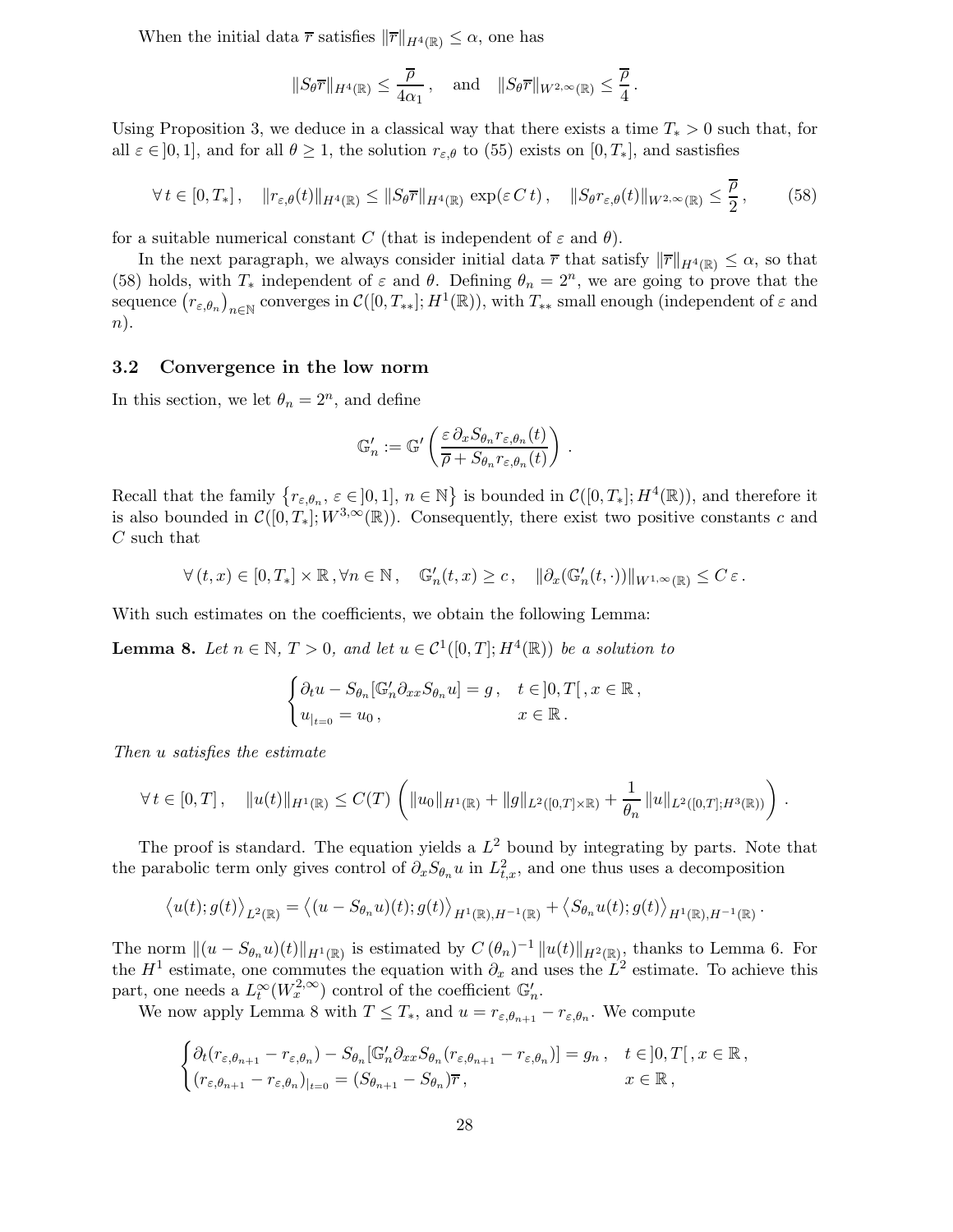with

$$
g_n := -\varepsilon S_{\theta_n} \left[ B_{\varepsilon} (S_{\theta_{n+1}} r_{\varepsilon, \theta_{n+1}}, \partial_x S_{\theta_{n+1}} r_{\varepsilon, \theta_{n+1}}) - B_{\varepsilon} (S_{\theta_n} r_{\varepsilon, \theta_n}, \partial_x S_{\theta_n} r_{\varepsilon, \theta_n}) \right]
$$
  
\n
$$
- \varepsilon (S_{\theta_{n+1}} - S_{\theta_n}) B_{\varepsilon} (S_{\theta_{n+1}} r_{\varepsilon, \theta_{n+1}}, \partial_x S_{\theta_{n+1}} r_{\varepsilon, \theta_{n+1}})
$$
  
\n
$$
+ (S_{\theta_{n+1}} - S_{\theta_n}) \left[ \mathbb{G}'_n (\partial_x S_{\theta_n} r_{\varepsilon, \theta_{n+1}}) \right]
$$
  
\n
$$
+ S_{\theta_{n+1}} \left[ (\mathbb{G}'_{n+1} - \mathbb{G}'_n) (\partial_x S_{\theta_n} r_{\varepsilon, \theta_{n+1}}) \right]
$$
  
\n
$$
+ S_{\theta_{n+1}} \left[ \mathbb{G}'_{n+1} (\partial_x (S_{\theta_{n+1}} - S_{\theta_n}) r_{\varepsilon, \theta_{n+1}}) \right].
$$

Recall that for all integer k, the quantities  $S_{\theta_k} r_{\varepsilon,\theta_k}(t,x)$  and  $\partial_x S_{\theta_k} r_{\varepsilon,\theta_k}(t,x)$  belong to the closed interval  $[-\overline{\rho}/2, \overline{\rho}/2]$ . Therefore, using Lemma 8, as well as the estimate

$$
||(S_{\theta_{n+1}} - S_{\theta_n})v||_{H^s(\mathbb{R})} \leq \frac{C}{\theta_n} ||v||_{H^{s+1}(\mathbb{R})},
$$

and estimating each term of  $g_n$  in  $L^{\infty}([0,T]; L^2(\mathbb{R}))$ , we end up with

$$
\sup_{t\in[0,T]}\|(r_{\varepsilon,\theta_{n+1}}-r_{\varepsilon,\theta_n})(t)\|_{H^1(\mathbb{R})}\leq C(T)\left(\frac{1}{\theta_n}+\sqrt{T}\sup_{t\in[0,T]}\|(r_{\varepsilon,\theta_{n+1}}-r_{\varepsilon,\theta_n})(t)\|_{H^1(\mathbb{R})}\right).
$$

Of course,  $C(T)$  is independent of  $\varepsilon$  and n. Choosing  $T = T_{**}$  small enough, independent of  $\varepsilon$ , so that  $C(T_{**})\sqrt{T_{**}} \leq 1/2$ , we obtain that  $(r_{\varepsilon,\theta_n})_{n\in\mathbb{N}}$  is a Cauchy sequence in  $\mathcal{C}([0,T_{**}];H^1(\mathbb{R}))$ , and therefore it converges towards some  $r_{\varepsilon} \in \mathcal{C}([0, T_{**}]; H^1(\mathbb{R}))$ . Since, by construction,  $r_{\varepsilon,\theta_n}(t=0)$ converges in  $H^1(\mathbb{R})$  towards  $\overline{r}$ , we have  $r_{\varepsilon}(t=0)=\overline{r}$ . It remains to show that  $r_{\varepsilon}$  solves the nonlinear equation

$$
\partial_t r - \mathbb{G}'\left(\frac{\varepsilon \,\partial_x r}{\overline{\rho} + r}\right) \,\partial_{xx} r + \varepsilon \,\mathbb{D}'\left(\frac{\varepsilon \,\partial_x r}{\overline{\rho} + r}\right) \,\frac{(\partial_x r)^3}{(\overline{\rho} + r)^2} = 0 \,, \quad t \in ]0, T_{**}[ \,, \quad x \in \mathbb{R} \,,
$$

with initial data  $r(t = 0) = \overline{r} \in H^4(\mathbb{R})$ .

### 3.3 End of the proof of Theorem 4

The sequence  $(r_{\varepsilon,\theta_n})_{n\in\mathbb{N}}$  is bounded in  $\mathcal{C}([0,T_{**}];H^4(\mathbb{R}))$ , and the sequence  $(\partial_t r_{\varepsilon,\theta_n})_{n\in\mathbb{N}}$  is bounded in  $\mathcal{C}([0,T_{**}];H^2(\mathbb{R}))$ . Moreover, we have seen that the sequence  $(r_{\varepsilon,\theta_n})_{n\in\mathbb{N}}$  converges in  $C([0,T_{**}];H^1(\mathbb{R}))$  towards  $r_{\varepsilon}$  as  $n \to \infty$ . Consequently, up to a subsequence, we have

$$
r_{\varepsilon,\theta_n} \rightharpoonup r_{\varepsilon} L^{\infty}(0,T_{**};H^4(\mathbb{R})) \quad \text{weak-}\star,
$$
  

$$
\partial_t r_{\varepsilon,\theta_n} \rightharpoonup \partial_t r_{\varepsilon} L^{\infty}(0,T_{**};H^2(\mathbb{R})) \quad \text{weak-}\star.
$$

In particular, we have  $r_{\varepsilon} \in Lip(0, T_{**}; H^2(\mathbb{R}))$ . Moreover, thanks to the convexity properties of the norms in  $H^s$ , we have  $r_{\varepsilon,\theta_n} \to r_{\varepsilon}$  in all the spaces  $\mathcal{C}([0,T_{**}];H^{4-\delta}(\mathbb{R}))$ ,  $\delta > 0$ , and in particular  $r_{\varepsilon,\theta_n} \to r_{\varepsilon}$  in the space  $\mathcal{C}([0,T_{**}];\mathcal{C}^3(\mathbb{R}))$ . With such strong convergences, it is easy to show that  $r_{\varepsilon} \in L^{\infty}(0,T_{**};H^4(\mathbb{R})) \cap Lip(0,T_{**};H^2(\mathbb{R}))$  is a solution to the nonlinear equation

$$
\partial_t r_{\varepsilon} - \partial_x \left( \mathbb{D} \left( \frac{\varepsilon \, \partial_x r_{\varepsilon}}{\overline{\rho} + r_{\varepsilon}} \right) \partial_x r_{\varepsilon} \right) = 0 \,,
$$

with initial data  $\bar{r}$ . Following [37] and using the uniform estimates of Proposition 3, we claim that  $r_{\varepsilon} \in \mathcal{C}([0,T_{**}];H^4(\mathbb{R})) \cap \mathcal{C}^1([0,T_{**}];H^2(\mathbb{R}))$ . Passing to the limit in (58), we also obtain the  $\mathcal{C}_t(H_x^4)$  bound for  $r_{\varepsilon}$ .

To end the proof of Theorem 4, it only remains to show the convergence of  $\overline{\rho}+r_{\varepsilon}$  towards the solution to the heat equation. This can be performed by the standard energy estimates in  $L^2$  for the heat equation, and we do not give the details. The convergence result for the microscopic densities  $f_{\varepsilon}$ , and  $f_{\varepsilon}$  is obtained, as in the preceeding section, by a suitable triangle inequality.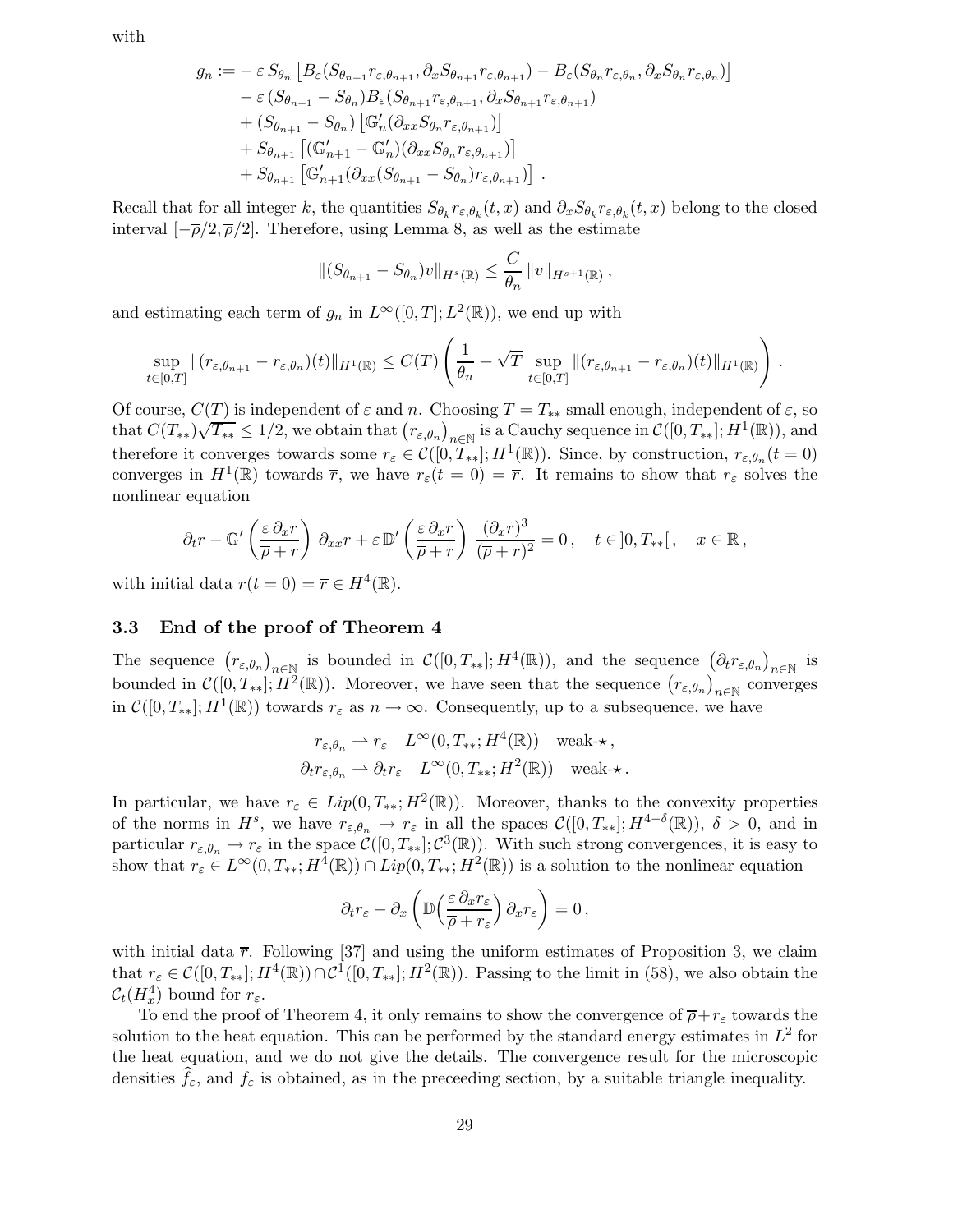Acknowledgments Research of the authors was supported by the EU financed network HYKE, HPRN-CT-2002-00282.

# A Proof of Lemma 4

We write  $\mathbb{F}(\beta) = \int_V \cosh(\beta v) d\mu(v) + \int_V \sinh(\beta v) d\mu(v) = \int_V \cosh(\beta v) d\mu(v)$ , thanks to Assumption 2; hence F is even. The Laplace transform F is clearly  $\mathcal{C}^{\infty}$  thanks to Lebesgue's differentiability Theorem, and so is G. We compute:

$$
\mathbb{G}'(\beta) = \frac{\mathbb{F}(\beta) \mathbb{F}''(\beta) - \mathbb{F}'(\beta)^2}{\mathbb{F}(\beta)^2},
$$

and the Cauchy-Schwarz' inequality yields

$$
\mathbb{F}'(\beta)^2 = \left(\int_V v \exp(\beta v) d\mu(v)\right)^2 \le \left(\int_V \exp(\beta v) d\mu(v)\right) \left(\int_V v^2 \exp(\beta v) d\mu(v)\right) = \mathbb{F}(\beta) \mathbb{F}''(\beta).
$$

Thus G is nondecreasing. Now, assume that  $\mathbb{G}'(\beta_0) = 0$  for some  $\beta_0 \in \mathbb{R}$ . This means that we are in the Cauchy-Schwarz' equality case. A simple analysis shows that this is possible if, and only if,  $v = 0$   $\mu$ -almost everywhere, and this is excluded by Assumption 3. Thus G is increasing, and it remains to compute the limits of  $\mathbb{G}$  at  $\pm \infty$ . Recall that

$$
1 - \mathbb{G}(\beta) = \frac{\int_V (1 - v) \exp(\beta v) d\mu(v)}{\int_V \exp(\beta v) d\mu(v)} \ge 0,
$$

and that the maximum of the support of  $\mu$  is +1. Let  $\alpha > 0$ . Thanks to the assumption on the support of  $\mu$ , we know that  $\mu([1 - \alpha/2, 1]) > 0$ . First, we observe that

$$
\frac{\int_{[1-\alpha,1]}(1-v)\,\exp(\beta v)\,d\mu(v)}{\int_V\exp(\beta v)\,d\mu(v)}\leq\alpha.
$$

Then, for  $\beta \geq 0$ , we use the inequalities

$$
\int_{[-1,1-\alpha[} (1-v) \exp(\beta v) d\mu(v) \le 2 \exp[\beta(1-\alpha)],
$$
  

$$
\int_{V} \exp(\beta v) d\mu(v) \ge \int_{[1-\alpha/2,1]} \exp(\beta v) d\mu(v) \ge \exp[\beta(1-\alpha/2)] \mu([1-\alpha/2,1]),
$$

and we deduce that

$$
\frac{\int_{[-1,1-\alpha[}(1-v)\,\exp(\beta v)\,d\mu(v)}{\int_V\exp(\beta v)\,d\mu(v)}\leq\frac{2}{\mu([1-\alpha/2,1])}\,\exp(-\beta\,\alpha/2)\leq\alpha
$$

holds for  $\beta$  greater than some  $\beta_0(\alpha) > 0$ . This shows that  $\mathbb{G}(\beta)$  tends to 1 as  $\beta$  tends to + $\infty$ . The other limit is computed in the same way, and the proof is complete.

### B Convergence to the heat equation

The solutions of (23) that are given by Theorem 2 satisfy the following estimate

$$
\begin{cases}\n\sup_{\varepsilon>0, t\geq 0} \|\widehat{\rho}_{\varepsilon}(t)\|_{L^{\infty}(\mathbb{R})} \leq C, \\
\sup_{\varepsilon>0, t\geq 0} \varepsilon^{2} \int_{\mathbb{R}} |\widehat{J}_{\varepsilon}(t, x)|^{2} dx \leq C, \\
\sup_{\varepsilon>0} \int_{0}^{+\infty} \int_{\mathbb{R}} |\widehat{J}_{\varepsilon}(t, x)|^{2} dx dt \leq C.\n\end{cases}
$$
\n(59)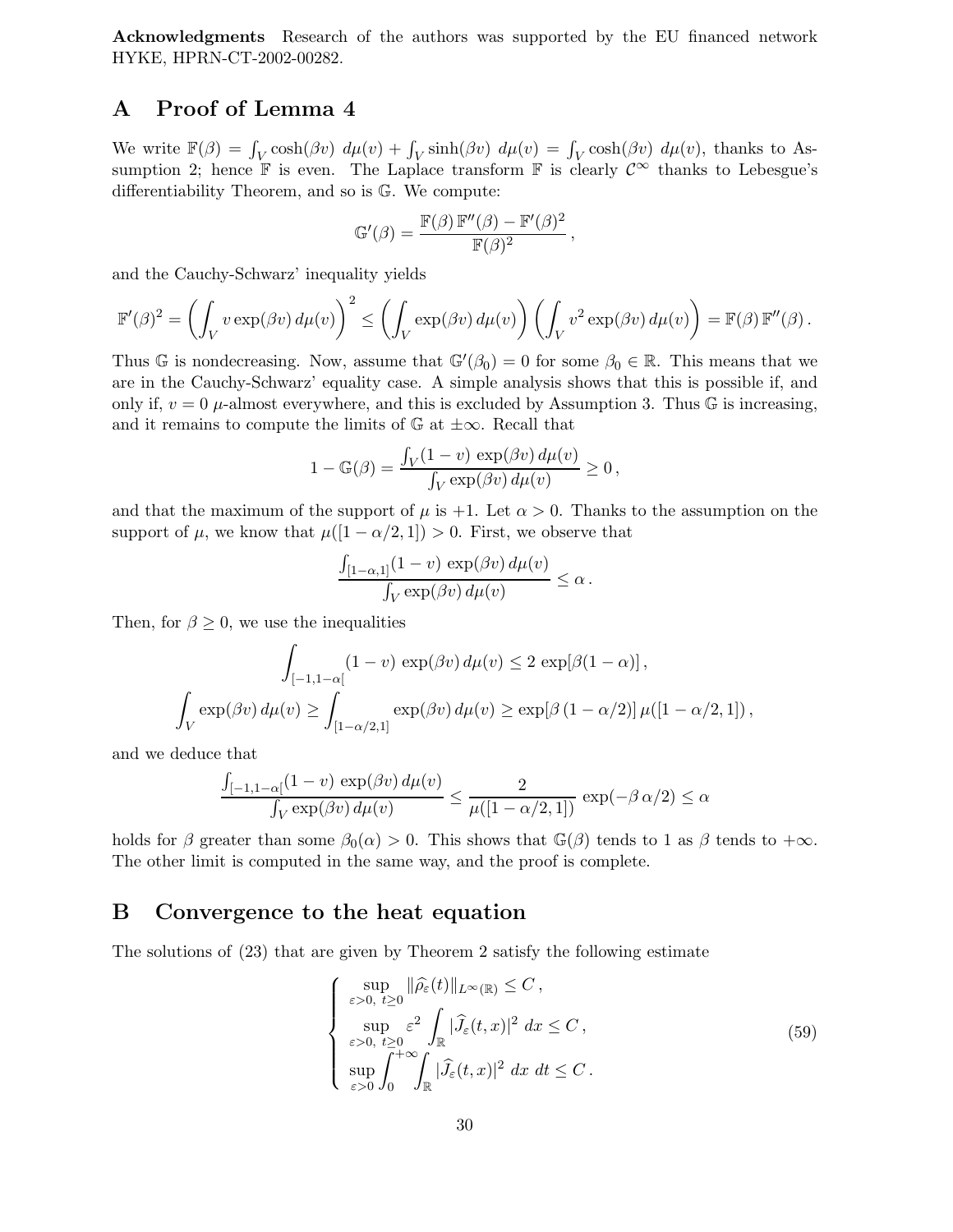Furthermore,  $\varepsilon \widehat{J}_\varepsilon/\widehat{\rho_\varepsilon}$  takes values in some compact set  $[-\eta, +\eta]$ , independent of  $\varepsilon$ .

Let r be the solution to the heat equation (6) with initial data  $\rho_0$ . Following [17], we rewrite the equation

$$
\partial_t(\widehat{\rho_{\varepsilon}}-r)+\partial_x(\widehat{J_{\varepsilon}}+d\partial_x r)=0\,,
$$

as the divergence free (with respect to  $t, x$ ) condition satisfied by a stream function

$$
\begin{cases} \partial_x z_{\varepsilon} := \widehat{\rho}_{\varepsilon} - r, \\ \partial_t z_{\varepsilon} := -(\widehat{J}_{\varepsilon} + d\partial_x r). \end{cases} \tag{60}
$$

We normalize by choosing  $z_{\varepsilon}(t=0) = 0$ . Then, we multiply the second equation in (23) by  $z_{\varepsilon}$ and we obtain

$$
\varepsilon^2 \int_0^T \int_{\mathbb{R}} \partial_t \widehat{J}_{\varepsilon} z_{\varepsilon} dx dt + \int_0^T \int_{\mathbb{R}} \partial_x \left( \widehat{\rho}_{\varepsilon} \psi \left( \varepsilon \frac{\widehat{J}_{\varepsilon}}{\widehat{\rho}_{\varepsilon}} \right) - dr \right) z_{\varepsilon} dx dt = - \int_0^T \int_{\mathbb{R}} (\widehat{J}_{\varepsilon} + d\partial_x r) z_{\varepsilon} dx dt. \tag{61}
$$

Using (60), the right-hand side of (61) equals

$$
\left[\int_{\mathbb{R}} \frac{z_{\varepsilon}^2}{2} dx\right]_0^T = \int_{\mathbb{R}} \frac{z_{\varepsilon}(T, x)^2}{2} dx.
$$

Integrating by parts, the left-hand side of (61) equals

$$
\varepsilon^{2} \left[ \int_{\mathbb{R}} \widehat{J}_{\varepsilon} z_{\varepsilon} dx \right]_{0}^{T} + \varepsilon^{2} \int_{0}^{T} \int_{\mathbb{R}} \widehat{J}_{\varepsilon} \left( \widehat{J}_{\varepsilon} + d\partial_{x} r \right) dx dt - \int_{0}^{T} \int_{\mathbb{R}} \left( \widehat{\rho_{\varepsilon}} \psi \left( \varepsilon \frac{\widehat{J}_{\varepsilon}}{\widehat{\rho_{\varepsilon}}} \right) - dr \right) \left( \widehat{\rho_{\varepsilon}} - r \right) dx dt. \tag{62}
$$

The last term in the sum can be rewritten as

$$
-d\int_0^T\!\!\int_{\mathbb{R}}|\widehat{\rho_{\varepsilon}}-r|^2\;dx\;dt-\int_0^T\!\!\int_{\mathbb{R}}\widehat{\rho_{\varepsilon}}(\psi(\widehat{u_{\varepsilon}})-\psi(0))(\widehat{\rho_{\varepsilon}}-r)\,dx\;dt\,.
$$

Recalling that  $\psi(0) = d, \psi'(0) = 0$ , and using (59), it can be dominated by

$$
-d\int_0^T\!\!\int_{\mathbb{R}}|\widehat{\rho_{\varepsilon}}-r|^2\;dx\;dt+C\,\varepsilon^2\,.
$$

Moreover, the Cauchy-Schwarz' inequality yields

$$
\int_{\mathbb{R}} \varepsilon^2 \, \widehat{J}_{\varepsilon}(T) \, z_{\varepsilon}(T) \, dx \leq \varepsilon^4 \, \int_{\mathbb{R}} \widehat{J}_{\varepsilon}(T)^2 \, dx + \frac{1}{4} \int_{\mathbb{R}} z_{\varepsilon}(T)^2 \, dx \, .
$$

Therefore, we deduce from  $(61)-(62)$  the inequality

$$
\frac{1}{4} \int_{\mathbb{R}} z_{\varepsilon}(T)^2 dx + d \int_0^T \int_{\mathbb{R}} |\widehat{\rho}_{\varepsilon} - r|^2 dx dt \le C \varepsilon^2 \n+ \varepsilon^2 \left( \| \widehat{J}_{\varepsilon} \|_{L^2([0,T] \times \mathbb{R})}^2 + \| \widehat{J}_{\varepsilon} \|_{L^2([0,T] \times \mathbb{R})} \| d \partial_x r \|_{L^2([0,T] \times \mathbb{R})} \right) + \varepsilon^4 \int_{\mathbb{R}} \widehat{J}_{\varepsilon}(T, x)^2 dx. \tag{63}
$$

Using the uniform estimates (59), we deduce that

$$
d\int_0^T\!\!\int_{\mathbb{R}} |\widehat{\rho_{\varepsilon}} - r|^2 \ dx \ dt \leq C \, \varepsilon^2 \,,
$$

and the constant is uniform with respect to T. We can thus pass to the limit  $T \to +\infty$  and prove the first estimate of Theorem 3.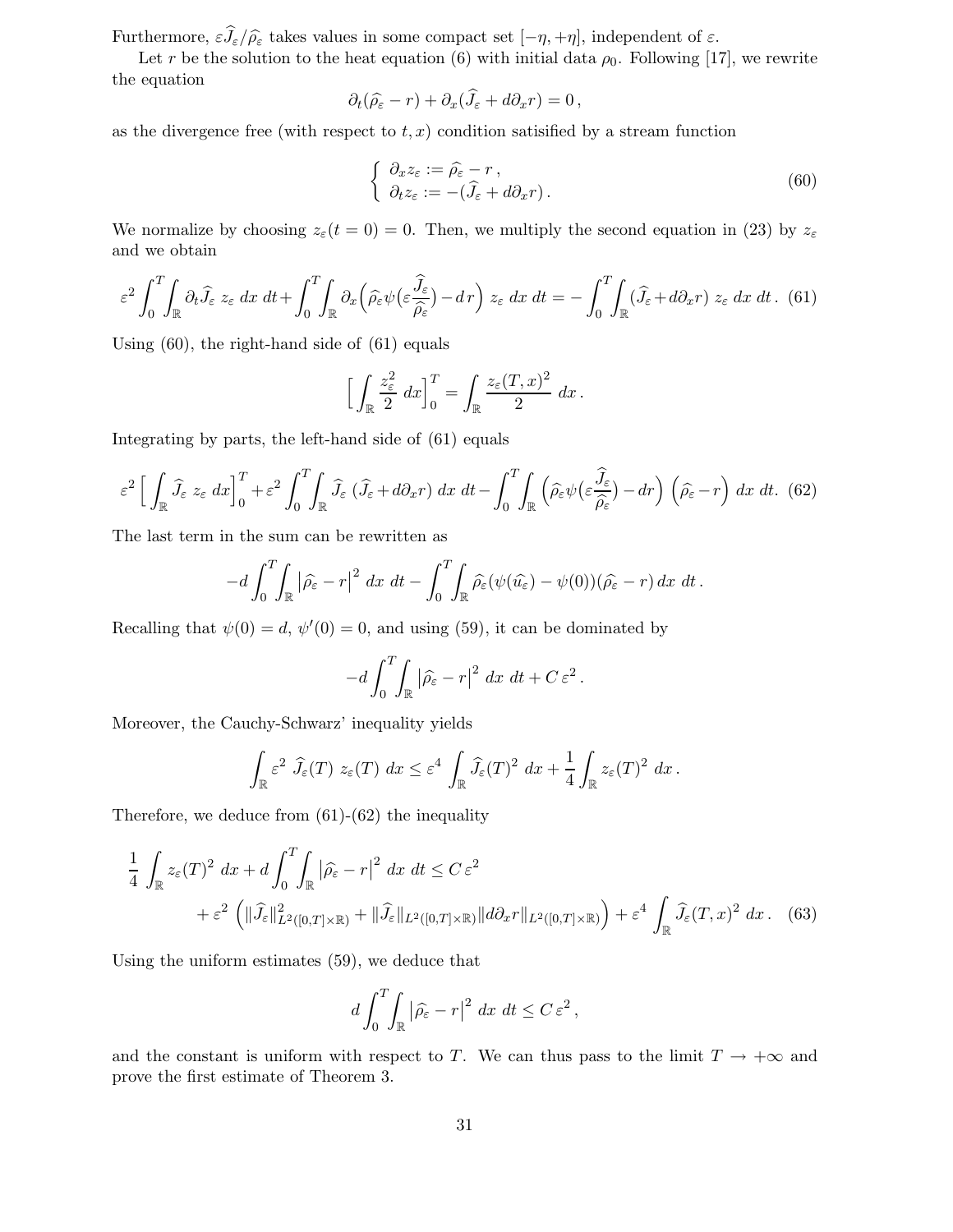# References

- [1] S. Alinhac, P. Gérard. Opérateurs pseudo-différentiels et théorème de Nash-Moser. InterEditions, 1991.
- [2] C. Bardos, F. Golse, B. Perthame, and R. Sentis. The nonaccretive radiative transfer equations: existence of solutions and Rosseland approximation. J. Funct. Anal., 77(2):434– 460, 1988.
- [3] C. Bardos, R. Santos, and R. Sentis. Diffusion approximation and computation of the critical size. Trans. Amer. Math. Soc., 284(2):617–649, 1984.
- $[4]$  E. Bonneaux. Résolution de problèmes de transport par fermeture non linéaire des équations de moments. Applications à la neutronique. PhD thesis, University Bordeaux 1, 1997.
- [5] S. Buet and C. Cordier. Asymptotic preserving scheme for radiative hydrodynamics models. C. R. Acad. Sci. Paris Sér. I Math., to appear, 2004.
- [6] J.-F. Collet. Extensive Lyapounov functionals for moment-preserving evolution equations. C. R. Math. Acad. Sci. Paris, 334(5):429–434, 2002.
- [7] J.-F. Coulombel, F. Golse, and T. Goudon. Global weak solutions of entropy-based moment closure for kinetic equations. Preprint, 2005.
- [8] J.-F. Coulombel and T. Goudon. The strong relaxation limit of the multidimensional isothermal euler equations. Preprint, 2004.
- [9] W. Dreyer, M. Junk, and M. Kunik. On the approximation of the Fokker-Planck equation by moment systems. Nonlinearity, 14(4):881–906, 2001.
- [10] B. Dubroca, J.-L. Feugeas. Etude théorique et numérique d'une hiérarchie de modèles aux moments pour le transfert radiatif. C. R. Acad. Sci. Paris Sér. I Math., 329(10):915–920, 1999.
- [11] S. Goldstein. On diffusion by discontinuous movements, and on the telegraph equation. Quart. J. Mech. Appl. Math., 4:129–156, 1951.
- [12] F. Golse. From kinetic to macroscopic models. In Kinetic equations and asymptotic theory, L. Desvillettes, B. Perthame Eds., volume 4 of Series in Appl. Math., pages 41–126. Gauthier-Villars, 2000.
- [13] T. Goudon, A. Mellet. Homogenization and diffusion asymptotics of the linear Boltzmann equation. ESAIM Control Optim. Calc. Var., 9:371–398, 2003.
- [14] T. Goudon, F. Poupaud. Approximation by homogenization and diffusion of kinetic equations. Comm. Partial Differential Equations, 26(3-4):537–569, 2001.
- [15] T. Goudon, F. Poupaud. Homogenization of transport equations; weak mean field approximation. SIAM J. Math. Anal., 36(3):856–881, 2004.
- [16] B. Hanouzet, R. Natalini. Global existence of smooth solutions for partially dissipative hyperbolic systems with a convex entropy. Arch. Ration. Mech. Anal., 169(2):89–117, 2003.
- [17] S. Junca, M. Rascle. Strong relaxation of the isothermal Euler system to the heat equation. Z. Angew. Math. Phys., 53(2):239–264, 2002.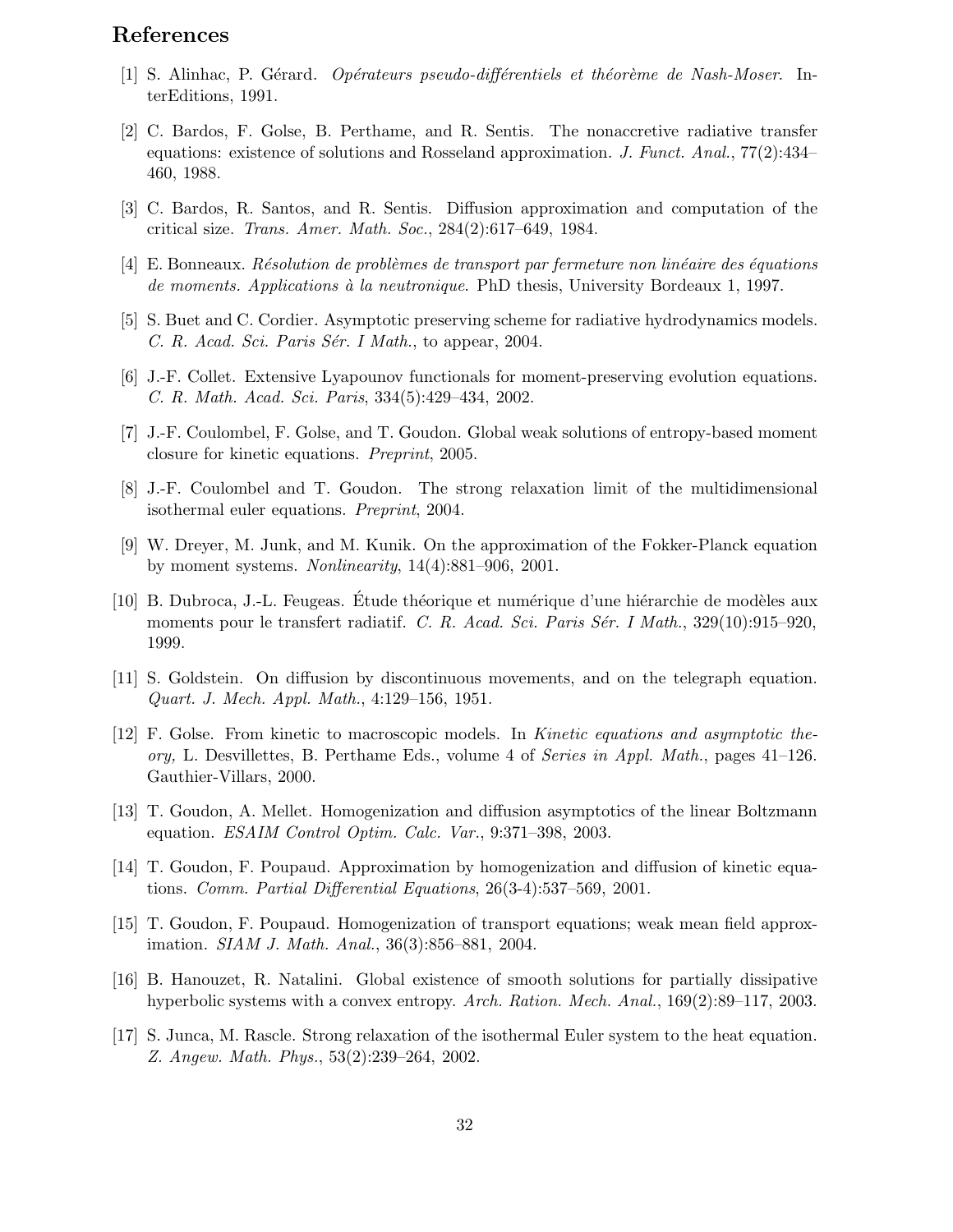- [18] M. Junk. Maximum entropy for reduced moment problems. Math. Models Methods Appl. Sci.,  $10(7):1001-1025$ , 2000.
- [19] M. Kac. A stochastic model related to the telegrapher's equation. Rocky Mountain J. Math., 4:497–509, 1974. Reprinting of an article published in 1956, from Magnolia Forever Petroleum Company Colloquium Lectures in the Pure and Applied Sciences (Univ. Alberta, 1972).
- [20] T. Kato. The Cauchy problem for quasi-linear symmetric hyperbolic systems. Arch. Rational Mech. Anal., 58(3):181–205, 1975.
- [21] C. D. Levermore. A Chapman-Enskog approach to flux limited diffusion theory. Technical Report, Lawrence Livermore Laboratory, UCID-18229, 1979.
- [22] C. D. Levermore. Moment closure hierarchies for kinetic theories. J. Statist. Phys., 83(5- 6):1021–1065, 1996.
- [23] C. D. Levermore. Entropy-based moment closures for kinetic equations. Transport Theory Statist. Phys., 26:591–606, 1997.
- [24] C. D. Levermore, G. C. Pomraning. A flux-limited diffusion theory. Astrophys. J., 248:321– 334, 1981.
- [25] C. D. Levermore, W. J. Morokoff. The Gaussian moment closure for gas dynamics. SIAM J. Appl. Math., 59(1):72–96, 1999.
- [26] P.-L. Lions, G. Toscani. Diffusive limit for finite velocity Boltzmann kinetic models. Rev. Mat. Iberoamericana, 13(3):473–513, 1997.
- [27] H. P. McKean. The central limit theorem for Carleman's equation. Israel J. Math., 21(1):54– 92, 1975.
- [28] L. Mieussens. Discrete velocity model and implicit scheme for the BGK equation of rarefied gas dynamics. Math. Models Methods Appl. Sci., 10(8):1121–1149, 2000.
- [29] L. Mieussens. Discrete-velocity models and numerical schemes for the Boltzmann-BGK equation in plane and axisymmetric geometries. J. Comput. Phys., 162(2):429–466, 2000.
- [30] G. N. Minerbo. Maximum entropy Eddington factors. J. Q. S. R. T., 20:541–545, 1978.
- [31] T. Nishida. Nonlinear hyperbolic equations and related topics in fluid dynamics. Département de Mathématique, Université de Paris-Sud, Orsay, 1978.
- [32] G. C. Pomraning. A comparison of various flux limiters and Eddington factors. Technical Report, Lawrence Livermore Laboratory, UCID-19220, 1981.
- [33] C. Ringhofer, C. Schmeiser, and A. Zwirchmayr. Moment methods for the semiconductor Boltzmann equation on bounded position domains. SIAM J. Numer. Anal., 39(3):1078– 1095, 2001.
- [34] C. Schmeiser, A. Zwirchmayr. Convergence of moment methods for linear kinetic equations. SIAM J. Numer. Anal., 36(1):74–88, 1999.
- [35] Y. Shizuta, S. Kawashima. Systems of equations of hyperbolic-parabolic type with applications to the discrete Boltzmann equation. Hokkaido Math. J., 14(2):249–275, 1985.